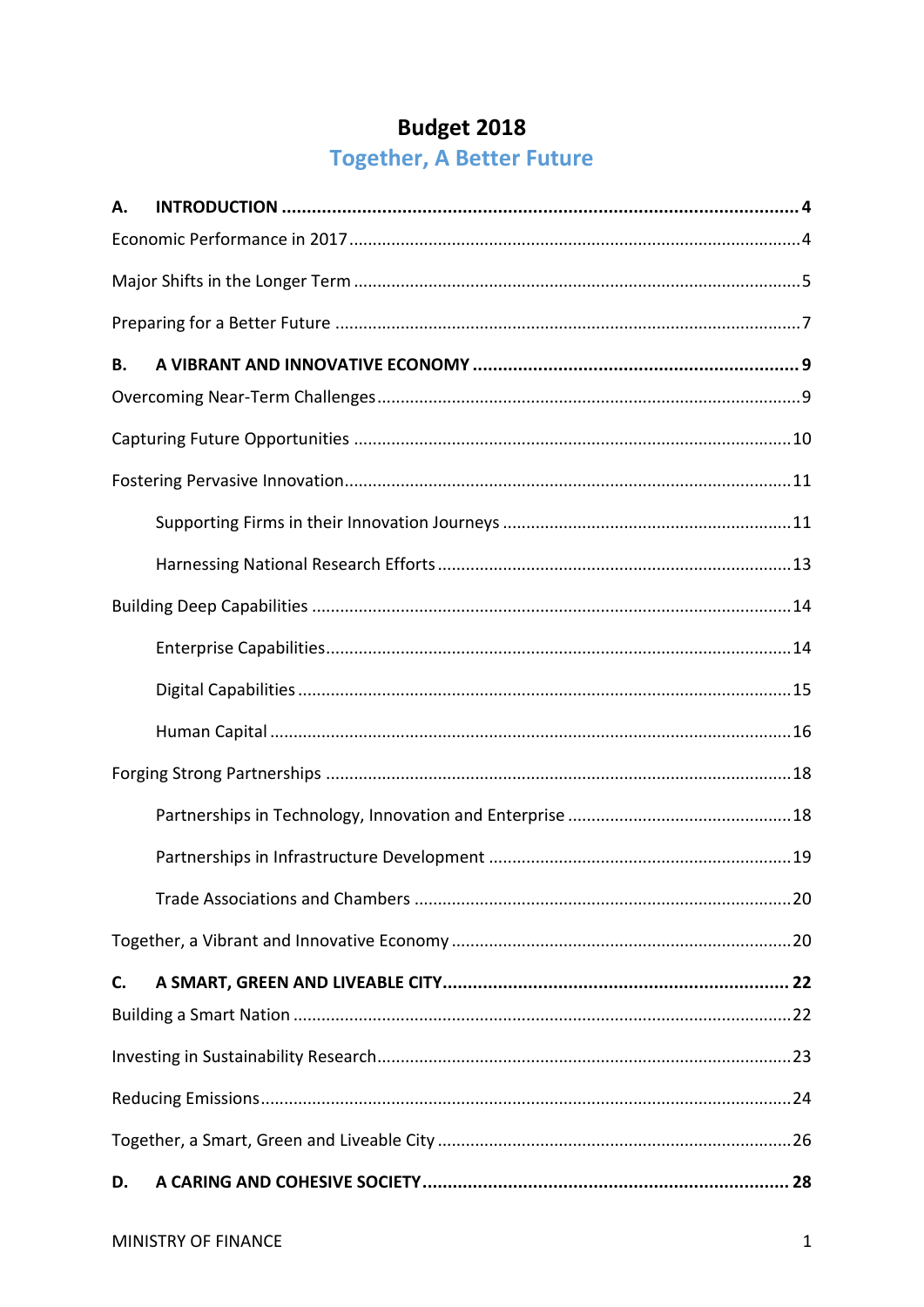| Strengthening Partnerships between the Government and the Community to Support our |  |  |  |  |
|------------------------------------------------------------------------------------|--|--|--|--|
|                                                                                    |  |  |  |  |
|                                                                                    |  |  |  |  |
|                                                                                    |  |  |  |  |
| Community Silver Trust and Seniors' Mobility and Enabling Fund33                   |  |  |  |  |
|                                                                                    |  |  |  |  |
|                                                                                    |  |  |  |  |
|                                                                                    |  |  |  |  |
|                                                                                    |  |  |  |  |
|                                                                                    |  |  |  |  |
|                                                                                    |  |  |  |  |
| Ε.                                                                                 |  |  |  |  |
|                                                                                    |  |  |  |  |
|                                                                                    |  |  |  |  |
|                                                                                    |  |  |  |  |
|                                                                                    |  |  |  |  |
|                                                                                    |  |  |  |  |
|                                                                                    |  |  |  |  |
| Enhancing Progressivity, Fairness and Resilience of our Tax System45               |  |  |  |  |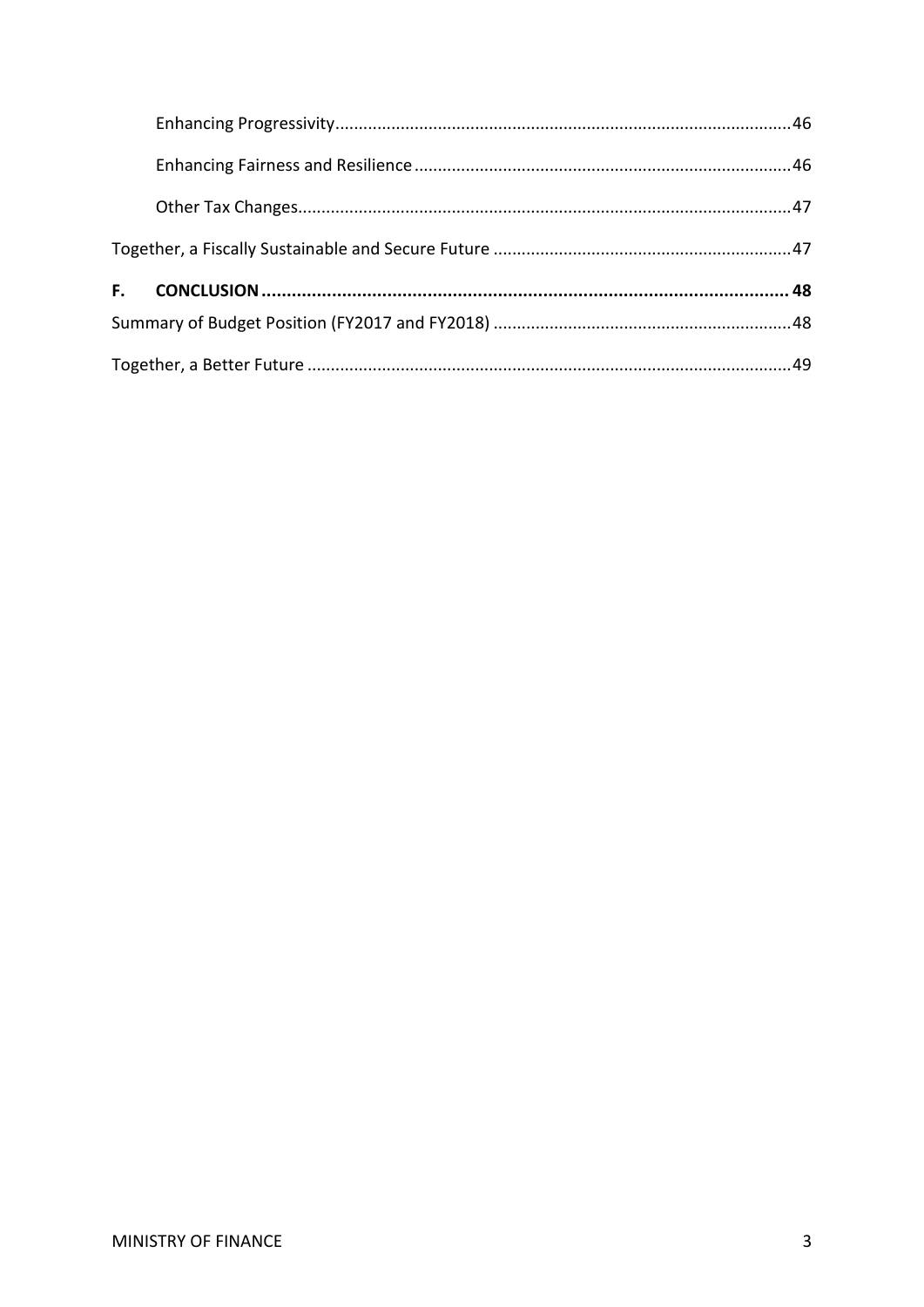# <span id="page-3-0"></span>**A. INTRODUCTION**

A1. Mr Speaker Sir, I beg to move, that Parliament approves the financial policy of the Government for the Financial Year from 1 April 2018 to 31 March 2019.

<span id="page-3-1"></span>**Economic Performance in 2017**

- A2. Riding on the global upturn, Singapore's economy picked up last year.
	- a. Our GDP grew by 3.6%<sup>1</sup>, up from 2.4% in 2016. This exceeded the Government's forecast of 1% to 3% at the start of 2017.
	- b. Our productivity growth was 4.5% as measured by real value-added per actual hour worked, and 3.8% as measured by real value-added per worker. These are the highest figures since 2010.
- A3. The good productivity growth has enabled firms to pay higher wages while staying competitive.
	- a. Real median income<sup>2</sup> for Singapore citizens rose by 5.3%<sup>3</sup> last year.
- A4. For 2018, the Ministry of Trade and Industry (MTI) expects growth to be more broadbased across sectors, but moderated from the high of 2017.
- A5. The positive near-term outlook shows that the hard work of employers, workers and the Government is paying off.
	- a. With the support of businesses, Trade Associations and Chambers (TACs) and unions, we have launched 21 out of the proposed 23 Industry Transformation Maps (ITMs). The remaining two will be launched by the end of March. The tripartite Future Economy Council (FEC) is now overseeing the implementation of these ITMs and the strategies laid out by the Committee on the Future Economy (CFE).
	- b. Though new, the ITMs are helping to prepare our companies for a new phase of growth. For instance, as part of the Precision Engineering ITM, several companies in the sector, like Univac Precision Engineering and Globaltronic Precision, have undertaken projects to make better use of digital technologies in their manufacturing processes. This has enabled them to stay competitive and take advantage of the global economic recovery.
- A6. We recognise, however, that some sectors, such as construction and marine & offshore engineering, continue to face headwinds.

 $\overline{a}$ 

<sup>&</sup>lt;sup>1</sup> Source: MTI's Economic Survey of Singapore 2017.

<sup>&</sup>lt;sup>2</sup> Median gross monthly income of full-time employed Singapore citizens.

<sup>3</sup> Source: MOM's Labour Market Advance Release 2017.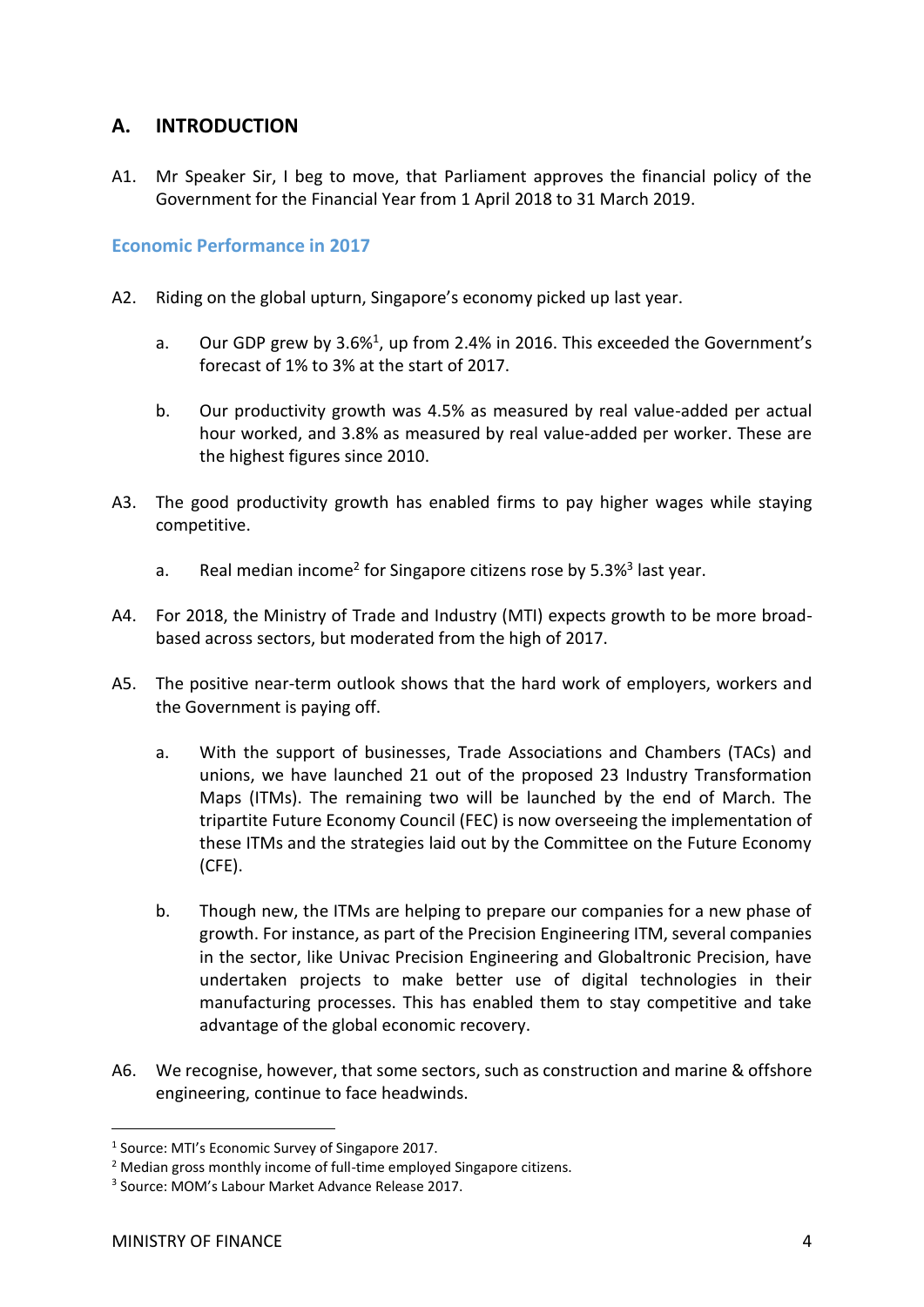## <span id="page-4-0"></span>**Major Shifts in the Longer Term**

- A7. While we address such near-term concerns, the Budget must be a strategic and integrated plan to position Singapore for the future.
	- a. Strategic because it should identify future needs and issues, and propose early preparations to meet them.
	- b. And integrated because it should pull together resources and integrate efforts across all stakeholders – workers, businesses, VWOs, Government and our citizens – to build a better Singapore for everyone.
- A8. We must prepare for **three major shifts** in the coming decade.
- A9. First is the **shift in global economic weight** towards Asia. This will be accompanied by broader shifts in the global order.
	- a. In recent years, several advanced economies have turned their attention inward in reaction to domestic pressures.
		- i. For example, Brexit has put a cloud of uncertainty over the UK and its trade with the EU and the world.
		- ii. And the US' recent tax changes and review of trade pacts will intensify competition and economic nationalism, fuelling anxieties worldwide.
	- b. Meanwhile, Asia will play a larger role in global trade and investment flows.
		- i. China has set up a regional infrastructure bank and laid out bold plans under the Belt and Road Initiative.
		- ii. India is reforming its economy, easing restrictions on foreign investments.
		- iii. Closer to home, ASEAN countries are moving up the value chain and their middle-class population is growing rapidly.
		- iv. All these developments represent significant opportunities for our firms and people. Our economy must be geared to ride on and contribute to Asia's growth.
	- c. However, there are also potential threats to the stability and growth of our region.
		- i. Tensions on the Korean peninsula and in the South China Sea can dampen investor confidence, while the threat of terrorism across the region remains very real.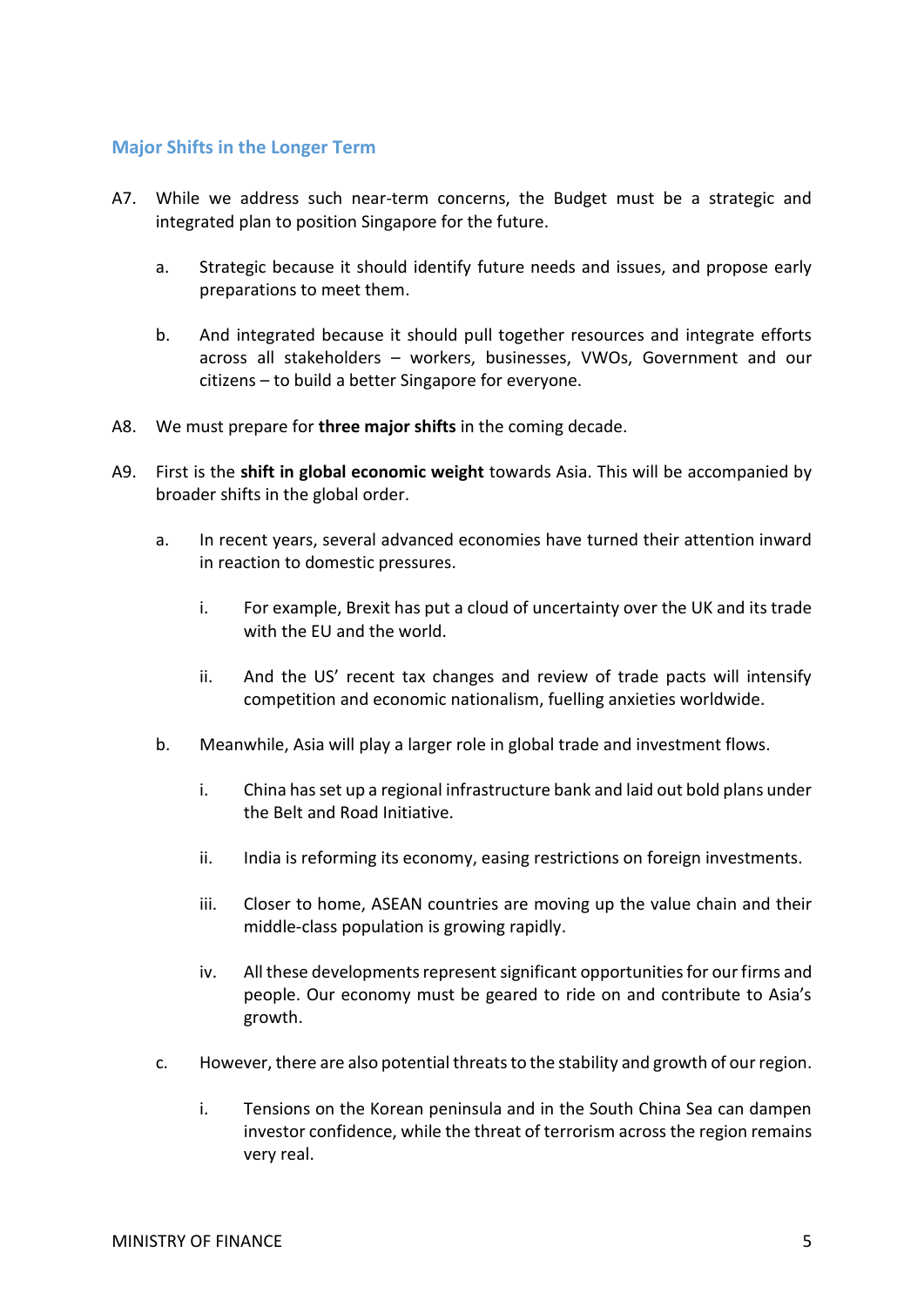## A10. The second shift is the **emergence of new technologies**.

- a. Robotics and digital technologies are changing the way we live, work and play.
- b. They have already enabled the shift to Industry 4.0, and the rapid rise of ecommerce and a sharing economy.
	- i. These are interacting with traditional businesses in different ways  $$ sometimes as competing substitutes, sometimes as complementary enablers<sup>4</sup>.
- c. New technologies are reshaping the economy and jobs.
	- i. Firms will compete increasingly not on physical assets, but on intangible assets, such as intellectual property (IP), data, and user networks. Firstmover advantage and time to market will be key.
	- ii. Securing better jobs and higher wages will not be just about how well we did in school, but how well we continue to learn, relearn, adapt and grow throughout our lives.

A11. The third shift is **ageing**.

- a. We are well-placed in Singapore to make the most of the collective wisdom of our seniors, but we must also be prepared for the challenges of an ageing society.
- b. There will be a significant increase in healthcare and social expenditure, placing greater demands on families and the Government.
- c. Also, our resident workforce will shrink, tightening our labour market and slowing economic growth further – unless we remain dynamic in our outlook, are increasingly productive in the way we work, and supplement our workforce with a calibrated inflow of workers from abroad.
- d. In addition to an ageing population, there are other forces that can strain our social fabric. We need to keep a close watch on income inequality and social mobility. We want growth to uplift all Singaporeans and deepen our social compact.
	- i. That is why we will continue to invest in education and skills upgrading, to give every Singaporean the best chance to realise his or her potential.
	- ii. We will also promote sports, arts and heritage, and volunteerism and philanthropy, to build common interests and shared activities.

-

<sup>4</sup> For instance, food delivery firms like Food Panda, Deliveroo and Uber Eats have allowed our brick-and-mortar restaurants to go beyond their catchment areas and seating capacity.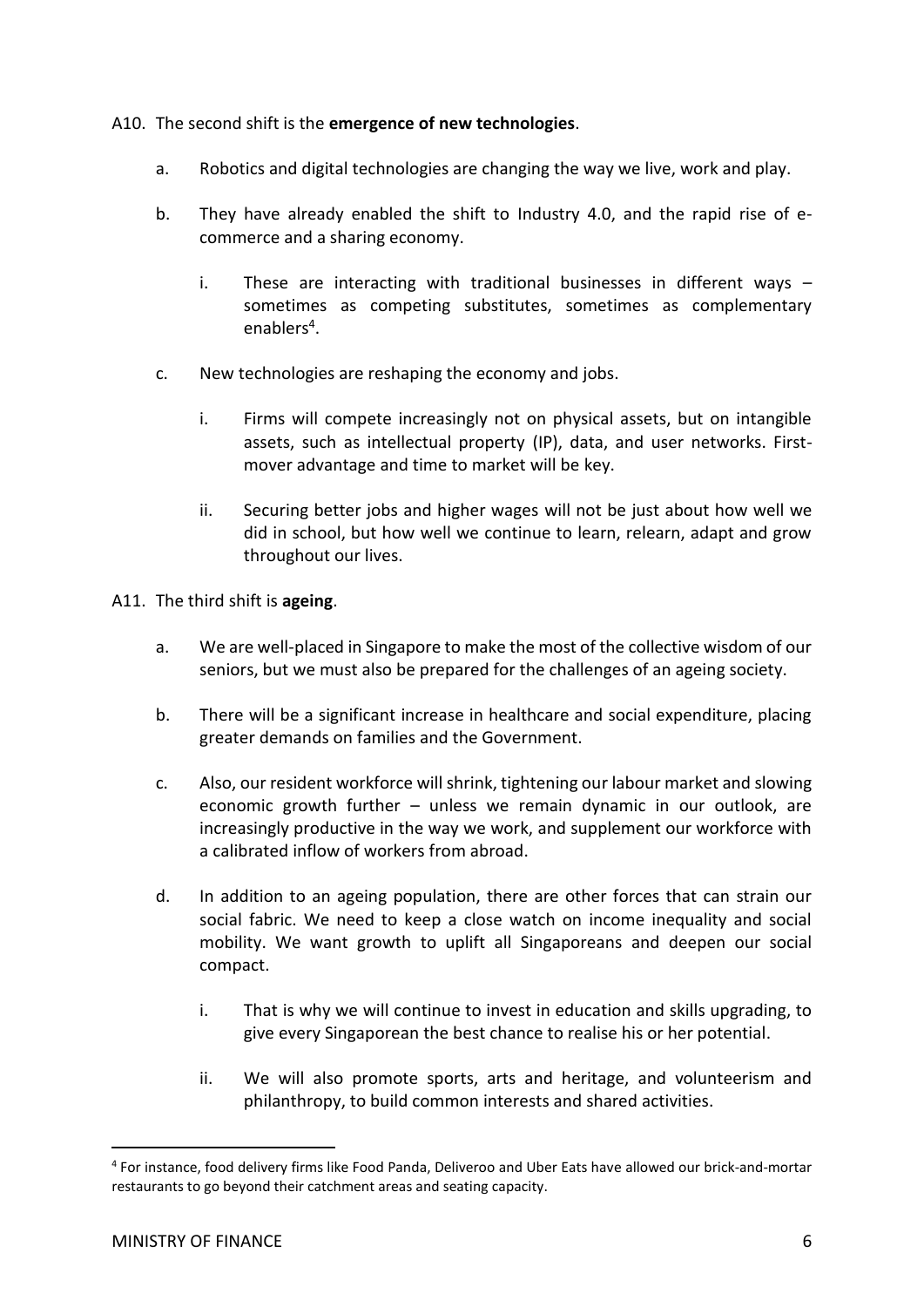## <span id="page-6-0"></span>**Preparing for a Better Future**

- A12. These three shifts will not operate in isolation, but interact together to affect us in profound ways. Some of these interactions will bring **new opportunities**.
	- a. For instance, technology will help our older workers to stay productive, and assist our caregivers to care for seniors.
	- b. With many Asian consumers at the frontier of technology adoption, there are also many opportunities for companies to meet the demands of these tech-savvy consumers.
- A13. But these shifts can also bring **new challenges**.
	- a. The rapid pace of technological change may lead to older workers feeling marginalised.
	- b. In some advanced economies, there is rising discontent over globalisation and technological disruptions.
	- c. And as technology becomes more pervasive, the risk of cyber-attacks and online radicalisation will also increase.
- A14. Singapore is in a good position to guard against such challenges and capture the opportunities.
	- a. Geographically, we are well-connected to the world, with flights to over 400 cities and shipping routes to over 600 ports globally. Within Asia, we have extensive connectivity to over 100 Asian cities by air and more than 250 Asian ports by sea.
	- b. Digitally, we are connected to the world with over 500 terabits per second of potential capacity. And we will continue to enhance our connectivity by investing in digital infrastructure, as well as land links such as the KL-Singapore High Speed Rail.
	- c. As an economy, we are open and free, with strong trade links and free trade agreements with many economies in the region and beyond.
	- d. As a society, we are multi-racial with an international outlook, enabling us to operate in the culturally-diverse Asian and global environments. And our people are also well-educated and tech-savvy.
- A15. Budget 2018 will build on this strong position.
	- a. First, we will develop a more **vibrant and innovative economy**.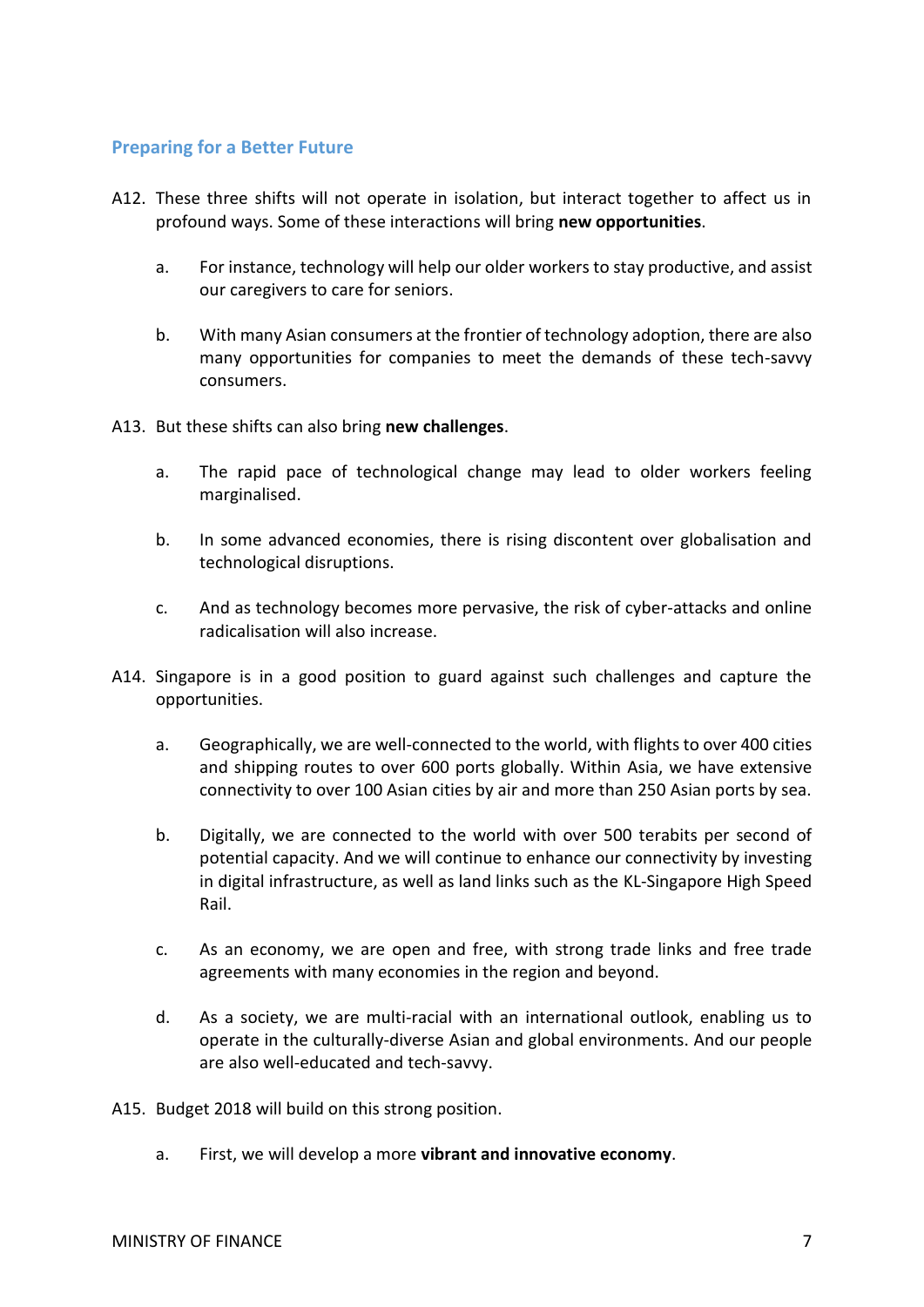- i. We must anchor Singapore as a Global-Asia node of technology, innovation and enterprise, welcome investments, talent and ideas to Singapore, and be bold in venturing out into new markets.
- ii. To do this, we must make innovation pervasive in our economy, develop deep capabilities in our firms and workers, and establish strong partnerships locally and abroad.
- iii. The shifts in the global economy and the emergence of new technologies are to our advantage, because they allow us to seize opportunities beyond our borders.
- b. Second, we will build a **smart, green and liveable city**.
	- i. We should take full advantage of the latest technology to improve Singaporeans' quality of life. That is what our Smart Nation movement seeks to achieve.
	- ii. To improve our liveability as a city, we must also enhance our urban sustainability and enable our economy to be more carbon-efficient.
- c. Third, we will continue to foster a **caring and cohesive society**.
	- i. This requires our collective effort.
	- ii. The Government will continue to strengthen our social safety nets and supports, especially in the face of demographic challenges like ageing.
	- iii. We must also remain a society where all of us as individuals, members of families, and citizens – take pride in caring for ourselves, our children and seniors, and one another.
- d. Finally, we will continue to plan ahead for a **fiscally sustainable and secure future**.
	- i. Preparing for the longer-term shifts will require more resources to take care of our families, keep our people safe, invest in capabilities, and develop new infrastructure.
	- ii. And we must do this amidst a period of greater geo-political uncertainty and increasing tax competition.
	- iii. It is therefore our duty and responsibility to plan ahead and ensure that we have enough resources to do all that we need to do.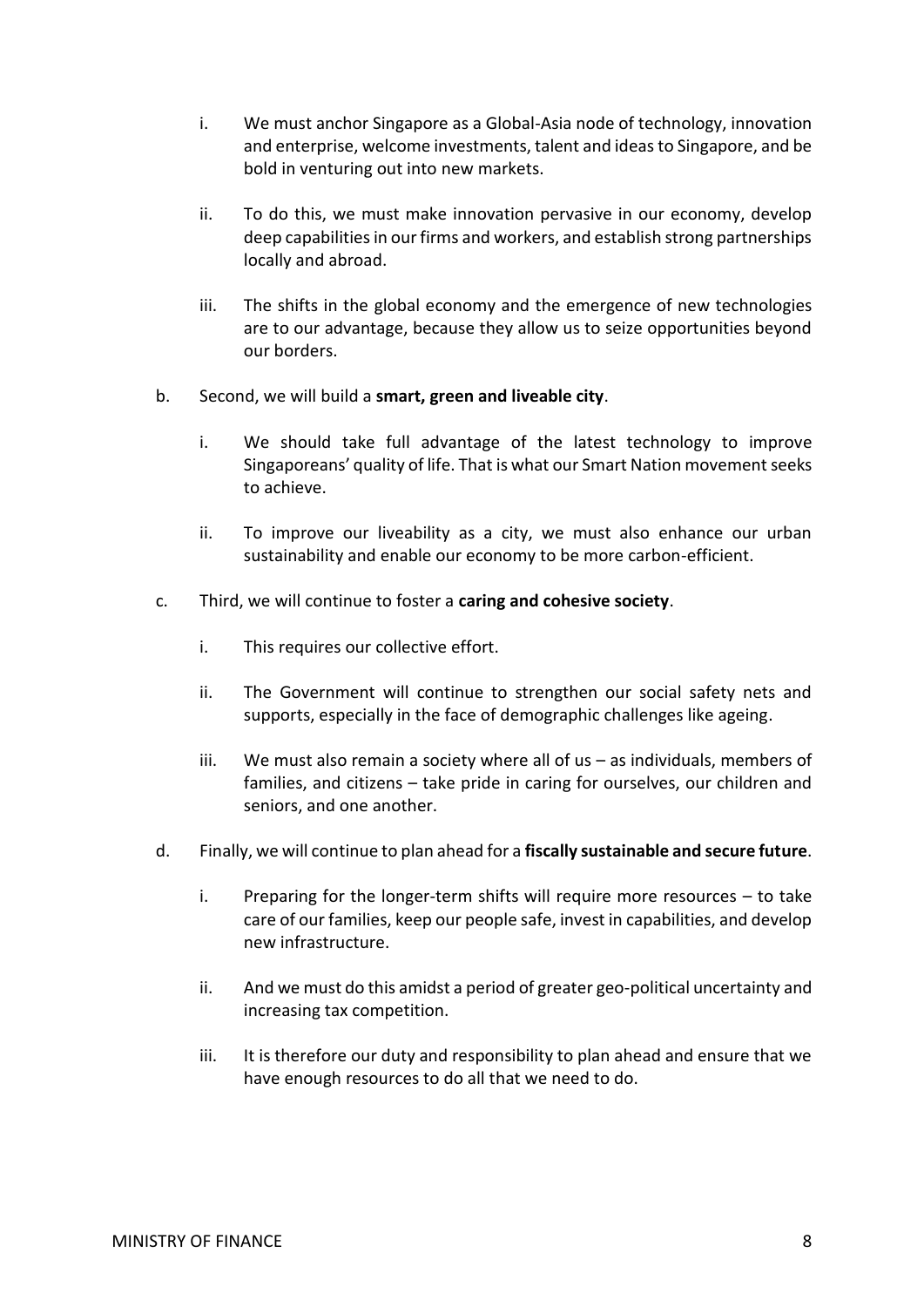## <span id="page-8-0"></span>**B. A VIBRANT AND INNOVATIVE ECONOMY**

- B1. Let me start with building a **vibrant and innovative economy**.
- B2. We must support our firms and workers to **overcome near-term challenges**, as well as prepare them to **capture future opportunities**. I will address each of these in turn.

## <span id="page-8-1"></span>**Overcoming Near-Term Challenges**

- B3. First, overcoming near-term challenges.
- B4. Though our economy picked up last year, some firms remain concerned about business costs.
	- a. A key driver of this is wage growth.
	- b. But **wage growth is good for Singaporeans**.
	- c. To sustain wage growth and keep business costs manageable, our firms must continue to improve productivity and achieve quality growth.
- B5. We will support our firms to cope with near-term cost pressures by extending two measures.
	- a. First, I will **extend the Wage Credit Scheme (WCS)**.
		- i. This scheme co-funds wage increases for Singaporean employees, up to a gross monthly wage of \$4,000.
		- ii. For 2017, we expect to pay out more than \$800 million to more than 90,000 firms, for wage increases given to more than 600,000 employees.
		- iii. I will extend the WCS for three more years. The WCS will provide 20% cofunding for 2018, 15% for 2019 and 10% for 2020.
		- iv. This will cost about \$1.8 billion over the next three years. (Refer to Annex A-1.)
	- b. Second, I will **enhance and extend the Corporate Income Tax (CIT) rebate**.
		- i. For Year of Assessment (YA) 2018, I will raise the CIT rebate to 40% of tax payable, capped at \$15,000.
		- ii. I will also extend the CIT rebate to YA2019, at a rate of 20% of tax payable, capped at \$10,000.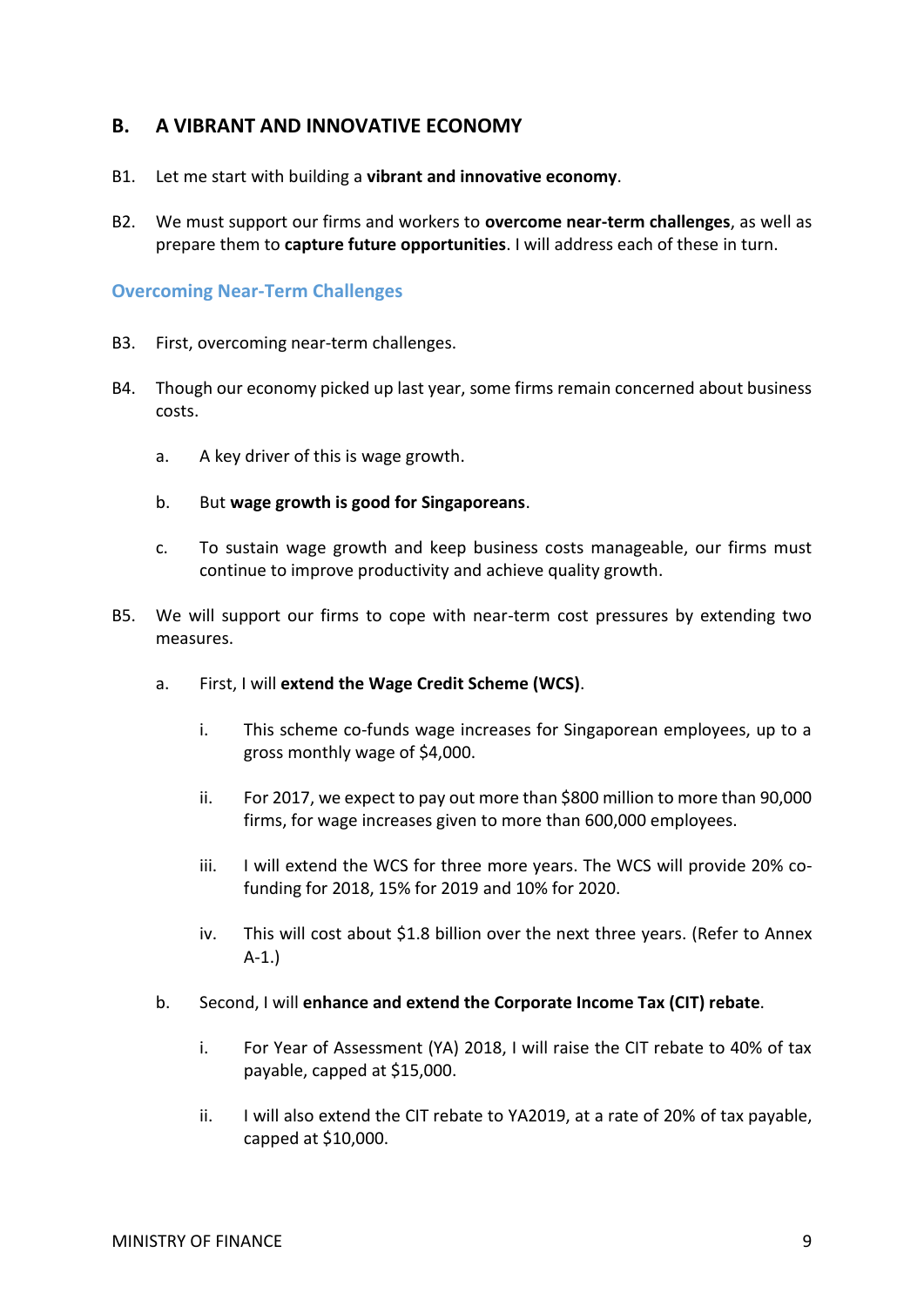- iii. The enhancement and extension will benefit all tax-paying companies, especially smaller ones.
- iv. These changes are projected to cost an additional \$475 million over the next two years. (Refer to Annex A-1.)
- B6. For the Marine Shipyard and Process sectors that still face weakness, I will **defer the earlier-announced increases in Foreign Worker Levy rates** for another year. (Refer to Annex A-1.)
- B7. We will also **strengthen support for our workers**.
	- a. We have been supporting those facing career transitions to stay employed and employable, through the **Adapt and Grow** initiative.
		- i. For example, the Professional Conversion Programmes have helped more than 3,700 mid-career individuals take up new jobs last year.
	- b. This year, we will strengthen employment support for lower- to middle-income workers in various ways.
		- i. This includes upgrading the current Work Trial scheme into a **Career Trial** scheme, with higher funding support for workers to try out new careers. (Refer to Annex A-4.)
- B8. The Minister for Manpower will elaborate on this and other measures at the Committee of Supply (COS).

## <span id="page-9-0"></span>**Capturing Future Opportunities**

- B9. Let me now move on to our longer-term transformation strategies.
- B10. To capture future opportunities, our economy must **transform in response to the three major shifts** I mentioned earlier – the shift in global economic weight to Asia, the emergence of new technologies, and our demographic transition. And what changes do we have to make?
	- a. New technologies mean that the ways in which companies do business, create value and organise themselves will change, and change quickly. Our companies must keep up, and our workers must adapt as the nature of jobs and the skills required evolve.
	- b. Asia's growth means new markets, with new needs to be met. Changing global patterns of production and consumption, together with new technologies, will bring new opportunities, but also greater competition. Our businesses and workers must differentiate themselves, and continue to venture abroad.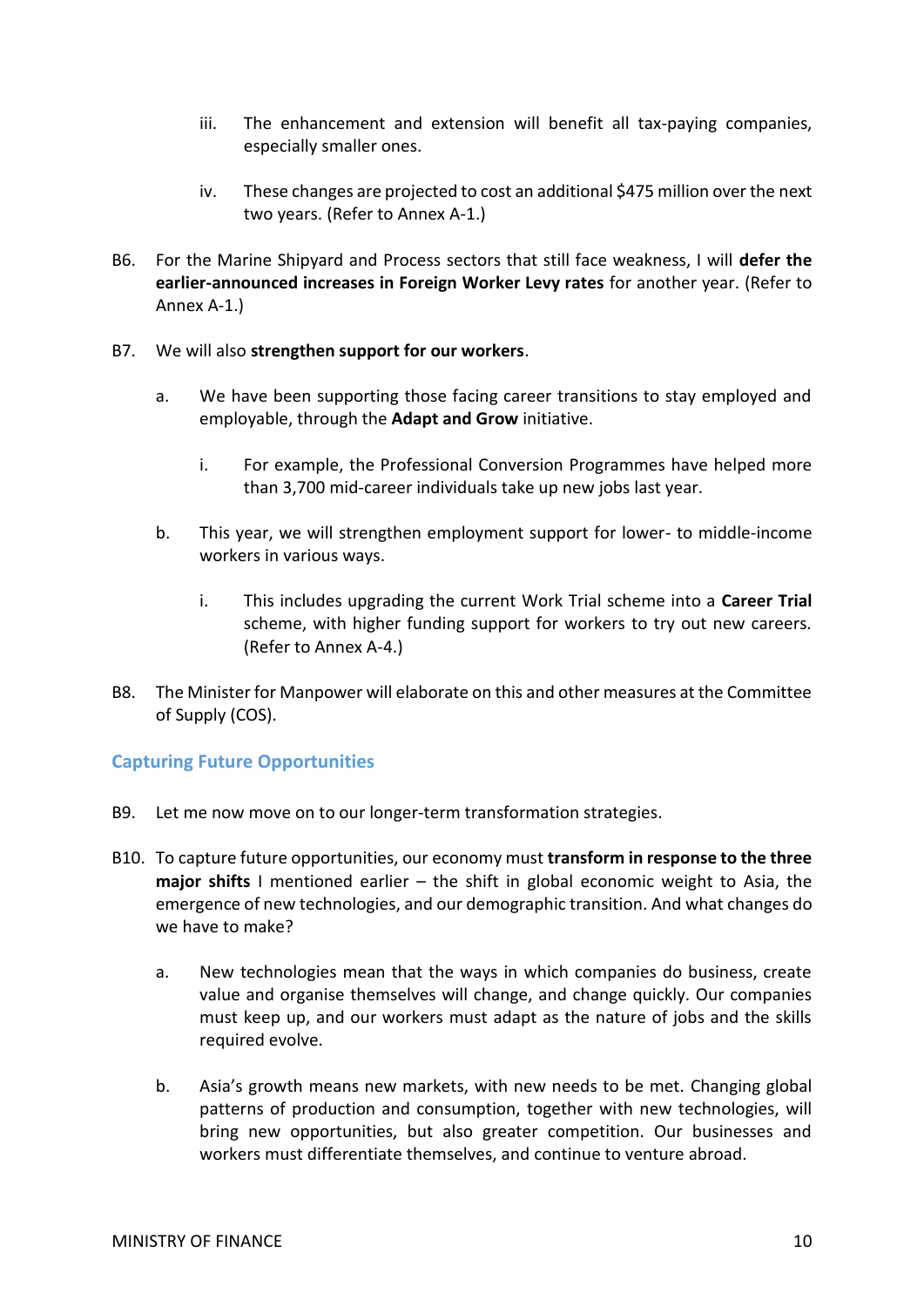- c. And with an ageing population, we need to find ways to reduce manpower demand, while enabling our older workers to continue contributing.
- B11. We have made a good start through the ITMs.
	- a. In the next phase of our ITM journey, we will take a more **cluster-based approach** – to reap synergies and strengthen linkages across multiple industries, and explore new opportunities.
- B12. And we must strengthen the **three key enablers that lay the foundation for all the ITMs** – innovation, capabilities and partnerships.
	- a. First, we must **foster pervasive innovation** throughout our economy,
		- i. So that we can make the best use of technology, adapt quickly, and create new value to differentiate ourselves.
	- b. Second, we must **build deep capabilities** in our firms and our people,
		- i. So that we can compete not on costs, but on the values and skills we bring.
	- c. Third, we must **forge strong partnerships** both locally and abroad,
		- i. So that our firms and people can work together to address common challenges and access new opportunities in our region and beyond.
- B13. By strengthening these three enablers, we can anchor Singapore as a **Global-Asia node of technology, innovation and enterprise**.

<span id="page-10-0"></span>**Fostering Pervasive Innovation**

B14. Let me start with the first enabler – **innovation**.

<span id="page-10-1"></span>**Supporting Firms in their Innovation Journeys**

- B15. With the rapid pace of change and greater competition, we must **make innovation pervasive** throughout our economy. Firms in every sector and of every size need to embrace innovation, and make the best use of new technologies as a competitive advantage.
	- a. Take **Pan-United**, a local concrete and cement company.
		- i. It has invested significantly in R&D, innovating new products to meet customer needs.
			- 1. For example, it has developed a new type of flexible concrete that can cushion the landing impact of aircraft, reducing wear and tear of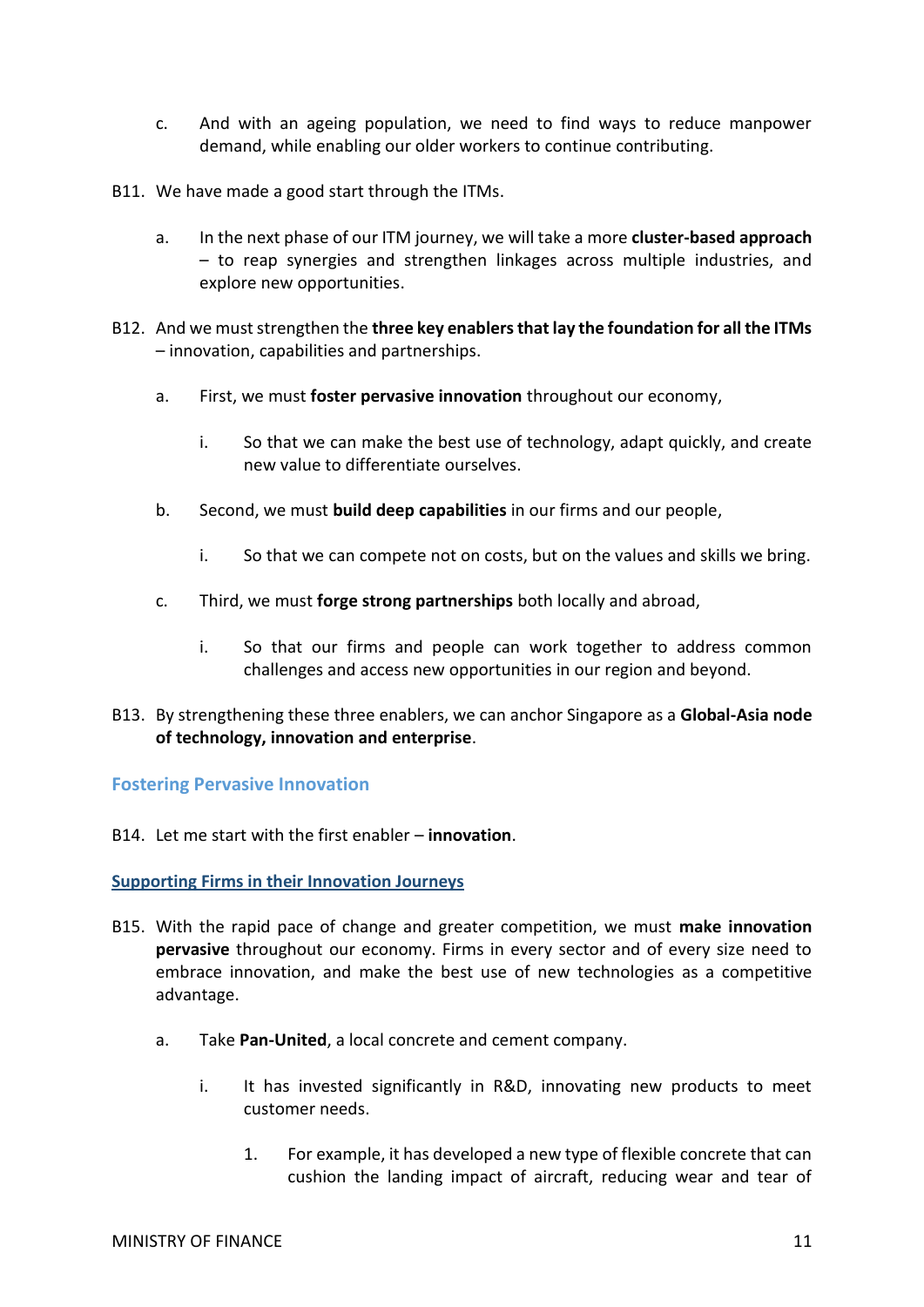airport runways. This concrete complies with the latest specifications set by the US Federal Aviation Administration.

- 2. Pan-United also has a range of concrete varieties catering to different specifications, including one that shields against proton radiation.
- ii. Such product innovations have helped Pan-United expand into regional and global markets.
- iii. Pan-United, you might say, is a concrete example of how innovation can help a firm cement its position as a market leader.
- B16. This Budget, we will **support more firms to innovate across the entire value chain** whether they buy new solutions, build their own, or partner others to co-innovate.
- B17. Industry partners, like the Singapore International Chamber of Commerce and the Big Four accounting firms, have given us useful suggestions. We have studied and will implement some of them.
- B18. First, we will support businesses to **buy and use new solutions**.
	- a. We will streamline existing grants supporting the adoption of pre-scoped, off-theshelf technologies into a single **Productivity Solutions Grant (PSG)**. (Refer to Annex A-3.)
	- b. In addition, I will raise the **tax deduction on licensing payments** for the commercial use of intellectual property (IP).
		- i. With the expiry of the Productivity and Innovation Credit (PIC) scheme, the tax deduction on licensing payments has reverted to 100% for YA2019 and beyond. I will raise this to 200%, capped at \$100,000 of licensing payments per year.
		- ii. This cap ensures that smaller businesses will benefit more from this measure. (Refer to Annex A-5.)
- B19. Next, to support businesses to **build their own innovations**,
	- a. I will raise the **tax deduction for IP registration fees** from 100% to 200%, to help firms protect their intangible assets. This will be capped at \$100,000 of IP registration fees per year. (Refer to Annex A-5.)
	- b. I will also raise the **tax deduction for qualifying expenses incurred on R&D** done in Singapore, from 150% to 250%. (Refer to Annex A-5.)
- B20. Finally, to help businesses **find partners to co-create solutions**,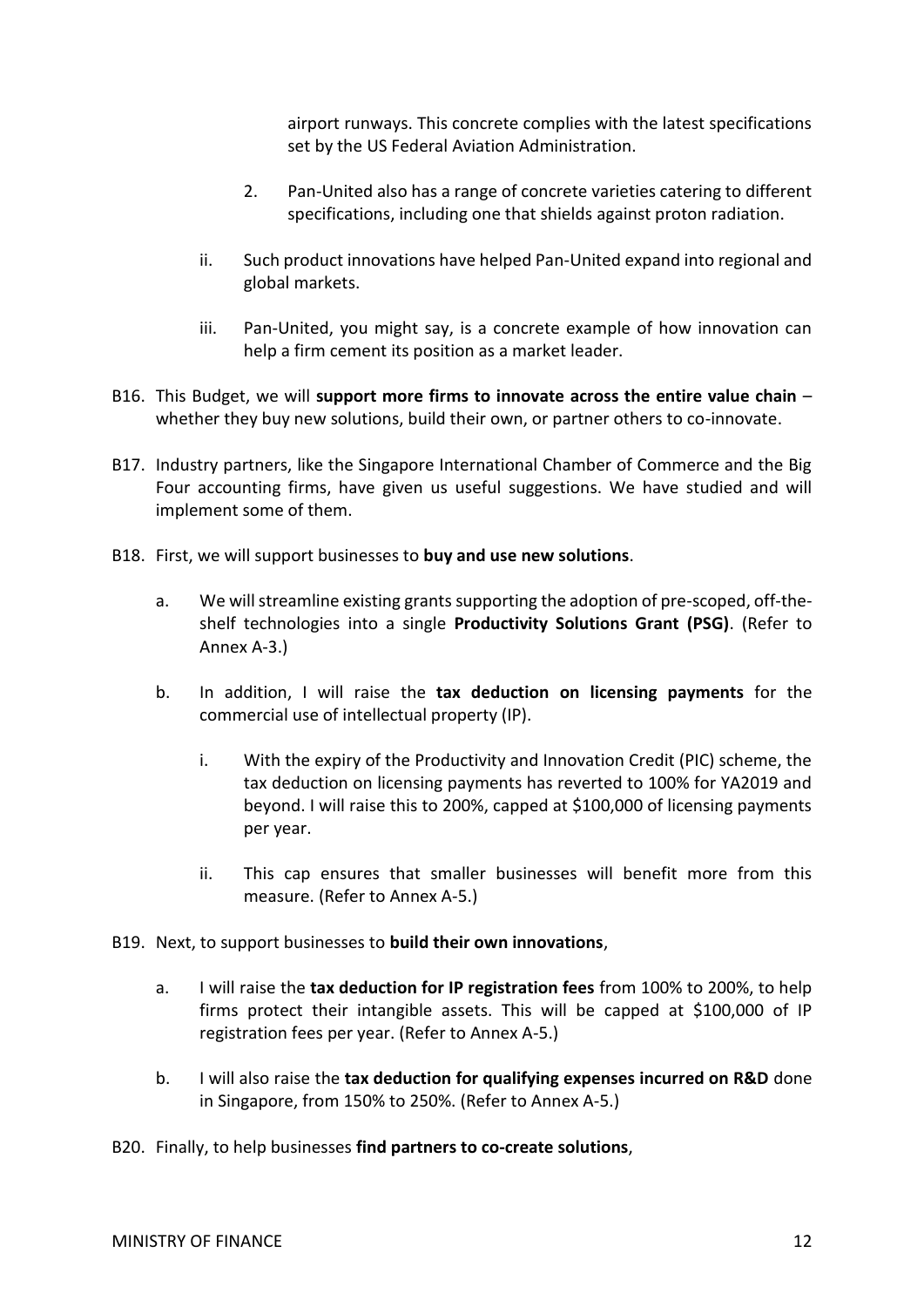- a. We will pilot the **Open Innovation Platform** this year.
	- i. This is a virtual crowd-sourcing platform, where companies can list specific challenges that can be addressed by digital solutions. They will then be matched with info-communications and technology (ICT) firms and research institutes, to co-develop solutions. (Refer to Annex A-2.)

## <span id="page-12-0"></span>**Harnessing National Research Efforts**

- B21. Besides supporting our firms to innovate, we will do more to **harness our national research capabilities, to enhance our economic competitiveness.**
	- a. We have built **a strong research and knowledge base** in our universities and A\*STAR institutes, which provides a solid foundation for an innovative economy.
	- b. To maintain this competitive edge, we have sustained our public sector R&D spending at 1% of GDP annually.
- B22. We have various programmes to **translate our public sector research efforts into commercially viable applications**, and we will build on these.
- B23. This year, the National Research Foundation (NRF) and Temasek will launch an **NRF-Temasek IP Commercialisation Vehicle**.
	- a. This new investment venture will bring together Temasek's global investment networks and NRF's connections with the Singapore R&D community, to grow companies that draw on IP from publicly-funded research.
	- b. At least \$100 million will go into this joint venture \$50 million from the Government, and at least \$50 million from Temasek. (Refer to Annex A-2.)
- B24. We will also continue to harness our R&D resources**,** to **drive greater adoption of digital technologies, automation and robotics**.
	- a. To strengthen our status as an air and sea hub, we will launch an **Aviation Transformation Programme (ATP)** and a **Maritime Transformation Programme (MTP)** this year.
		- i. Through these programmes, our airport and seaport will become platforms for companies to develop, test and use new technologies.
		- ii. The solutions that emerge can be rapidly adopted in other parts of Singapore, or even exported overseas. We will provide support of up to \$500 million for the two programmes, with additional matching investments expected from industry partners. (Refer to Annex A-2.)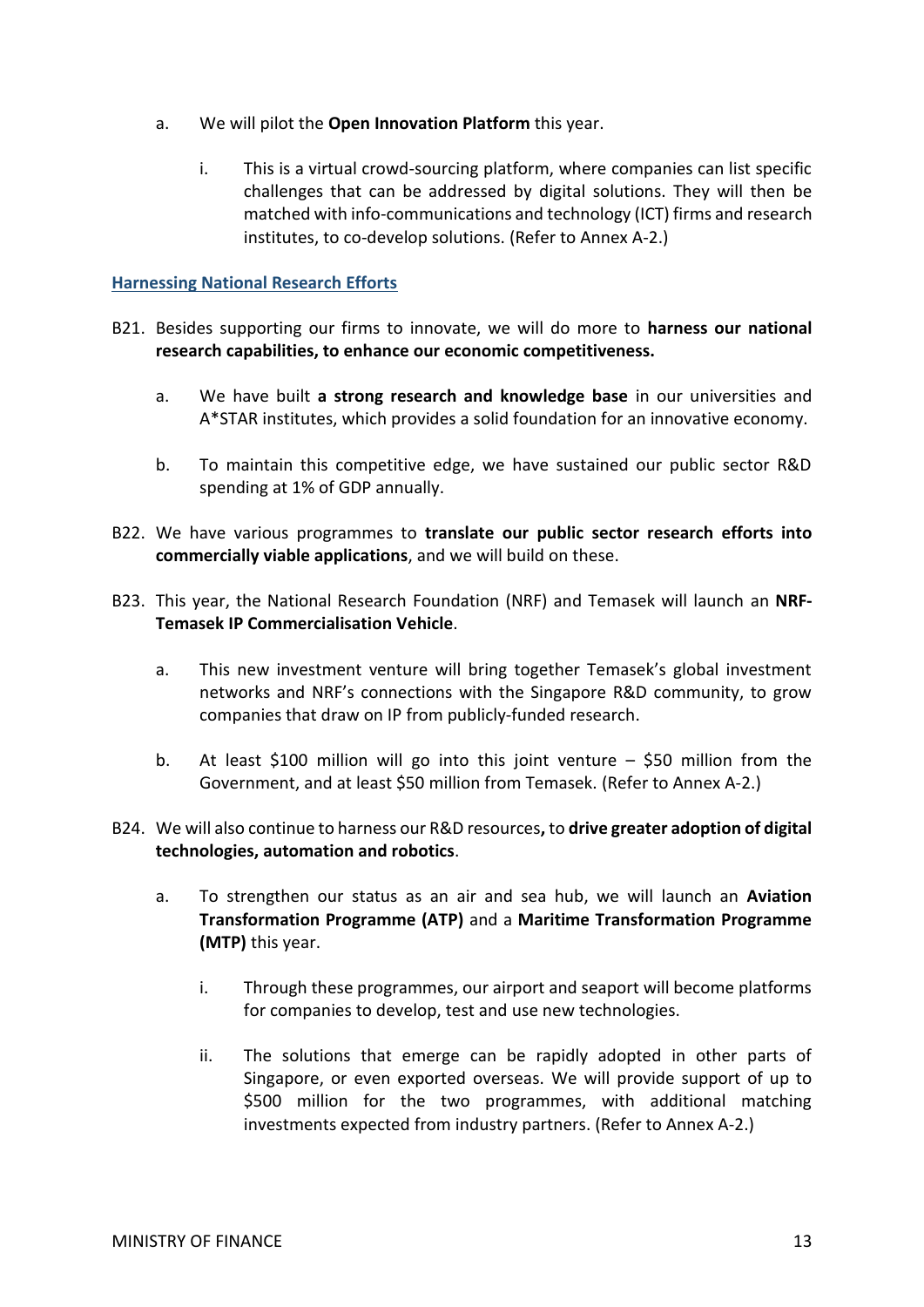B25. To improve our labour productivity, we will also expand the **National Robotics Programme (NRP)**, to encourage wider use of robotics in the built environment sector, particularly in construction. (Refer to Annex A-2.)

## <span id="page-13-0"></span>**Building Deep Capabilities**

- B26. Let me move on to the second key enabler **building deep capabilities** in our firms and workers.
- B27. In particular, capabilities to internationalise, digitalise and be more productive will be critical.

## <span id="page-13-1"></span>**Enterprise Capabilities**

- B28. For our firms, we will provide **more targeted support** to help them build capabilities to meet their needs.
	- a. Broad-based measures such as the PIC scheme have been useful in kick-starting a wider movement to improve productivity and to innovate.
	- b. I am heartened that many firms have embarked on this journey. We will now build on this base and take a more targeted approach, to help firms deepen the capabilities they need to continue growing.
- B29. In April, we will merge SPRING and IE Singapore into **Enterprise Singapore**.
	- a. Enterprise Singapore will provide integrated support to companies, for internationalisation as well as the development of other capabilities, so as to help them compete better both locally and abroad.
	- b. We will combine IE's Global Company Partnership grant with SPRING's Capability Development Grant, to form an integrated **Enterprise Development Grant (EDG)**.
		- i. The EDG will provide up to 70% co-funding for companies to develop a range of capabilities. (Refer to Annex A-3.)
- B30. To further support firms to internationalise, I will **enhance the Double Tax Deduction for Internationalisation (DTDi)**.
	- a. I will raise the amount of expenses that can qualify for the DTDi without prior approval, from \$100,000 to \$150,000 per year of assessment. This will take effect from YA2019. (Refer to Annex A-5.)
- B31. As we strengthen support for firms to build capabilities, I will **make adjustments to two broad-based tax schemes** – the Start-up Tax Exemption and the Partial Tax Exemption.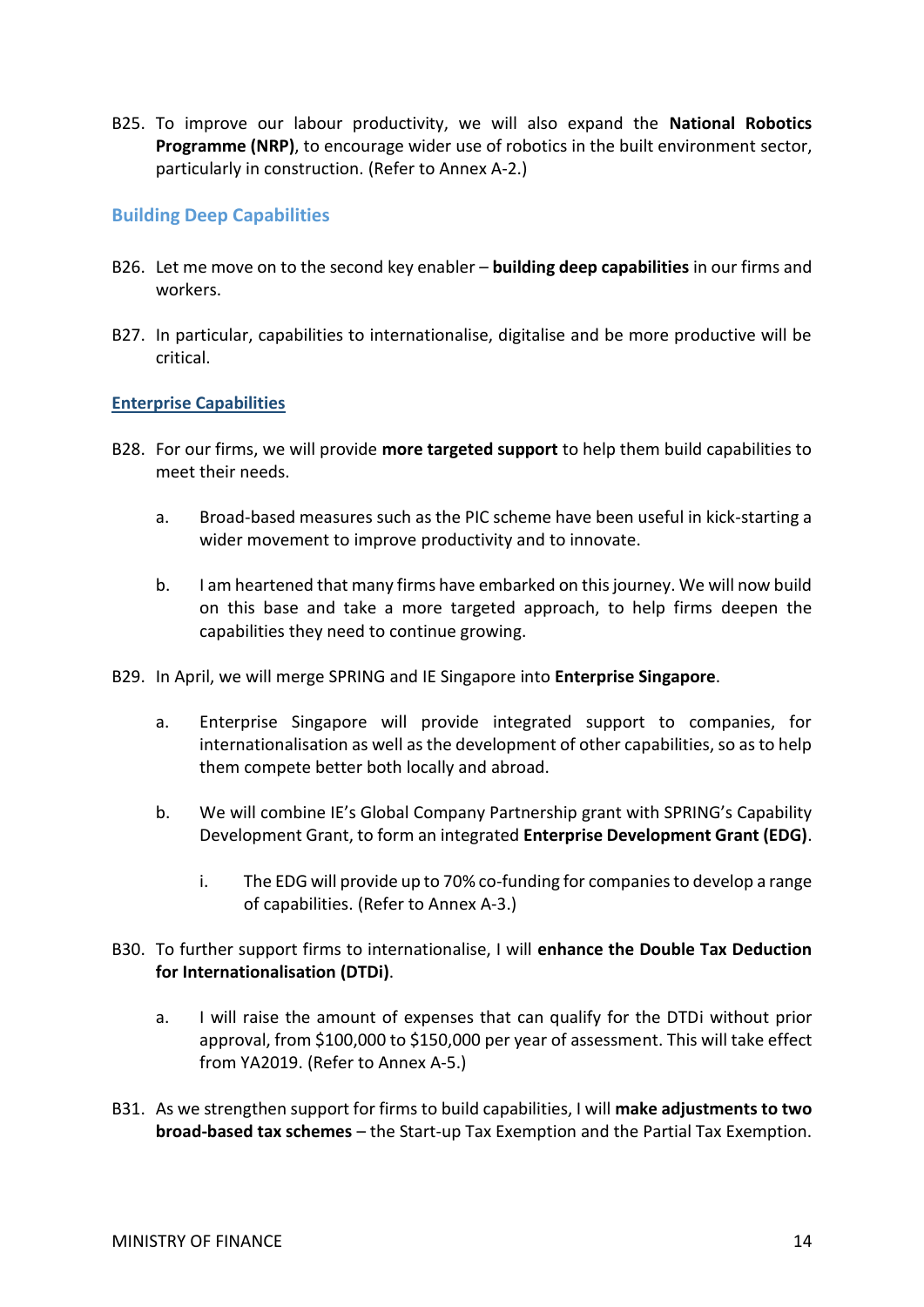- a. These schemes help lower costs for smaller firms and start-ups, but do not directly help firms develop capabilities.
- b. In addition, every profitable company should pay some taxes. This is sound and equitable.
- c. So, starting in YA2020, I will make **two changes to the schemes**.
	- i. First, I will restrict the tax exemptions under both schemes to the first \$200,000 of chargeable income.
	- ii. Second, for start-ups, I will exempt 75%, instead of 100% currently, of their first \$100,000 of chargeable income from corporate tax. (Refer to Annex A-5.)
- d. Even with these adjustments, **corporate tax will remain low for start-ups and smaller firms**. For a taxable income of \$100,000, the effective corporate tax rate is 4.3% for start-ups and 8.1% for older firms, as compared to the headline rate of 17%.
- e. In addition, companies, including start-ups and smaller firms, can tap on a **wide range of Government support measures** to build capabilities and grow their businesses.

## <span id="page-14-0"></span>**Digital Capabilities**

- B32. As digital technologies transform our economy, all firms must develop digital capabilities.
	- a. Since we launched the **SMEs Go Digital Programme** last year to support companies to digitalise, more than 650 SMEs have benefitted.
- B33. This year, we are studying, with the Singapore Business Federation (SBF) and other industry partners, the development of a **nationwide e-invoicing framework**. This can help companies improve productivity and enhance cash flow.
- B34. Besides our firms, we must **train our people in digital skills**.
	- a. Industry partners, like the Association of Small and Medium Enterprises, have brought this up.
	- b. Since we launched the **Tech Skills Accelerator (TeSA)** in 2016, over 27,000 training places have been taken up or committed.
		- i. Alvin is one of those who took up the training. Retrenched after 17 years as a systems engineer, he took up TeSA's programme for cybersecurity, which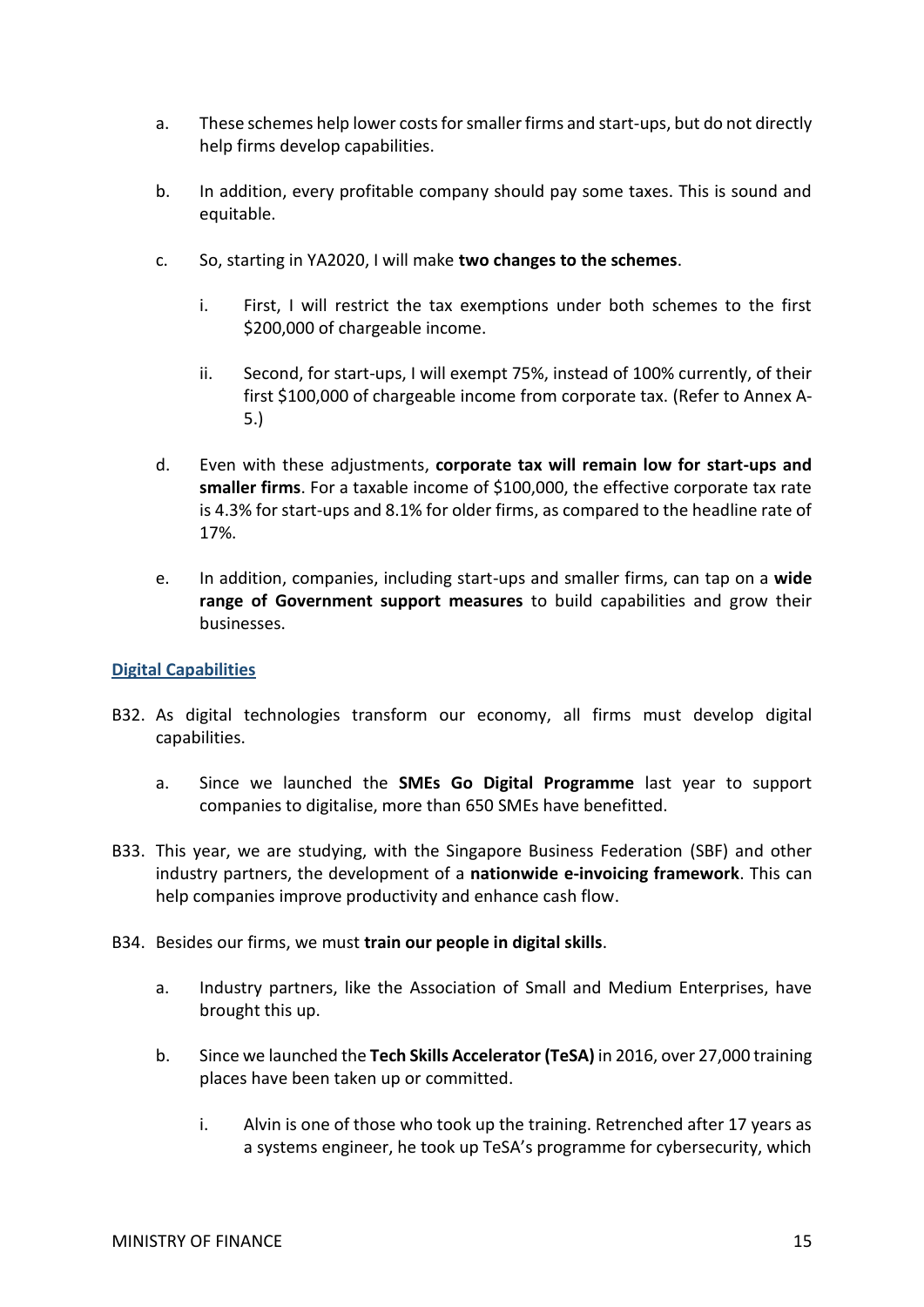equipped him with the skills needed to join ST Electronics as a white hat hacker – that is, someone who tests ICT systems for security loopholes.

- c. We will **expand TeSA into new sectors** like manufacturing and professional services, where digital technologies are increasingly important.
- d. TeSA will also **support more people to learn emerging digital skills**, such as in data analytics, artificial intelligence, the Internet of Things and cybersecurity.
- e. We will set aside an additional \$145 million for TeSA over the next three years. (Refer to Annex A-4.)
- f. The Minister for Communications and Information will speak more about this at the COS.

#### <span id="page-15-0"></span>**Human Capital**

- B35. Besides digital capabilities, we must also **build deep skills for workers of all ages**.
	- a. There must be depth in whatever we do, because this gives us the foundation to innovate, and the ability to compete.
	- b. This is the essence of SkillsFuture.
- B36. **Industry partners have a big role to play here**. Ultimately, the capabilities of a firm depend on the capabilities of its people.
	- a. I recently visited **Infineon**, a semiconductor manufacturer, which takes training very seriously.
		- i. Infineon plans its employee training and technology adoption in parallel, so that employees acquire relevant skills, and new technologies are used effectively.
		- ii. I was pleased to meet Madam Esah. Madam Esah started out doing manual work in the assembly line 42 years ago. As Infineon upgraded its production processes, it also redesigned her job, and trained her to use new machines.
		- iii. When I spoke to Madam Esah, she told me cheerfully, "I'm happy, I'm confident, I can do new things."
- B37. Madam Esah's example shows that **enterprise capabilities and human capital must be developed in tandem**, and be integrated with a company's overall growth strategy.
- B38. We will continue to **work with industry partners**, to help the whole spectrum of our workforce develop deep skills. This will help our people to stay relevant and develop the cross-cultural skills needed to capture opportunities in the region and beyond.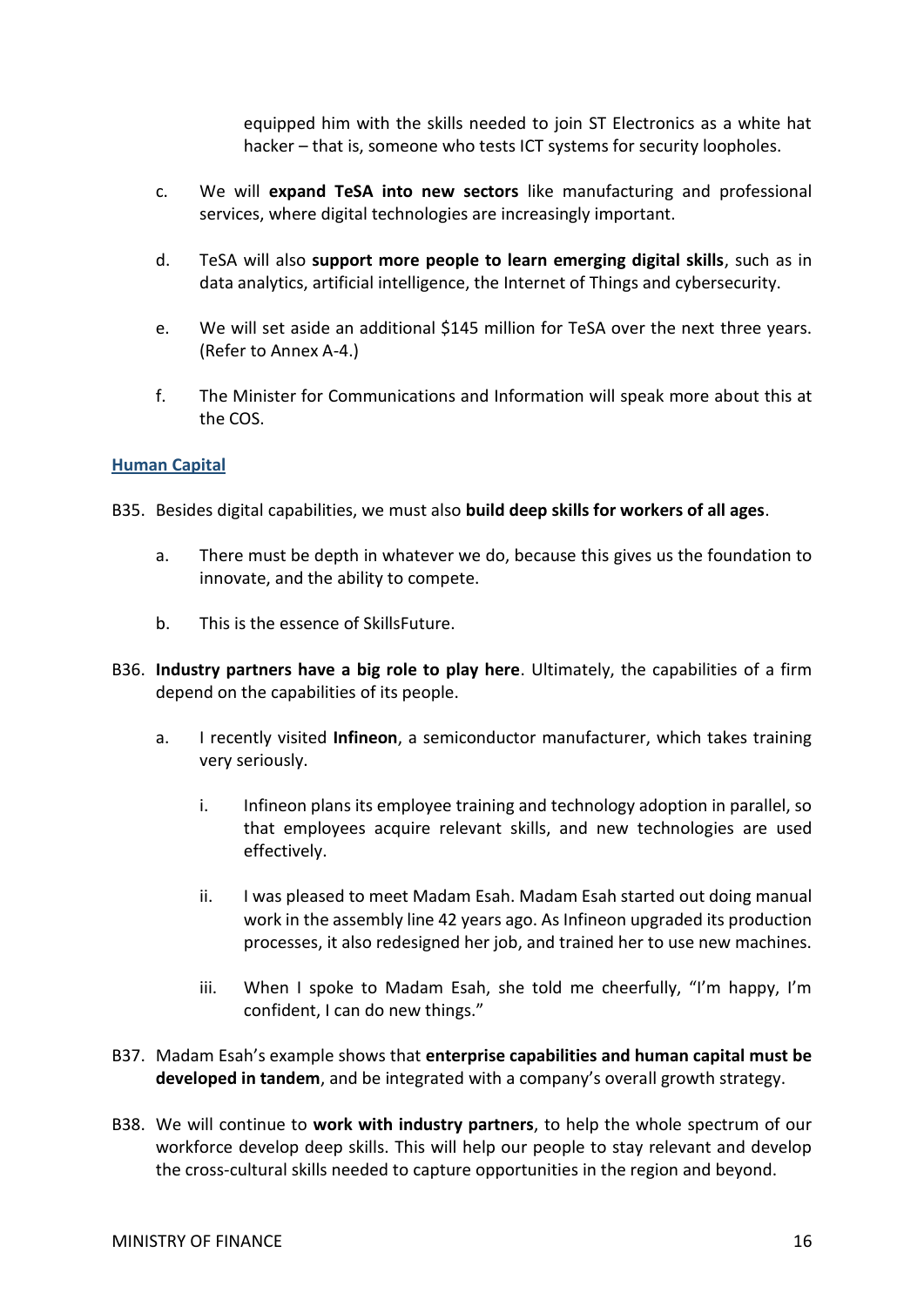- a. For the young, we have schemes like the **SkillsFuture Earn and Learn Programme**, a work-learn programme, as well as the **Go Southeast Asia Award**, which matches undergraduates with regional internships.
- b. For those with more work experience, we have schemes like the **SkillsFuture Mid-Career Enhanced Subsidy** and the **Professional Conversion Programmes (PCPs)**.
	- i. In particular, the **PCP for Southeast Asia Ready Talent** will equip Singaporeans with the know-how to do well regionally.
- c. For our corporate leaders, it is important that they have the skills needed to drive the transformation of their businesses and industries. To develop the next generation of corporate leaders,
	- i. We have the **SkillsFuture Leadership Development Initiative (LDI)**. Since it started last year, companies have committed to train almost 200 Singaporeans, with over 180 more in the pipeline.
	- ii. This year, we will launch a new **ASEAN Leadership Programme** under the LDI, to help our business leaders build networks and plan business expansions in Southeast Asian markets.
	- iii. I am also happy to hear that SBF and the Singapore Management University (SMU) will pilot the **SBF-SMU LEAD-CHARGE Initiative** this year, to help SME leaders transform their organisations.
- B39. Finally, as our workforce ages, firms must reconfigure how they operate, to harness the experience of their older workers and allow them to continue contributing meaningfully.
	- a. To support our older workers, we have raised the re-employment age to 67, extended the Special Employment Credit, and enhanced WorkPro.
		- i. With the close cooperation of the tripartite partners, Singapore's employment rate for residents aged 65 and above rose from 14.4% in 2007 to 25.8% in 2017<sup>5</sup>.
		- ii. We will continue to encourage age-friendly workplaces, and review how we can better support our older workers.
- B40. As we develop our people's capabilities, we may find that skillsets in certain important fields are lacking.

 $\overline{a}$ 

<sup>5</sup> Source: MOM's Comprehensive Labour Force Survey.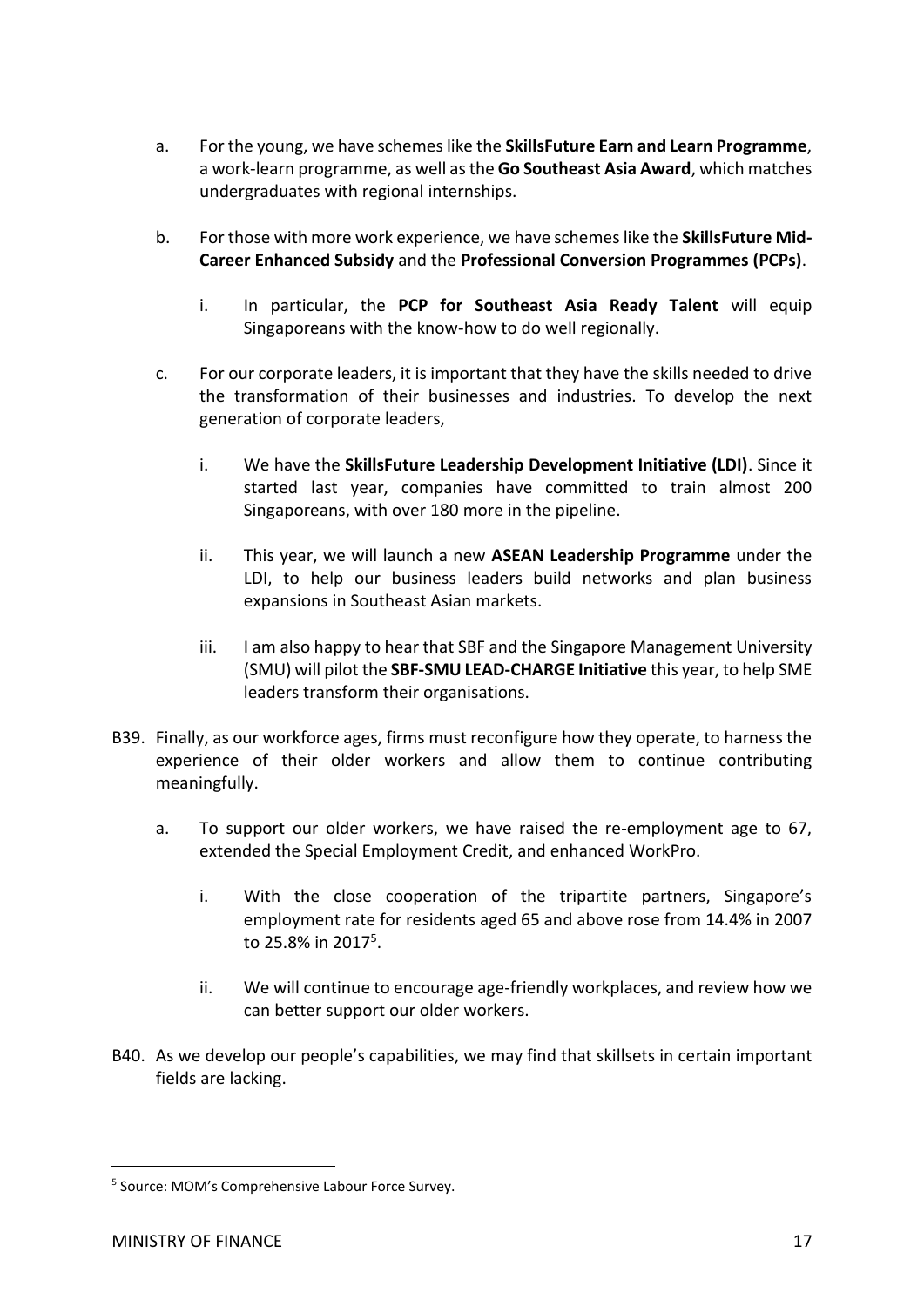- a. To plug these gaps quickly, we are piloting the **Capability Transfer Programme (CTP)**, to support the transfer of skills from foreign specialists to Singaporean trainers and trainees.
- b. The Minister for Manpower will elaborate at the COS.

## <span id="page-17-0"></span>**Forging Strong Partnerships**

- B41. Mr Speaker Sir, I have spoken about our efforts to make innovation pervasive and to build deep capabilities.
- B42. The third key enabler is to **forge strong partnerships**.
	- a. Competition is not the only driving force in our economy. Cooperation is also key.
	- b. Where synergies exist, **we can achieve more when we work together**, and draw on one another's strengths to address common challenges and capture bigger and better opportunities.
	- c. For example, Ascendas-Singbridge, along with IE Singapore, brought together a group of Singaporean SMEs specialising in Industry 4.0 technology solutions, to set up the **Singapore Manufacturing Innovation Centre** in Guangzhou, China.
		- i. The Centre provides these SMEs with a platform to co-create advanced manufacturing solutions with prospective Chinese clients, allowing the SMEs to reach out to the large Chinese market.
- B43. We will continue to encourage our companies to form **strong partnerships**, both locally and abroad.
	- a. Industry partners, like the Singapore Chinese Chamber of Commerce and Industry (SCCCI), have made similar suggestions.
	- b. We will integrate various partnership support measures into a single **PACT scheme**.
		- i. Under PACT, companies can receive up to 70% co-funding, for projects undertaken in partnership with others. (Refer to Annex A-3.)
- B44. For the three schemes that I mentioned earlier PACT, the Productivity Solutions Grant and the Enterprise Development Grant – I will set aside \$800 million over the next three years.

<span id="page-17-1"></span>**Partnerships in Technology, Innovation and Enterprise**

B45. We will also strengthen our partnerships with overseas counterparts and **anchor Singapore as a Global-Asia node of technology, innovation and enterprise**.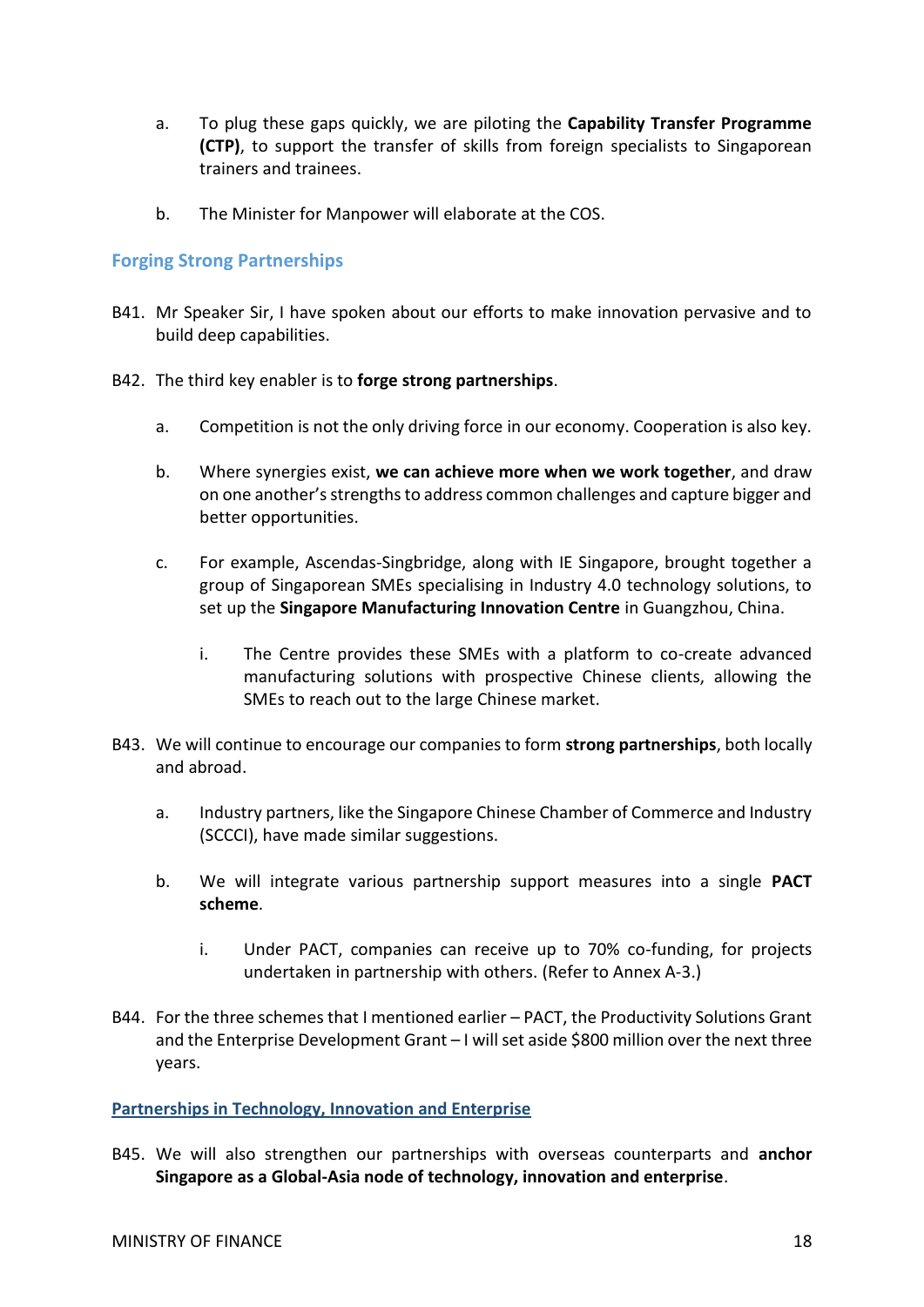- a. This way, our firms and people can remain plugged into the latest developments all over the world, and create new ideas by interacting with people from diverse backgrounds.
	- i. Industry partners, like the Singapore Malay Chamber of Commerce and Industry, have pointed out that as our region grows, there will be important needs to address – in infrastructure, healthcare, and other areas.
	- ii. We need to develop a good understanding of these needs, so that we can innovate meaningful solutions to contribute to our region's development.
- B46. That is why we launched the **Global Innovation Alliance** (GIA) last year, for Singaporeans to gain experience and build networks overseas. We have made early progress.
	- a. Our universities have expanded **overseas internship programmes** to eight new locations, including ASEAN countries.
	- b. We also launched **GIA Beijing** and established **BLOCK71 in Suzhou and Jakarta**.
	- c. Besides venturing abroad, we will also bring global innovation to Singapore through initiatives like the **Singapore Week of Innovation and Technology (SWITCH)**.
- B47. As ASEAN chairman this year, we hope to make a meaningful contribution by developing an **ASEAN Innovation Network**. We hope this will strengthen the linkages among the innovation ecosystems in the region, and spark new collaborations and solutions.
	- a. The Minister for Trade and Industry (Trade) will speak more about our ASEAN plans at the COS.

#### <span id="page-18-0"></span>**Partnerships in Infrastructure Development**

- B48. In particular, as Asia's growth will raise infrastructure demand, we seek to forge stronger partnerships in **infrastructure development** and enhance connectivity in the region.
	- a. China's Belt and Road Initiative, Japan and India's Asia-Africa Growth Corridor, and the World Bank's Infrastructure and Urban Development Hub in Singapore are just some examples of efforts to promote infrastructure development in our region.
- B49. To contribute to Asia's infrastructure agenda, we will set up an **Infrastructure Office**.
	- a. This Office will bring together local and international firms from across the value chain – including infrastructure developers, institutional investors, multilaterals,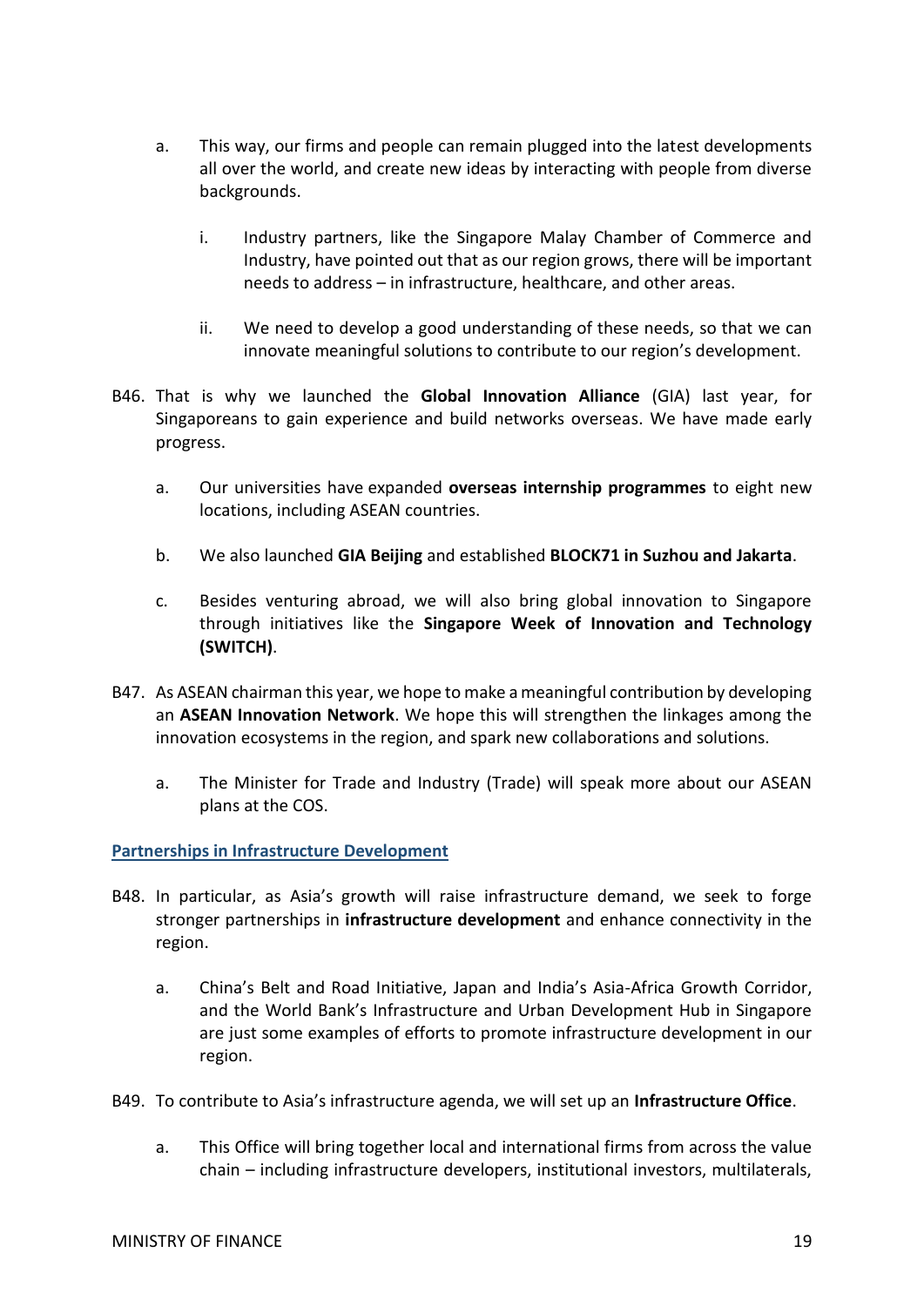and legal, accounting and financial services providers – to develop, finance and execute infrastructure projects.

- b. The Office will enable infrastructure players to better tap on opportunities in the region, while supporting Asia's infrastructure development and economic growth. (Refer to Annex A-3.)
- c. The Minister for Trade and Industry (Industry) and the Senior Minister of State for Law and Finance will give more details at the COS.

## <span id="page-19-0"></span>**Trade Associations and Chambers**

- B50. **Our Trade Associations and Chambers (TACs) play an important leadership role** in forging partnerships and driving industry-level advancements.
	- a. Through close interactions with their members, TACs understand their industries' challenges and opportunities better than the Government can.
	- b. We have seen various examples of TAC leadership and partnerships, which have helped their members uplift capabilities and overcome resource constraints.
		- i. For instance, the SCCCI, with support from JTC and SPRING, has set up a **Trade Association Hub (TA Hub)** at Jurong Town Hall, where more than 30 TACs share facilities and resources. The TA Hub, along with the **Trade Association Committee** that SCCCI also set up, will encourage TACs to collaborate with and support one another.
		- ii. In logistics, four TACs, along with SPRING and the Centre of Innovation for Supply Chain Management at Republic Polytechnic, have come together to form the **Logistics Alliance**.
			- 1. Last year, it launched the **Transport Integrated Platform (TRIP)**, which integrates several existing systems into a single digital platform, to enable easier tracking of container trucks, and reduce idling time.
- B51. The Government will continue to support such efforts, through the **Local Enterprise and Association Development (LEAD)** programme.
	- a. In the last two years, about \$45 million has been committed through LEAD for some 50 projects. So I look forward to even more TACs and businesses coming on board.

## <span id="page-19-1"></span>**Together, a Vibrant and Innovative Economy**

B52. Mr Speaker Sir, ultimately, **all our firms and workers face the same major shifts** in the global environment, which will bring greater competition and a faster pace of change.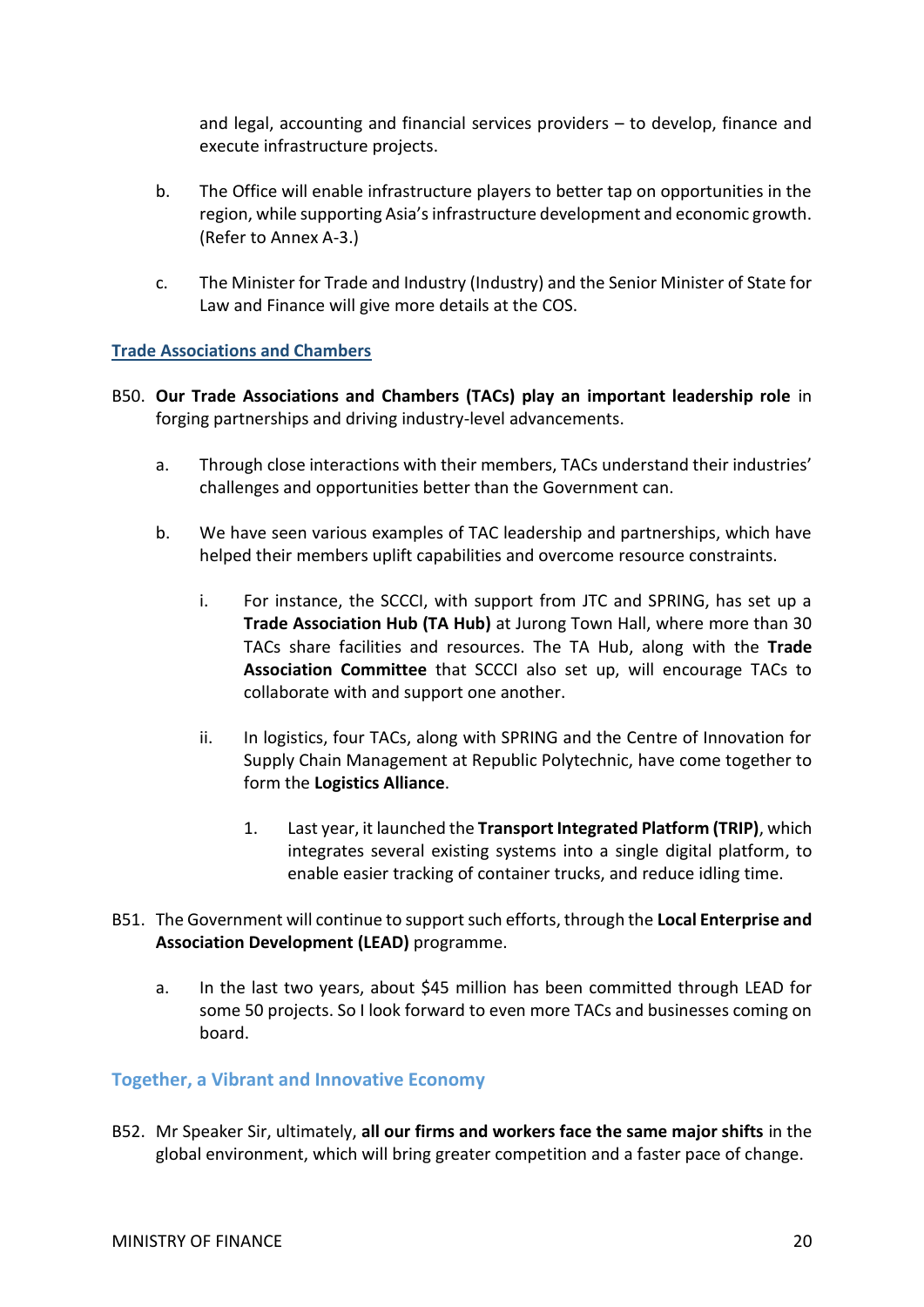- B53. The specific challenges and opportunities will differ from industry to industry, which is why we have taken a sectoral approach for the ITMs.
- B54. But the key enablers in every industry and ITM are the same **innovation, capabilities and partnerships**.
- B55. By fostering pervasive innovation throughout our economy, building deep capabilities in our firms and people, and forging strong partnerships locally and abroad, we can succeed in our economic transformation. We can create and sustain a more **vibrant and innovative economy.**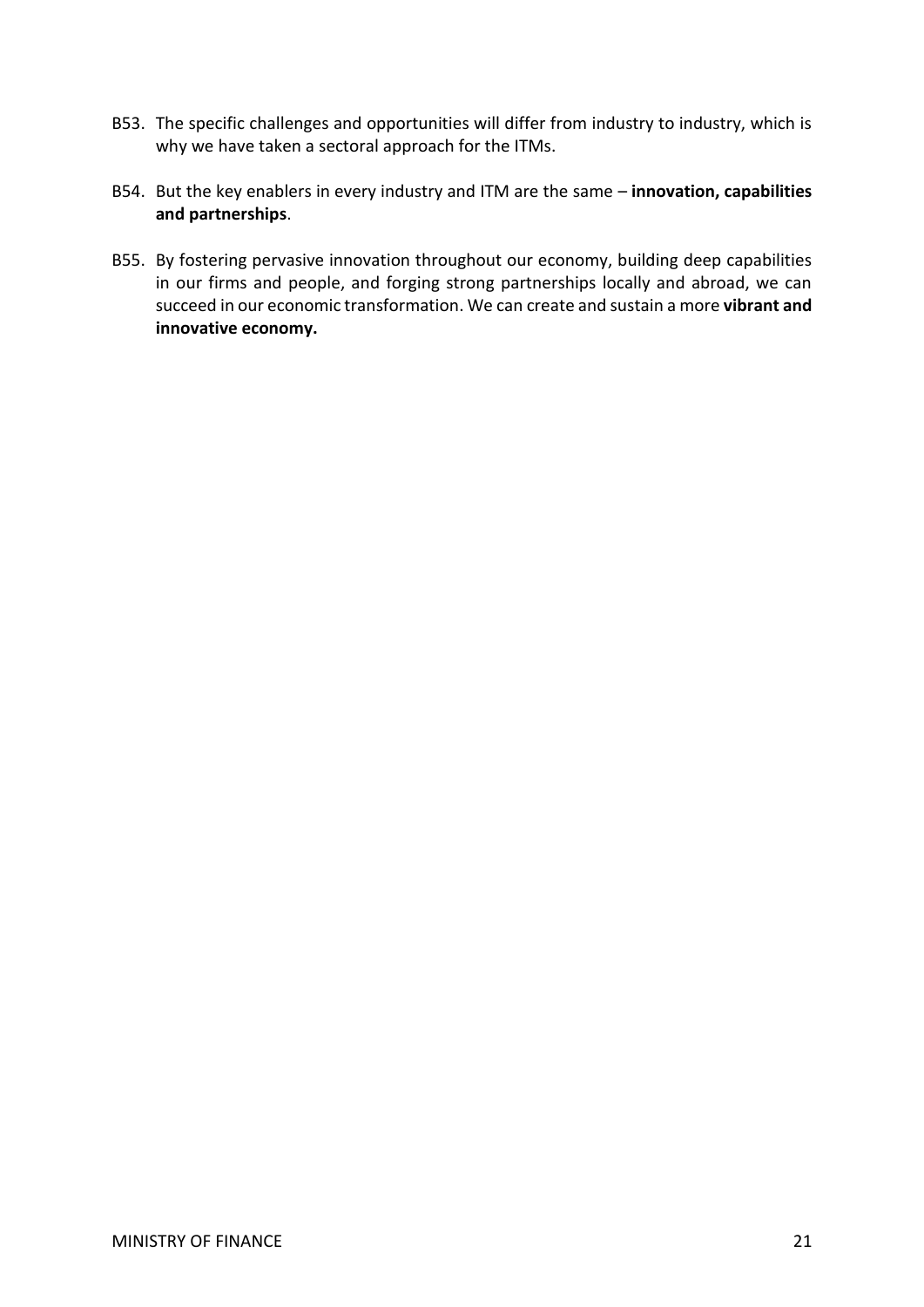# <span id="page-21-0"></span>**C. A SMART, GREEN AND LIVEABLE CITY**

- C1. Mr Speaker Sir, a strong economy is not an end in itself;
	- a. It is a means to build a better home and provide a better quality of life for all our people.
	- b. We will therefore continue to improve our living environment and make Singapore a **smart, green and liveable city**.
- C2. Our founding Prime Minister Mr Lee Kuan Yew once said, "a blighted urban jungle of concrete destroys the human spirit".
- C3. Indeed, our urban planners recognised early on that with limited land, we had to build our city with foresight, so we could provide **a high quality living environment even in a dense urban landscape**.
	- a. We designed our HDB estates with common spaces, parks and playgrounds, so that everyone has easy access to amenities and public spaces.
	- b. We planted thousands of trees and toiled to transform Singapore into a Garden City and now a City in a Garden. We may be highly urbanised, but we are not a concrete jungle. More than 40% of our island remains covered in greenery.
	- c. We also enacted laws against pollution and cleaned up the Singapore River.
	- d. Along the way, we became innovators in water treatment and waste management.
- C4. Today, Singaporeans enjoy the comforts of a modern city, along with clean air, clean water and verdant spaces.
	- a. Our reputation as a clean and green city is a source of pride for Singaporeans, and attracts tourists and investment to our shores.
	- b. Even otters have returned to our waterways!
- C5. We must continue to improve our city and our environment, and make Singapore an even better home to live, work and play in. History has shown that the most enduring cities are those that are adaptable, flexible and innovative.

## <span id="page-21-1"></span>**Building a Smart Nation**

C6. I spoke earlier about the emergence of new technologies as a major shift.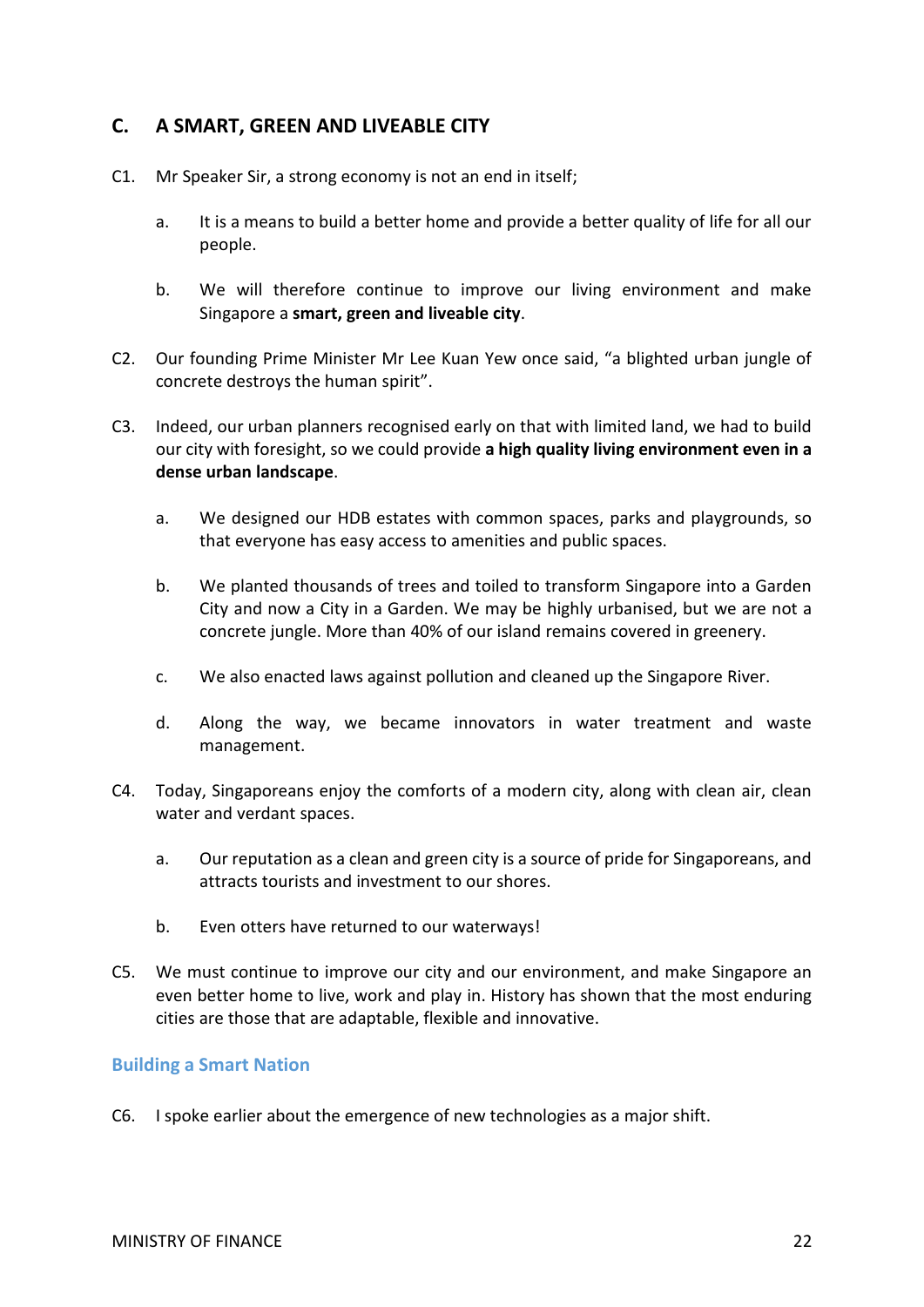- C7. Our **Smart Nation movement** aims to make the best use of these new technologies to improve our city, uplift our quality of life, enhance our economic competitiveness, and promote social inclusion.
	- a. This transformation will require a national effort by the Government, together with the private and people sectors.
- C8. The Government is embarking on several **strategic national projects** to lay the foundation for Smart Nation.
	- a. We are building a Smart Nation Sensor Platform to deploy sensors and "Internet of Things" devices to enhance municipal service delivery.
	- b. We are developing a National Digital Identity system to enable citizens to authenticate their identities securely and easily when making online transactions.
	- c. We are also increasing the adoption of e-payments island-wide, to allow everyone to make simple, swift and seamless payments.
	- d. At the same time, we are opening up digital platforms for the private sector to build innovative services, and will share more data with the public to facilitate cocreation. (Refer to Annex B.)
- C9. The Minister-in-charge of the Smart Nation initiative will elaborate more at the COS.

#### <span id="page-22-0"></span>**Investing in Sustainability Research**

- C10. Besides building a Smart Nation, we are also collaborating with academics and corporates **in research and innovation, to take Singapore's sustainable development story to the next level.** One of the strategic domains in our Research, Innovation and Enterprise (RIE) 2020 plan is Urban Solutions and Sustainability.
	- a. Last year, we launched the **Cities of Tomorrow** R&D programme, to drive innovation in urban development, such as ways to improve the sustainability, maintainability and reliability of buildings, raise construction productivity, and create new spaces that we can live in.
	- b. We also started the **Closing the Waste Loop** project, to use technology to minimise the environmental impact of the waste we generate.
	- c. This year, we will embark on **Energy Grid 2.0**, to develop next-generation grid architectures that can respond quickly and reliably to changes in energy demand and supply.
	- d. For these three programmes, we will set aside \$250 million. (Refer to Annex B.)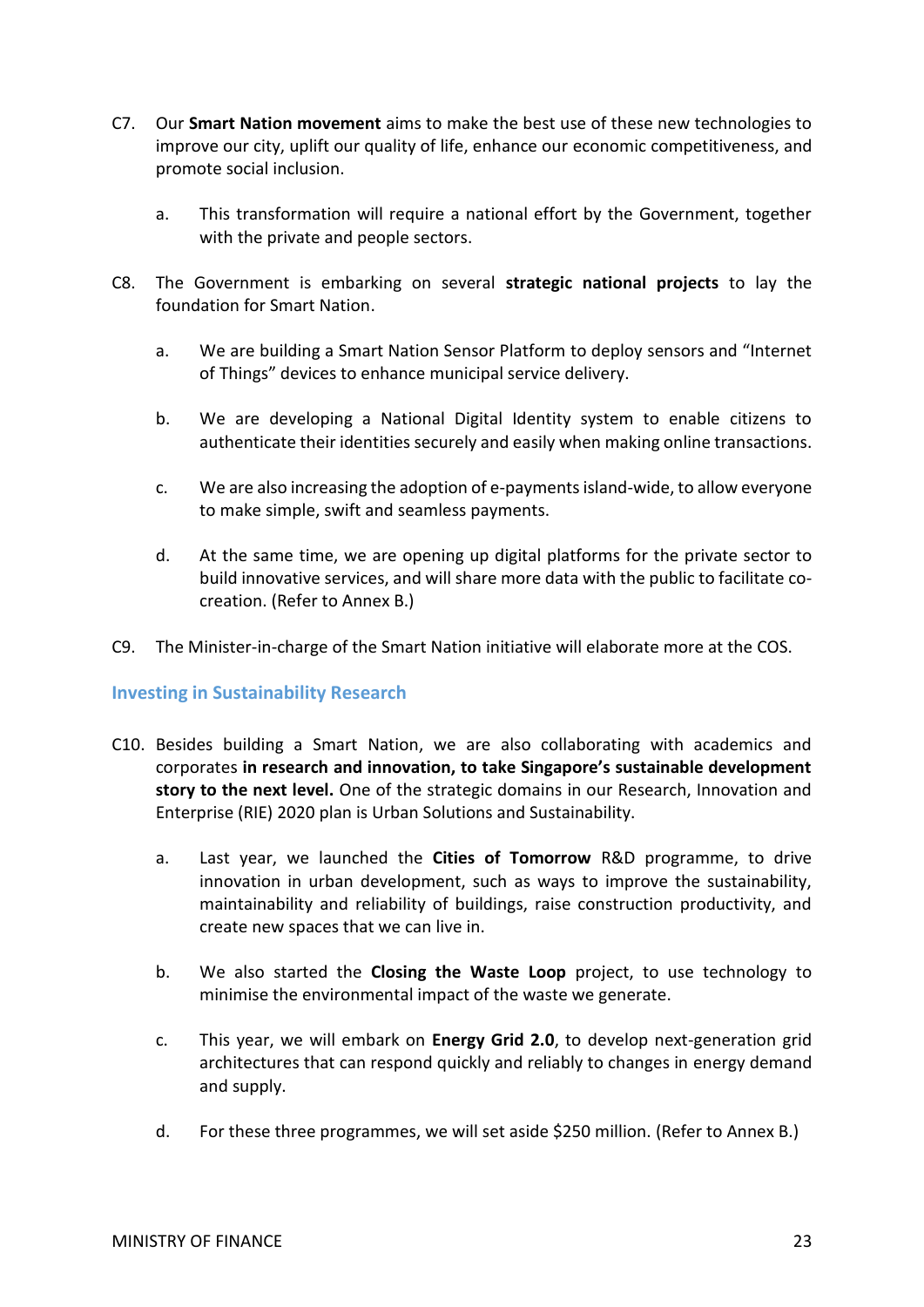## <span id="page-23-0"></span>**Reducing Emissions**

- C11. To improve our living environment, we must also address one of the most pressing challenges the world faces – **climate change**.
	- a. Climate change is more than just record-breaking temperatures, dry weather or more intense rain.
	- b. As a low-lying island, **Singapore is particularly vulnerable to rising sea levels**.
		- i. That is why the Government has invested significantly to improve our infrastructure, including protecting our coasts and critical assets, building a weather-resilient water supply, and redesigning our flood management system.
- C12. We must play our part to **address the underlying cause of climate change** to make Singapore a more liveable and sustainable city, and as a responsible member of the international community.
- C13. Over the years, we have made various efforts to **manage our greenhouse gas emissions**.
	- a. The Energy Conservation Act was enhanced last year to improve the energy efficiency of our industries.
	- b. We are investing in public transport to make Singapore car-lite, and greencertified buildings have become a hallmark of our urban landscape.
	- c. Our early measures to be a green city have **shown results**. Singapore produces less carbon emissions per dollar of GDP than most countries. We intend to **further**  reduce our emissions intensity, to make a bigger effort to combat climate change.
- C14. To encourage companies to further reduce emissions, I announced last year that we intend to implement a **carbon tax** from 2019.
	- a. I will proceed with a carbon tax on all facilities producing 25,000 tonnes or more of greenhouse gas emissions in a year.
		- i. It will be levied on the total emissions of each of these facilities.
		- ii. The first payment will be in 2020, based on emissions in 2019.
	- b. The carbon tax will be **\$5 per tonne of greenhouse gas emissions** in the first instance, **from 2019 to 2023**.
	- c. We will review the carbon tax rate by 2023. We intend to **increase it to a rate of between \$10 and \$15 per tonne of emissions by 2030**. In doing so, we will take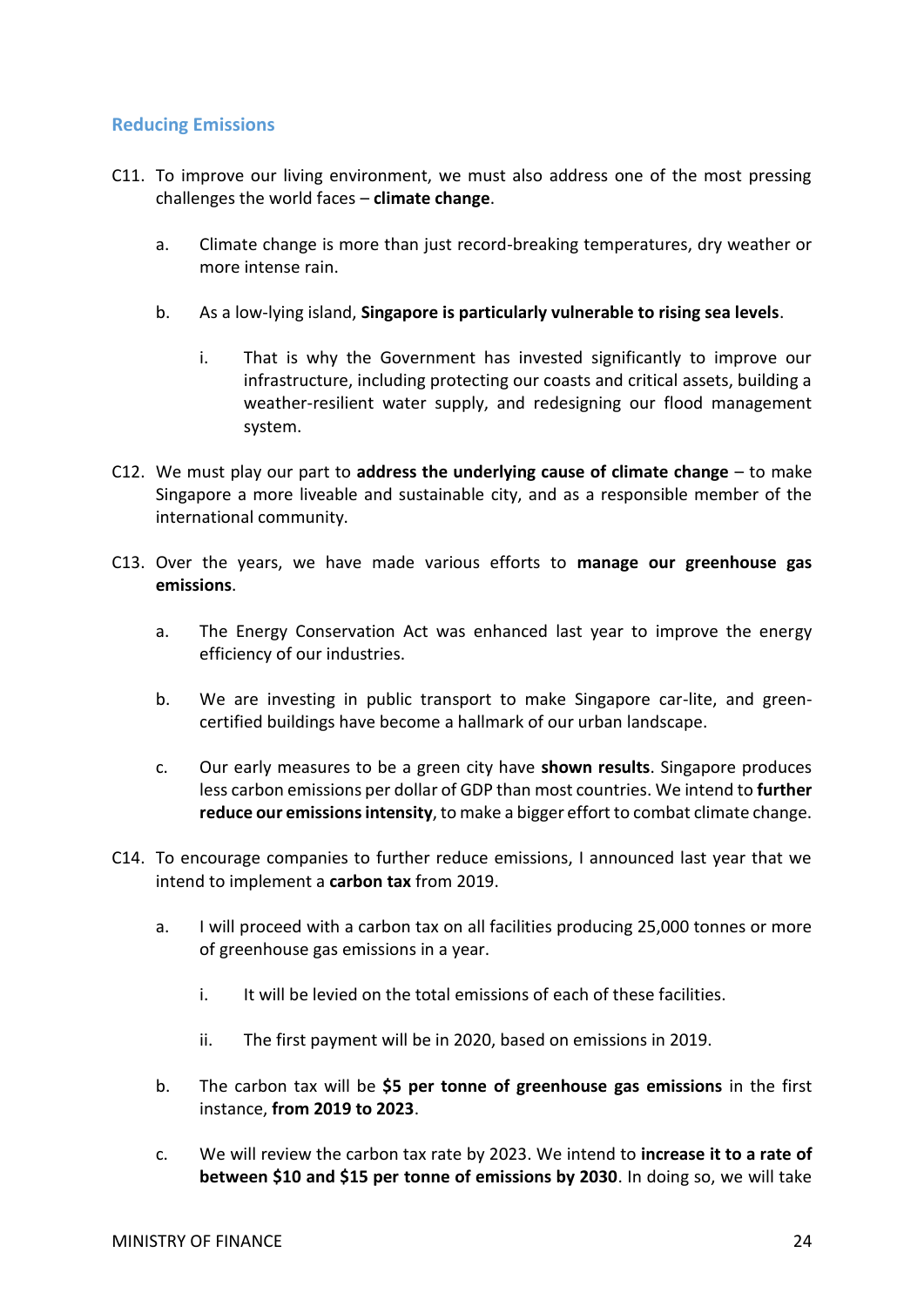into account international climate change developments, the progress of our emissions mitigation efforts and our economic competitiveness. (Refer to Annex B.)

- C15. The carbon tax will apply uniformly to all sectors, without exemption. This is the **economically efficient way** – to maintain a transparent, fair and consistent carbon price across the economy to incentivise emissions reduction.
	- a. This means our initial carbon tax rate of \$5 cannot be directly compared with that in other countries. Jurisdictions with higher headline carbon prices often also have significant exemptions for particular sectors, which lowers their effective carbon prices.
- C16. The carbon tax will be levied on major emitters, which account for about 80% of Singapore's emissions. The remaining 20% is contributed by many other sources of varying sizes. We **will study how to account for these emissions**, and take action where necessary.
- C17. For **petrol, diesel and compressed natural gas (CNG)**, we have **excise duties**, which already encourage reduction of the use of these fuels, and therefore reduce greenhouse gas emissions.
	- a. Hence, I will not levy an additional carbon tax on petrol, diesel and CNG.
	- b. I will also not increase their excise duties at this point in time, but we will continue to review and adjust them periodically.
- C18. The carbon tax will encourage businesses to take measures to reduce carbon emissions.
	- a. **Companies that do so will be more competitive**, as more countries impose tighter limits on their carbon emissions, and international agreements on climate change like the Paris Agreement take effect.
	- b. There will also be **new opportunities** in areas like sustainable energy and clean technology.
	- c. We have to start preparing early so that industries have more time to adapt.
- C19. To give companies and households a strong push in the first five years when we introduce the carbon tax, we will provide more grants and support to help them enhance energy efficiency and reduce emissions.
	- a. We expect to collect carbon tax revenue of nearly \$1 billion in the first five years.
	- b. To achieve our goal of reducing emissions intensity as soon as possible, I am prepared to spend more than this in the initial five years, to support worthwhile projects which deliver the necessary abatement in emissions.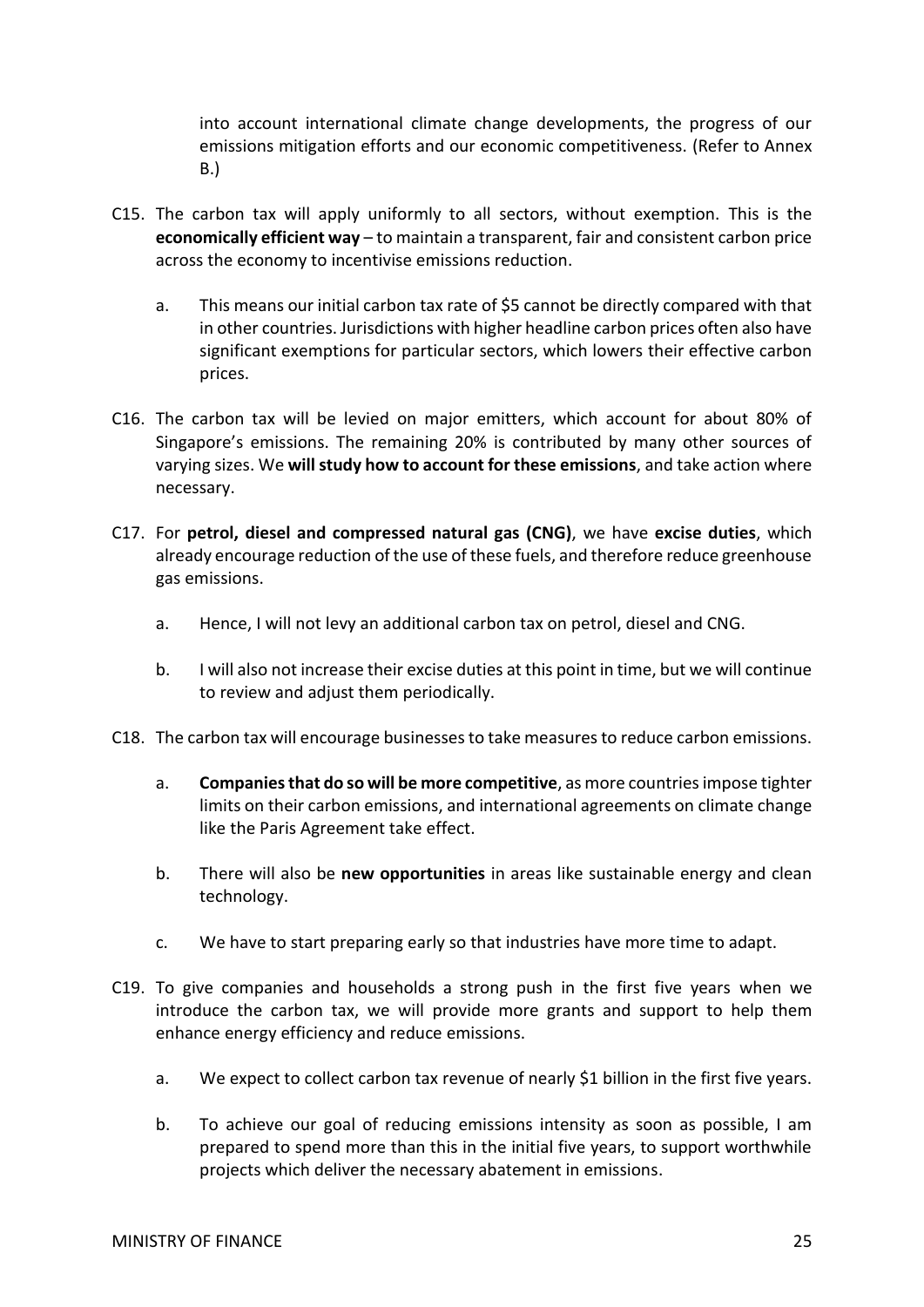- c. I urge companies to do their part, for a higher quality living environment for all, by putting in meritorious proposals for emissions abatement and energy efficiency. Our agencies will evaluate these rigorously.
- d. I will set aside funds starting from 2019 to **enhance support for companies, including SMEs and power generation companies, to improve energy efficiency**.
	- i. The support for companies will be done through schemes like the Productivity Grant (Energy Efficiency) and the Energy Efficiency Fund. (Refer to Annex B.)
	- ii. More support will go to projects that achieve greater emissions abatement, beyond the basic enhancements.
	- iii. The Ministry of Trade and Industry (MTI) and the Ministry of the Environment and Water Resources (MEWR) will share more details at a later date.
- C20. For our households, the impact of the carbon tax will be small, at about 1% of total electricity and gas expenses on average.
	- a. Still, to help households adjust, I will **provide additional U-Save for three years**. Eligible HDB households will each receive \$20 more per year, from 2019 to 2021.
	- b. The increase in U-Save will cover the expected average increase in electricity and gas expenses for HDB households arising from the carbon tax. (Refer to Annex B.)
	- c. MEWR will also **work with the community to help households save energy**, and will announce more details at a later date.
- C21. We have designated 2018 as the **Year of Climate Action**, to encourage all Singaporeans to fight climate change. The Minister for the Environment and Water Resources will speak more on our other plans to reduce energy use and carbon emissions at the COS.

## <span id="page-25-0"></span>**Together, a Smart, Green and Liveable City**

- C22. Ultimately, measures like the carbon tax, along with our R&D programmes and Smart Nation investments, are to make Singapore **a more liveable and sustainable city**. In this effort, everyone has a role to play.
- C23. I am heartened to see various **community efforts** in this area.
	- a. For instance, the **Community in Bloom** movement has brought together 36,000 gardening enthusiasts to cultivate more than 1,300 gardens all over Singapore, beautifying our landscape and fostering community spirit.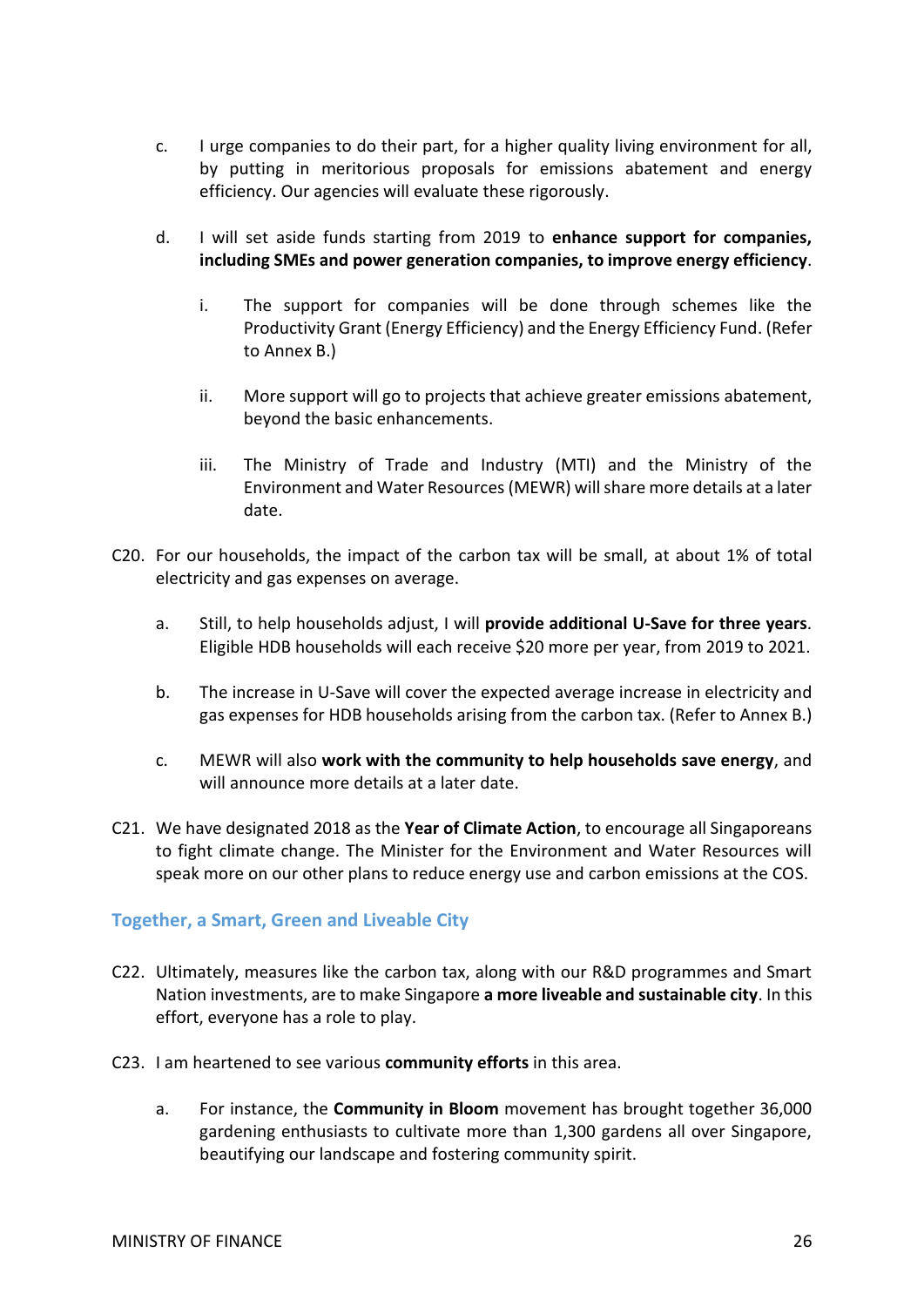- b. And the **Kayak Waterway Clean-Up Programme**, run by the non-profit Waterways Watch Society, brings volunteers together to remove debris from our rivers and reservoirs while raising environmental awareness.
- C24. In ways big and small, we can all contribute to building **a smarter, greener and more liveable city** for all Singaporeans to enjoy.
- C25. Mr Speaker Sir, with your permission I will continue later with the measures we will implement to foster a caring and cohesive society, and ensure a fiscally sustainable and secure future for Singapore.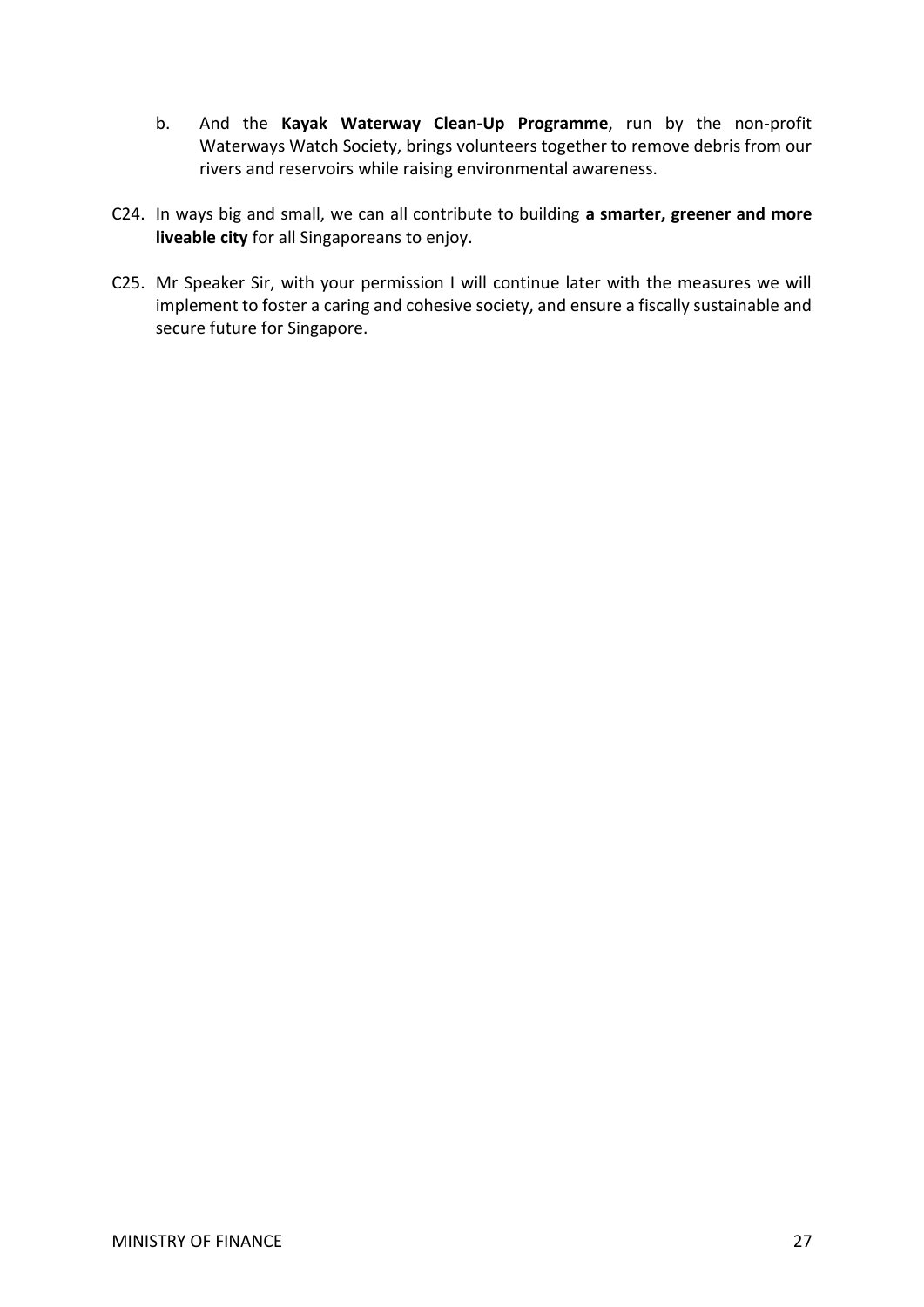# <span id="page-27-0"></span>**D. A CARING AND COHESIVE SOCIETY**

- D1. Mr Speaker Sir, I earlier spoke about how we will grow our economy and improve our city.
- D2. What ultimately matters is having a united people with a common purpose to build the kind of society we want to live in and pass on to our children to improve.
- D3. When I first entered politics, one of my first projects was Our Singapore Conversation. It gave me and my colleagues a unique opportunity to converse with Singaporeans about their aspirations for themselves and for Singapore.
- D4. One of the things that struck me was the deep sense of responsibility that Singaporeans felt and shared – a responsibility towards the future of their family, community and country.
- D5. As Singapore undergoes demographic and societal changes that place greater demands on families, the community and the Government, we must face these changes together, and respond collectively as one.
	- a. Over the past decade, the Government has increased support for our citizens, providing greater assurance through schemes like MediShield Life and the Pioneer Generation Package, while giving extra help to those with less through Workfare and Silver Support.
	- b. The Government will continue to strengthen social safety nets for those in need.
	- c. At the same time, individuals, families and the community play an important role in looking out for and supporting one another.
- D6. That is why we launched the **SG Cares movement**:
	- a. To bring together the public, private and people sectors;
	- b. Create greater collective impact;
	- c. And build a more **caring and cohesive society** for ourselves and future generations.
- D7. Budget 2018 will build on the SG Cares movement in three ways.
	- a. First, we will **support individuals and families**to better prepare for the future and care for one another.
	- b. Second, we will **strengthen partnerships between the Government and the community to support our seniors and those in need**.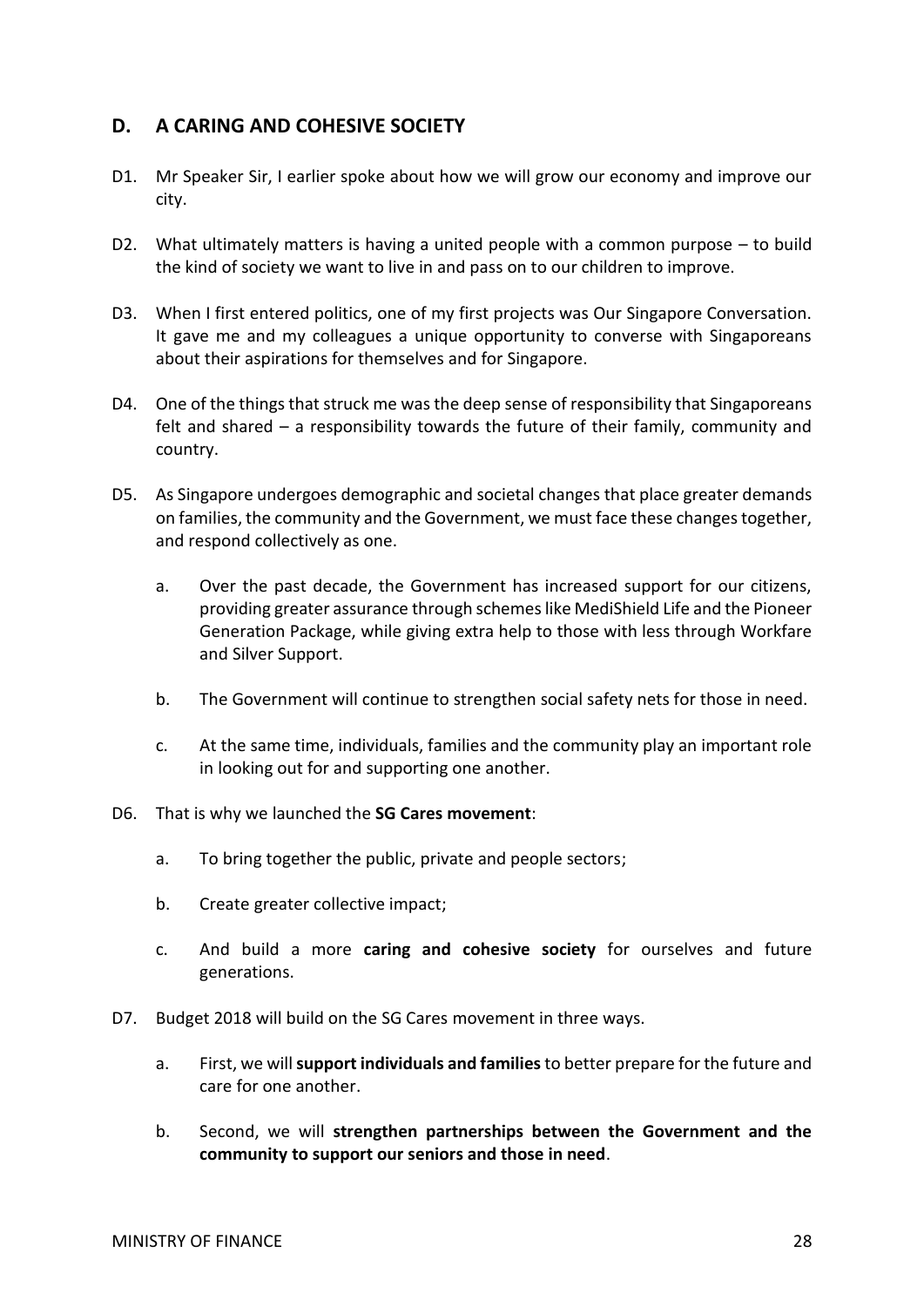## c. And third, we will **encourage a spirit of giving** in our people.

## <span id="page-28-0"></span>**Supporting Individuals and Families**

D8. I will first talk about how we will better support Singaporeans and their families.

#### <span id="page-28-1"></span>**Increased Support for Education**

- D9. Education helps our children realise their full potential. We invest heavily in every child, to ensure that everyone, regardless of background, has access to a quality education.
- D10. This Budget, we will increase support for education in three ways.
- D11. First, we will **increase the annual Edusave contributions** provided by the Government from \$200 to \$230 for each primary school student, and from \$240 to \$290 for each secondary school student.
	- a. This will take effect from January 2019.
- D12. Second, we will **update the income eligibility criteria** for the Edusave Merit Bursary and the Independent School Bursary, to benefit more students from lower- to middleincome families. (Refer to Annex C-1.)
- D13. Third, we will **increase the support to students from lower-income families**.
	- a. We will enhance the MOE Financial Assistance Scheme by raising the annual bursary quantum for pre-university students, from \$750 to \$900, and updating the income eligibility criteria.
	- b. We will also cover more meals for secondary school students under the School Meals Programme.
- D14. Students in special education schools will also benefit from these enhancements.
- D15. Overall, these schemes will cost close to \$200 million per year. The Minister for Education (Schools) will provide more details at the COS.

#### <span id="page-28-2"></span>**Support for Financial Planning**

- D16. Besides education, we will support our people to prepare for their financial needs at key stages of their lives.
	- a. This starts from giving our youth a good foundation in financial literacy. We will pilot a new **financial education curriculum** at our polytechnics and ITE.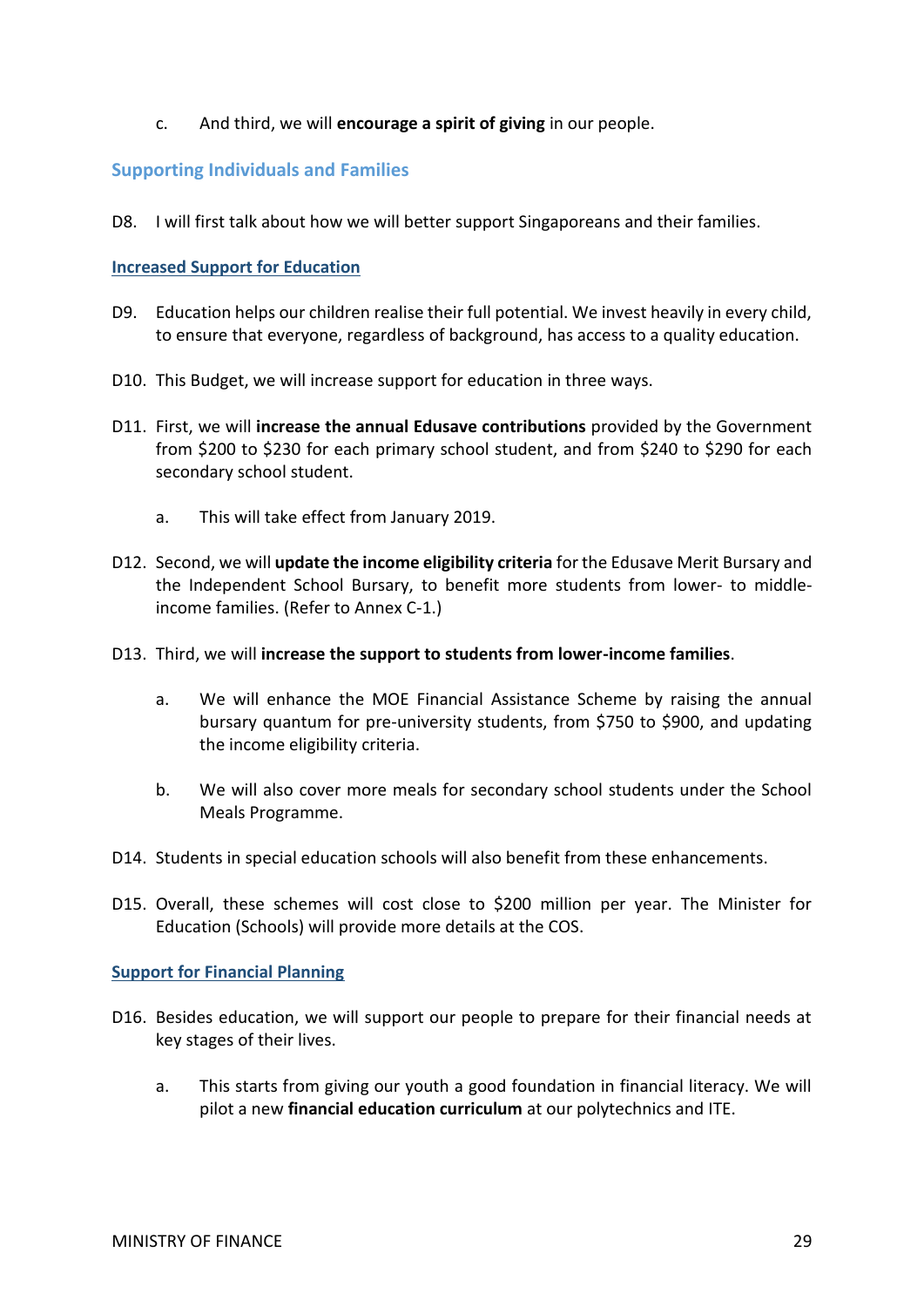b. We will also **enhance existing services** to Singaporeans at HDB, when they buy a flat, and at CPF Board, when they approach retirement, to enable them to make better-informed decisions at these major milestones.

#### <span id="page-29-0"></span>**Review of ElderShield**

- D17. We will support Singaporeans to prepare for their healthcare needs in old age.
	- a. We are reviewing **ElderShield**, an insurance scheme that helps those with severe disabilities cope with the financial demands of their daily care.
	- b. To ensure that the enhanced scheme remains affordable, we will provide premium subsidies for lower- and middle-income Singaporeans.
	- c. We will provide an update later in the year, after the ElderShield Review Committee delivers its final recommendations.

#### <span id="page-29-1"></span>**Enhanced Proximity Housing Grant**

- D18. This Budget, we will also strengthen support for family members to live with or near each other.
- D19. We will **enhance the Proximity Housing Grant (PHG)**.
	- a. First, we will increase the PHG for families buying a resale flat to live with their parents or children to \$30,000.
		- i. Those buying a resale flat near their parents or children will continue to receive a PHG of \$20,000.
	- b. Second, we will enhance the PHG for singles, who are often a key source of caregiving support within their families.
		- i. Singles who buy a resale flat to live with their parents will now receive an enhanced PHG of \$15,000.
		- ii. Those who buy a resale flat near their parents will also now receive a PHG of \$10,000.
	- c. Third, we will simplify the criterion for determining what is "near". Currently, it is defined as living in the same town or within 2km.
		- i. To give applicants more choices when choosing a resale flat to live near their loved ones, including flats in nearby towns, we will revise this criterion to simply "within 4km".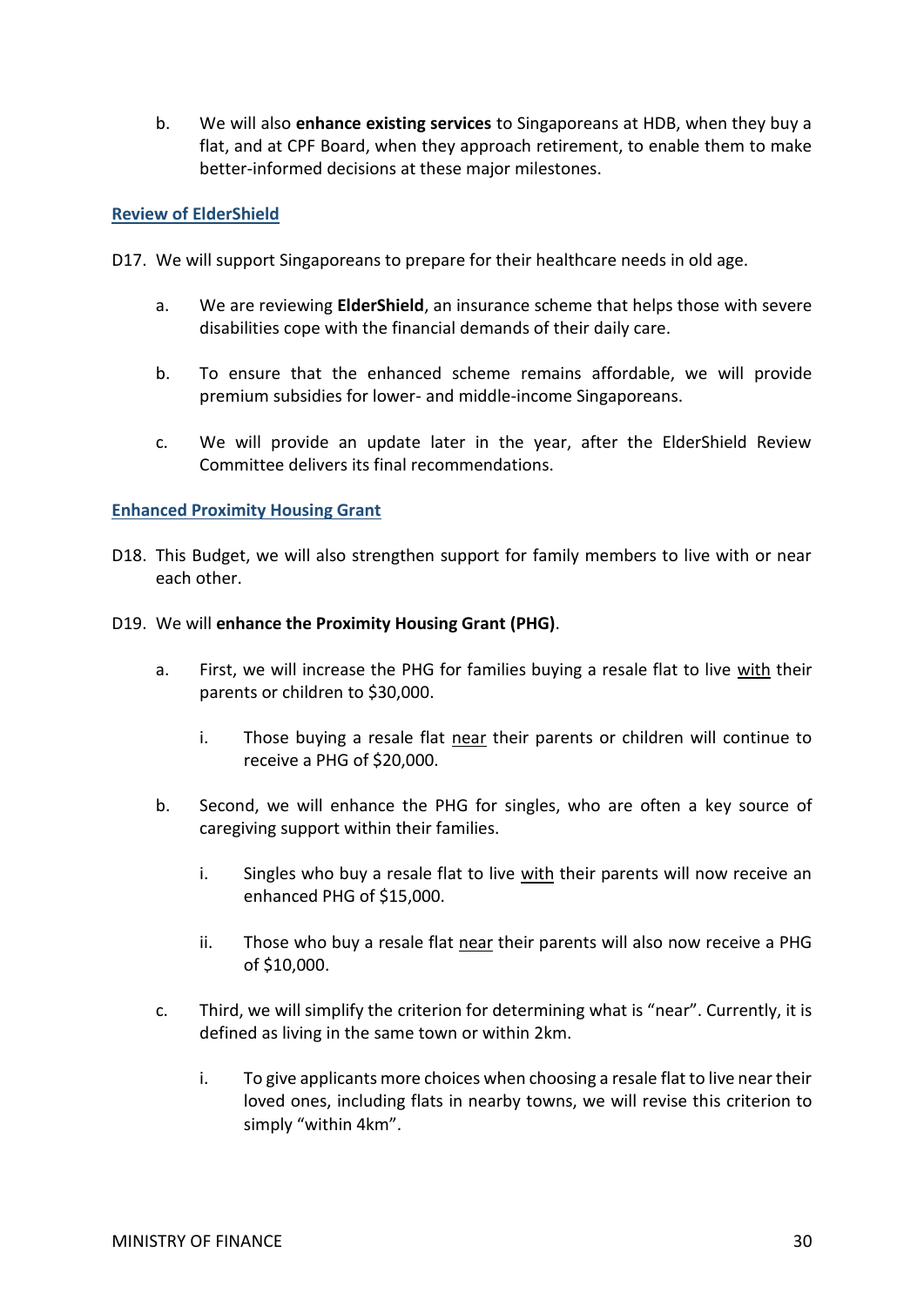- d. These enhancements will take immediate effect and cost an additional \$80 million per year.
- D20. Together with the recently-enhanced CPF Housing Grant, and the Additional CPF Housing Grant, a first-timer applicant can now receive up to \$120,000 in housing grants when buying a resale flat to live with their parents, a 50% increase compared to three years ago.

#### <span id="page-30-0"></span>**Extension of Service and Conservancy Charges Rebate**

#### D21. We will also **support households with their expenses**.

- a. Last year, eligible HDB households received 1.5 to 3.5 months of rebate on their Service and Conservancy Charges (S&CC).
- b. We will extend these rebates for another year. This will cost \$126 million and benefit about 900,000 households. (Refer to Annex C-2.)

| <b>HDB Flat Type</b>         | <b>FY2018 S&amp;CC Rebate</b><br>(Number of Months) |  |  |  |  |
|------------------------------|-----------------------------------------------------|--|--|--|--|
| 1- and 2-Room                | 3.5                                                 |  |  |  |  |
| 3- and 4-Room                | 2.5                                                 |  |  |  |  |
| 5-Room                       |                                                     |  |  |  |  |
| Executive / Multi-Generation |                                                     |  |  |  |  |

#### Table 1: S&CC Rebate for FY2018

#### <span id="page-30-1"></span>**Foreign Domestic Worker Levy**

- D22. Finally, we will make **adjustments to the foreign domestic worker (FDW) levy framework**.
	- a. Over the past 10 years, the number of FDWs in Singapore has increased by about 40%, to 240,000 in 2017.
	- b. We must ensure that FDW demand is commensurate with need and avoid an over-dependency on FDWs.
- D23. At the same time, we recognise that some families may need help caring for young children, the elderly, or family members with disabilities.
	- a. Today, such families enjoy a monthly concessionary FDW levy of \$60. About 80% of Singaporean FDW employers benefit from this concession.
	- b. We will retain this monthly concessionary levy rate of \$60.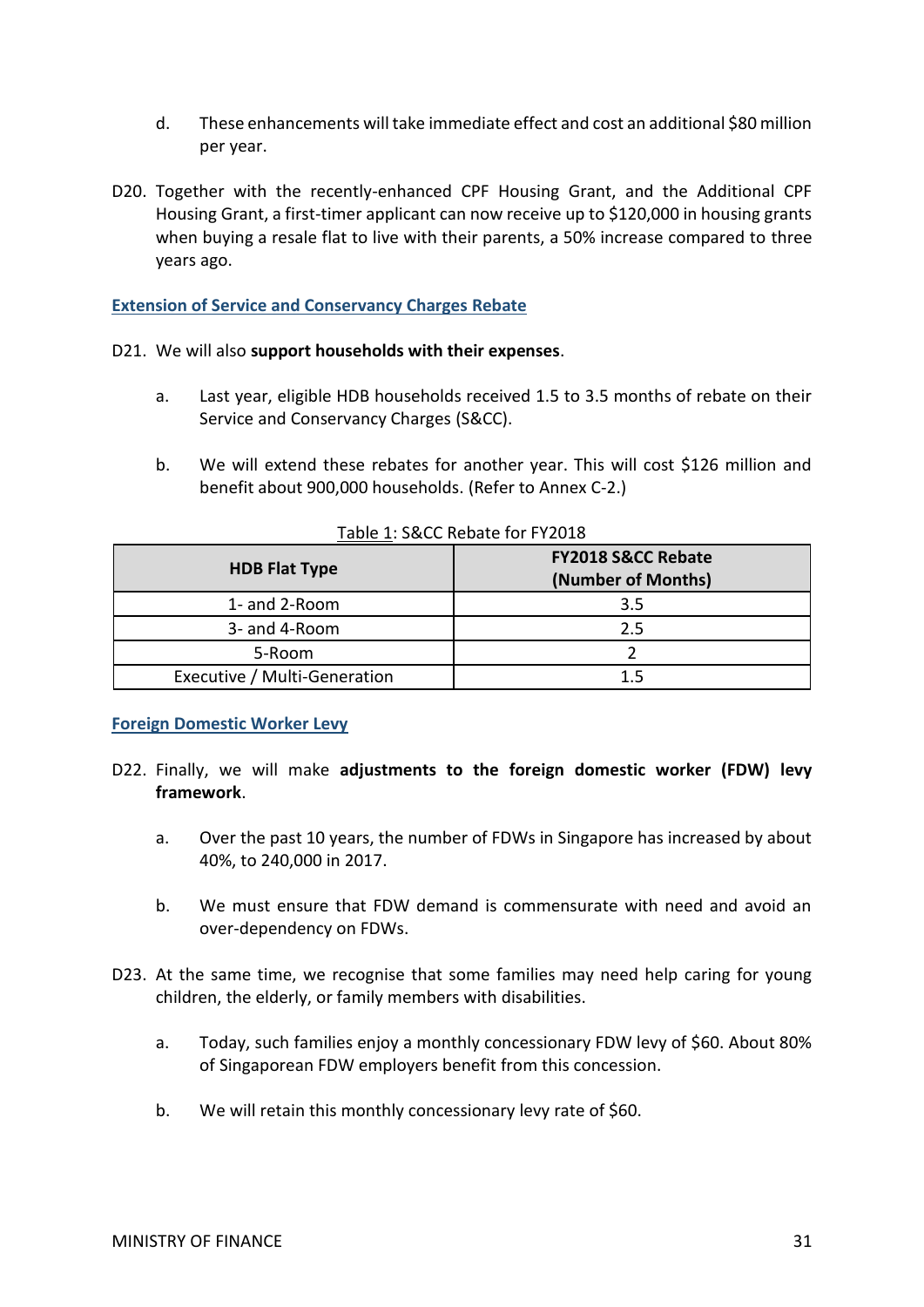- D24. In light of the improving life expectancy and health of Singaporeans, we will raise the qualifying age for the levy concession under the aged person scheme from 65 to 67 years.
	- a. All households with persons aged 65 and 66, which are enjoying or have enjoyed the levy concession under the aged person scheme before 1 April 2019, will continue to pay the monthly levy of \$60.
- D25. For employers who do not qualify for the levy concession or employ multiple FDWs, we will raise the FDW levy. For the first and second FDW employed without levy concession, the monthly levy will be raised from \$265 today to \$300 and \$450 respectively.
- D26. These changes will take effect from 1 April 2019, to give employers time to adjust. To help meet demand for part-time household services, the Ministry of Manpower (MOM) is also piloting the Household Services Scheme. (Refer to Annex C-3.)

# <span id="page-31-0"></span>**Strengthening Partnerships between the Government and the Community to Support our Seniors and Those in Need**

- D27. I just spoke about how the Government will support our people to prepare for their future and care for one another.
- D28. Let me now speak about how we will **strengthen the Government's partnership with the community to better care for our seniors and those in need**.
- D29. Our community partners play an important role in this.
	- a. Being on the ground, they are more attuned to the specific needs of local communities, and can respond more nimbly and quickly.
- D30. At the same time, the efforts of the Government and our community partners need to be well coordinated. Our "many helping hands" need to work "hand-in-hand".

#### <span id="page-31-1"></span>**Community Networks for Seniors**

- D31. In 2016, I announced the pilot of the **Community Networks for Seniors (CNS)**. CNS brings together Government agencies and community partners to do ABC.
	- a. A is for Active Ageing, to encourage seniors to remain active and stay healthy.
	- b. B is for Befriending, to link up lonely seniors with new friends.
	- c. And C is for Care, for frail and vulnerable seniors.
- D32. The CNS has helped many seniors, including Mr Willie Fox and Mrs Lena Fox.
	- a. Mr and Mrs Fox, who are in their 80s, told our Pioneer Generation (PG) Ambassadors that Mr Fox tired easily and had to use a wheelchair frequently.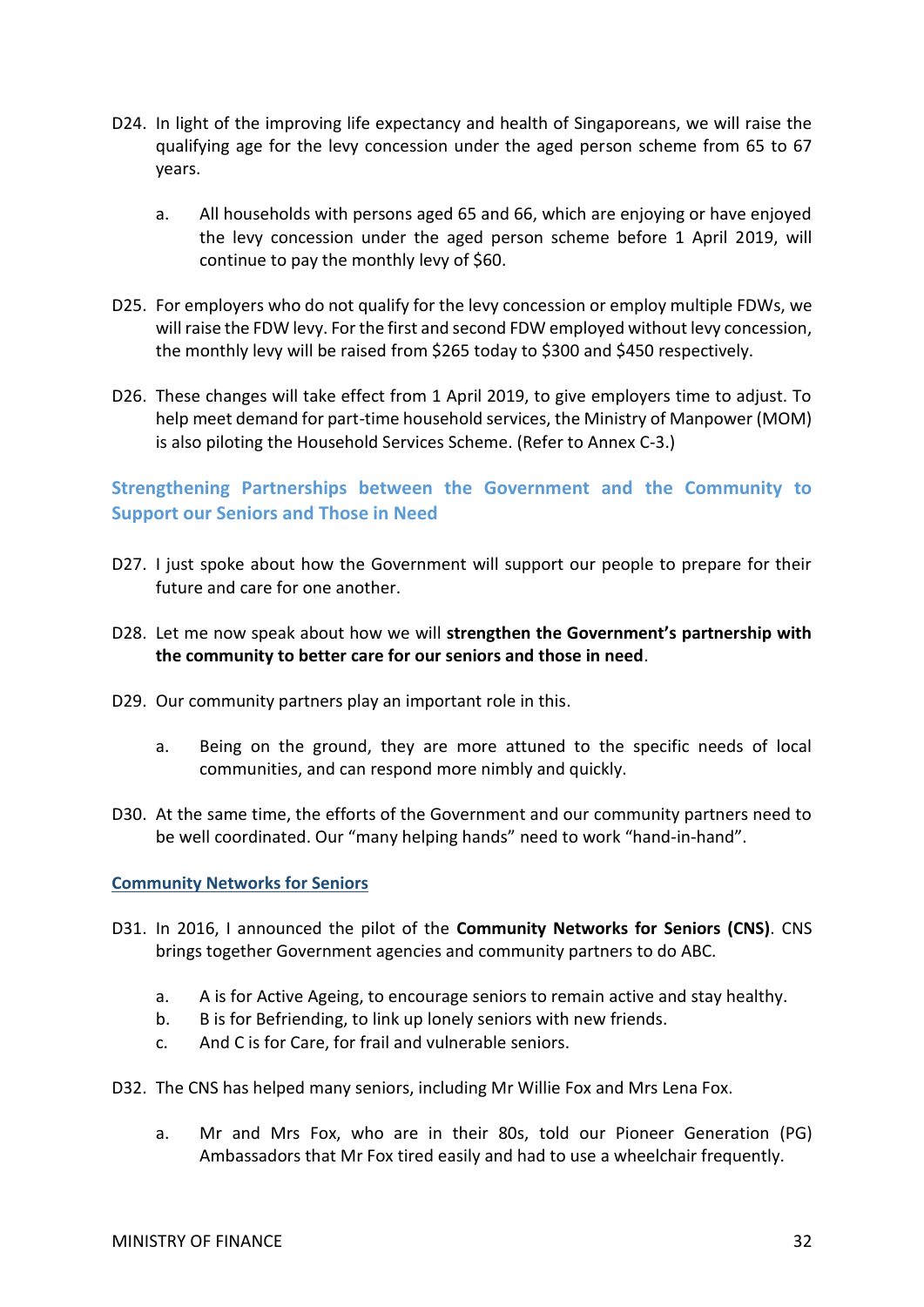- b. Our PG Ambassadors referred them to CNS, which enrolled them in the Care Line, a 24-hour tele-befriending service launched by the Eastern Health Alliance.
- c. CNS also referred Mr Fox to the Evergreen Circle Senior Activity Centre, where he now participates in weekly exercises and enjoys healthy soups cooked by volunteers!
- d. Mr Fox now feels stronger and healthier, and has almost stopped relying on his wheelchair. He and Mrs Fox are also enjoying making new friends.
- D33. I believe that the CNS model can meaningfully improve the lives of many other seniors. To reach out to and serve more seniors, **we will expand CNS nationwide** by 2020.

<span id="page-32-0"></span>**Integrating Health and Social Support for Seniors**

- D34. The CNS pilot also showed us how we can streamline and improve the delivery of services to our seniors. Social- and healthcare needs are closely inter-related and both have an impact on the well-being of our seniors.
- D35. To enable these services to be planned and delivered holistically, we will **consolidate social- and health-related services for seniors under the Ministry of Health** (MOH).
	- a. From 1 April this year, the Ministry of Social and Family Development (MSF) will transfer its social aged care functions under the Senior Cluster Network and other programmes to MOH.
- D36. With this transfer, the **Agency for Integrated Care (AIC) will be designated the central implementation agency** to coordinate such services for seniors and their caregivers.
- D37. In addition, to support the expansion of CNS nationwide, we will merge the Pioneer Generation Office (PGO) with AIC.
	- a. PGO will serve as AIC's outreach arm in implementing CNS.
		- i. It will reach out not only to Pioneers, but to all seniors aged 65 and above.
	- b. **To reflect its enhanced role, PGO will be renamed "Silver Generation Office".**  Our friendly Ambassadors will continue to knock on doors wearing their familiar shirts, only they will now be called the Silver Generation or SG Ambassadors. I am certain seniors will continue to welcome them warmly.

<span id="page-32-1"></span>**Community Silver Trust and Seniors' Mobility and Enabling Fund**

D38. This Budget, I will also top up two funds that support our seniors to age confidently in the community.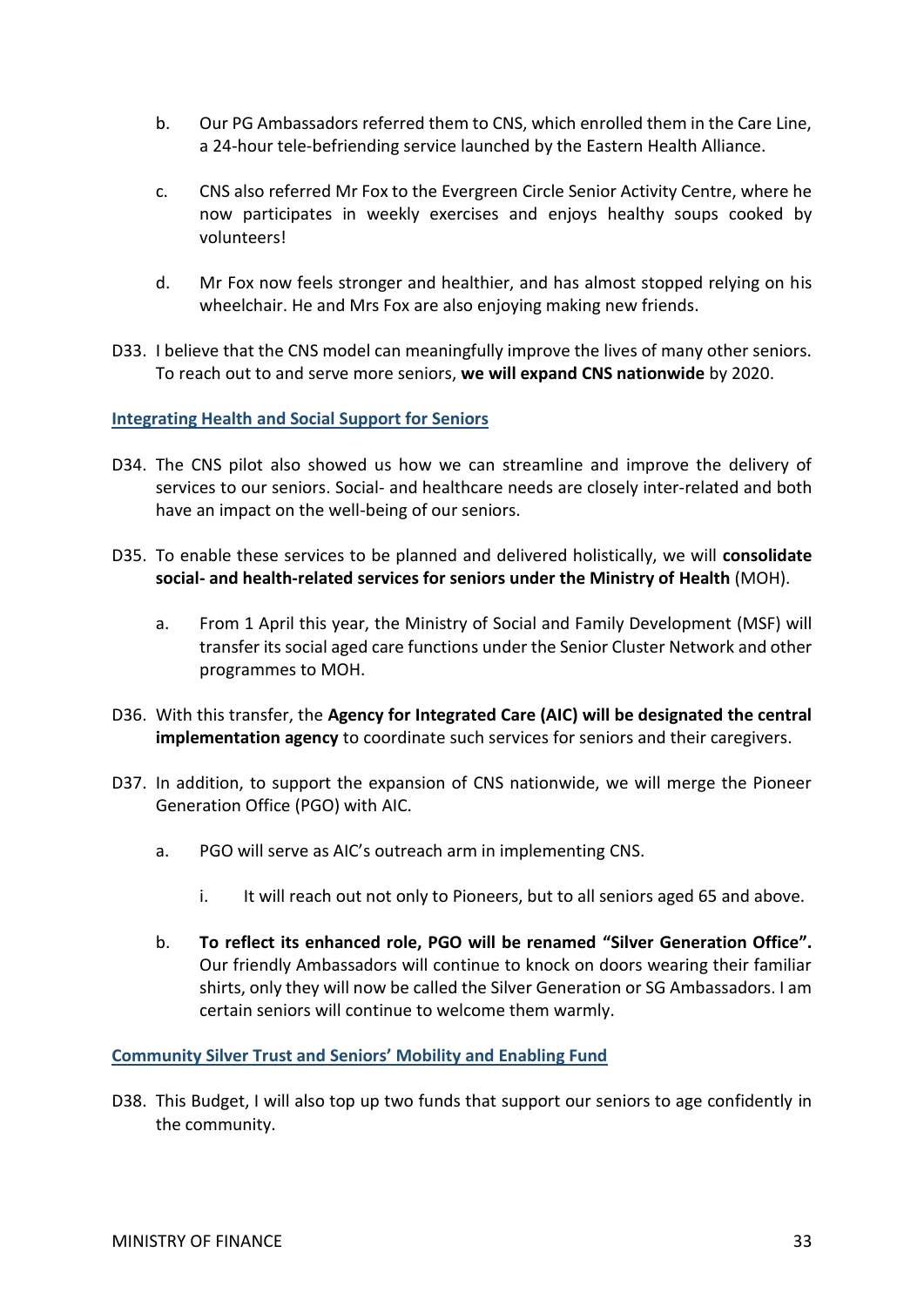- D39. First, I will provide a \$300 million top-up to the **Community Silver Trust (CST)**, which provides dollar-for-dollar matching for donations to eligible VWOs providing long-term care services.
	- a. Since 2011, the CST has matched around \$500 million in donations raised by more than 80 VWOs.
	- b. To support more programmes, we will also expand the CST to match donations raised for active ageing programmes. (Refer to Annex C-4.)
- D40. Second, I will provide a \$100 million top-up to the **Seniors' Mobility and Enabling Fund (SMF)**, which provides subsidies for assistive devices and consumables for seniors. Another \$150 million will be spent over the next five years for transport to subsidised eldercare and dialysis centres.
	- a. We will review SMF in the coming years, to ensure that subsidies remain targeted.

#### <span id="page-33-0"></span>**Strengthening Social Service Offices**

- D41. Besides improving support for our seniors, we will also improve the delivery of social services to other groups in society.
- D42. Over the next five years, we will **strengthen the role and capabilities of our Social Service Offices (SSOs)** to better coordinate the efforts of Government agencies, VWOs and community partners in providing more holistic and citizen-centred support to those in need.
	- a. Our SSOs will work with these partners to harness and optimise community resources, and identify areas where volunteers can complement service delivery.
	- b. Our SSOs will also improve work processes and the sharing of information among organisations for better coordination.
- D43. These efforts will bring quicker and more effective assistance to our citizens, to help them get back on their feet. The Minister for Social and Family Development will elaborate at the COS.

#### <span id="page-33-1"></span>**Encouraging a Spirit of Giving**

- D44. Even as we strengthen support for our seniors and vulnerable, at the core of a caring and cohesive society are people who have the heart to give back to the community and make a difference to the lives of others.
	- a. Take Madam Patma for example.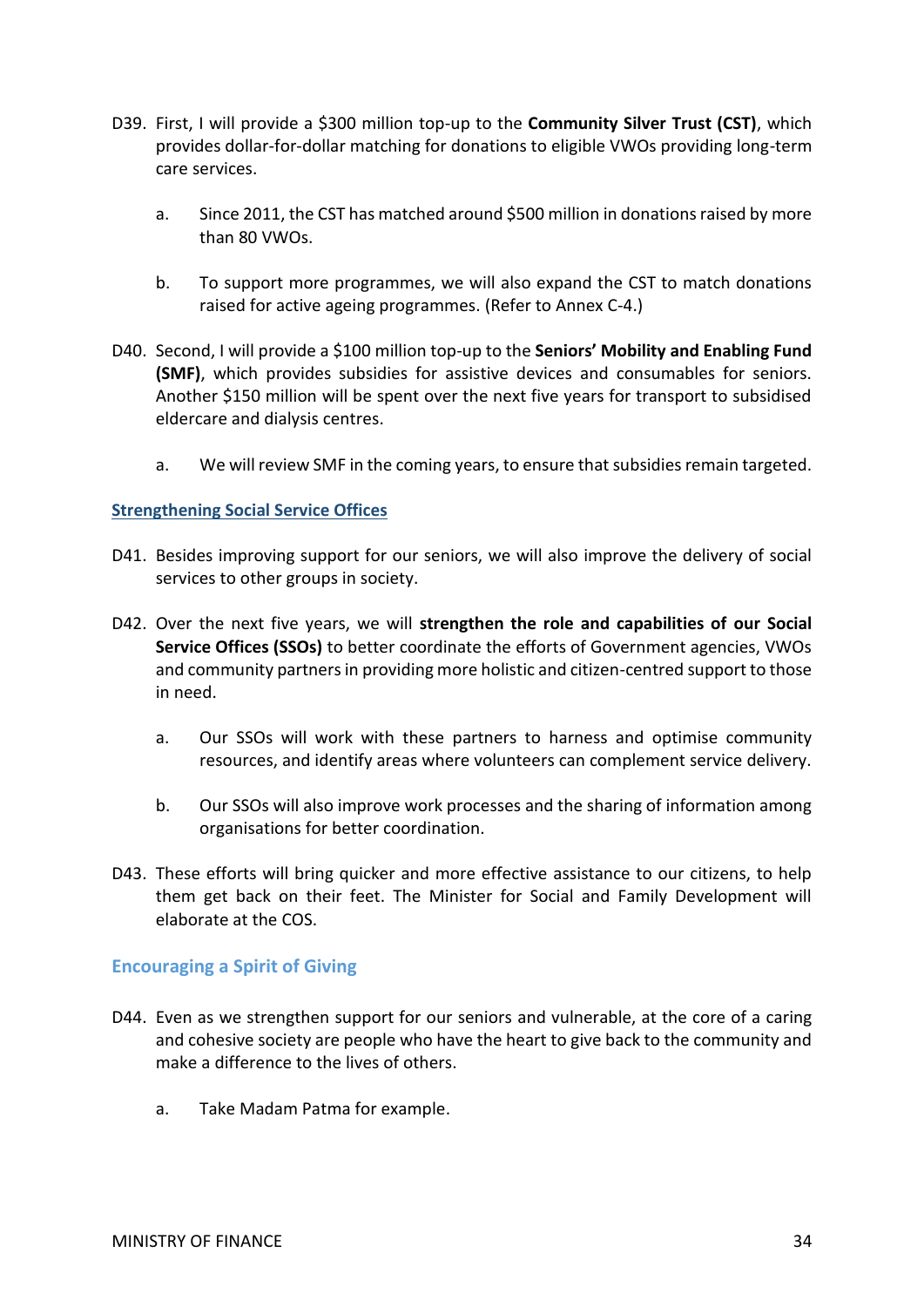- i. Madam Patma has been a member of the Choa Chu Kang Residents' Committee for almost two decades. She also volunteers as a befriender with Fei Yue Community Services.
- ii. Madam Patma looks out for her neighbours, cares for sick and lonely seniors, and organises activities that bring the community together. Many of her neighbours look forward to the delicious home-cooked food she brings to the Cosy Corner at her HDB block.
- iii. In the process of helping others, Madam Patma has found a stronger sense of fulfilment and purpose in life.
- D45. Many of us share Madam Patma's spirit, and are actively giving back to the community.
	- a. I am heartened that over the last decade, our volunteerism rate has doubled, from around 17% to 35%<sup>6</sup>.
	- b. At the same time, total donations have increased from around \$2.0 billion in 2011 to \$2.7 billion in 2015<sup>7</sup>.

## <span id="page-34-0"></span>**Encouraging our People to Give Back**

- D46. To foster this spirit of giving in our people, we will enhance support for measures that encourage everyone to contribute to the community.
	- a. I will **extend the 250% tax deduction** for donations made to Institutions of a Public Character (IPCs) for another three years, until 31 December 2021. (Refer to Annex C-4.)
	- b. We will also **enhance our one-stop platform, Giving.sg**, to better match donors and volunteers with charities that need support. (Refer to Annex C-4.)
	- c. In addition, I will **increase support to our five Community Development Councils (CDCs)**.
		- i. Today, the Government matches \$3 for every \$1 that the CDCs raise, up to an annual cap of \$24 million.
		- ii. From FY2018 onwards, I will increase the current annual matching grant cap for CDCs from \$24 million to \$40 million. (Refer to Annex C-4.)

 $\overline{a}$ 

<sup>6</sup> Source: National Volunteer & Philanthropy Centre's Individual Giving Survey 2016. Additionally, total volunteer hours have more than doubled, from around 45 million hours in 2008 to 121 million hours in 2016.

<sup>&</sup>lt;sup>7</sup> Source: Commissioner of Charities Annual Report 2016.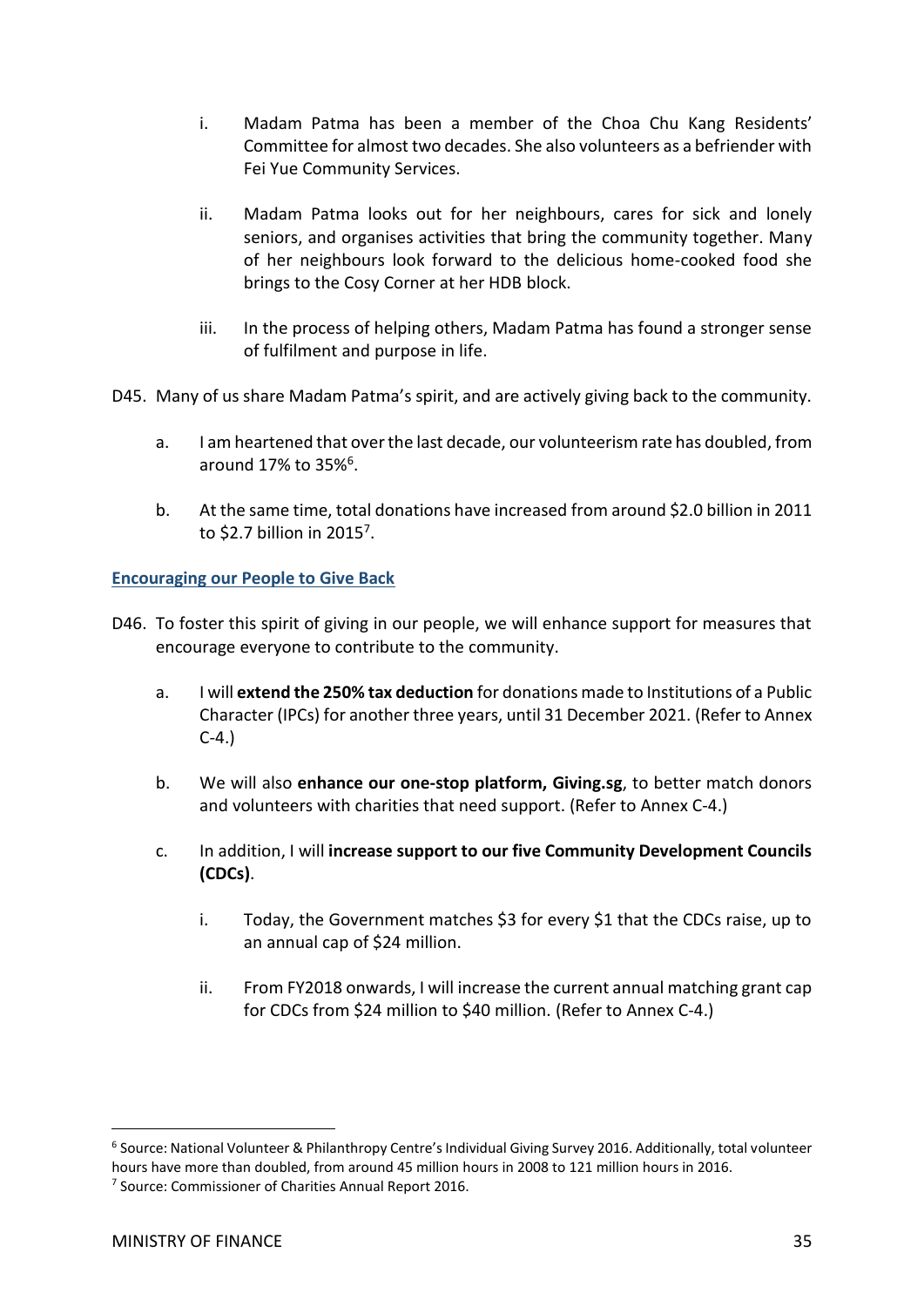#### <span id="page-35-0"></span>**Encouraging Corporate Giving**

- D47. At the same time, we will **encourage corporates** to support their staff to volunteer or donate.
- D48. In 2016, we piloted the **Business and IPC Partnership Scheme (BIPS)**.
	- a. Businesses that support their staff to volunteer and provide services to IPCs receive a 250% tax deduction on associated costs incurred.
	- b. An example of an IPC that has benefited is the Shared Services for Charities (SSC).
		- i. So, through SSC, accounting firms provide pro bono services, such as reviews of internal controls, risk assessment and audits, to charities. These firms receive tax deductions, while enabling their staff to volunteer meaningfully.
	- c. I will extend BIPS for another three more years, until 31 December 2021. (Refer to Annex C-4.)
- D49. Corporates can also support their staff to donate regularly to the Community Chest through **SHARE**.
- D50. Since we launched SHARE as One at Budget 2016, which provides dollar-for-dollar matching on donations to SHARE, more than 440 new companies have come on board.
- D51. To encourage more companies to support SHARE, I will extend the SHARE as One scheme until FY2021. (Refer to Annex C-4.)

#### <span id="page-35-1"></span>**Empowering for Life Fund**

- D52. Finally, I will provide dollar-for-dollar matching on donations received by the **Empowering for Life Fund (ELF)** under the President's Challenge, for the next five years.
	- a. This will support the ELF's work to fund programmes in skills upgrading and employment for the most vulnerable in society.
- D53. In total, we will set aside around \$190 million per year to support these enhancements to encourage philanthropy and volunteerism. (Refer to Annex C-4.)

<span id="page-35-2"></span>**Together, a Caring and Cohesive Society**

- D54. Mr Speaker Sir, I have spoken about how this Budget will:
	- a. Support individuals and families;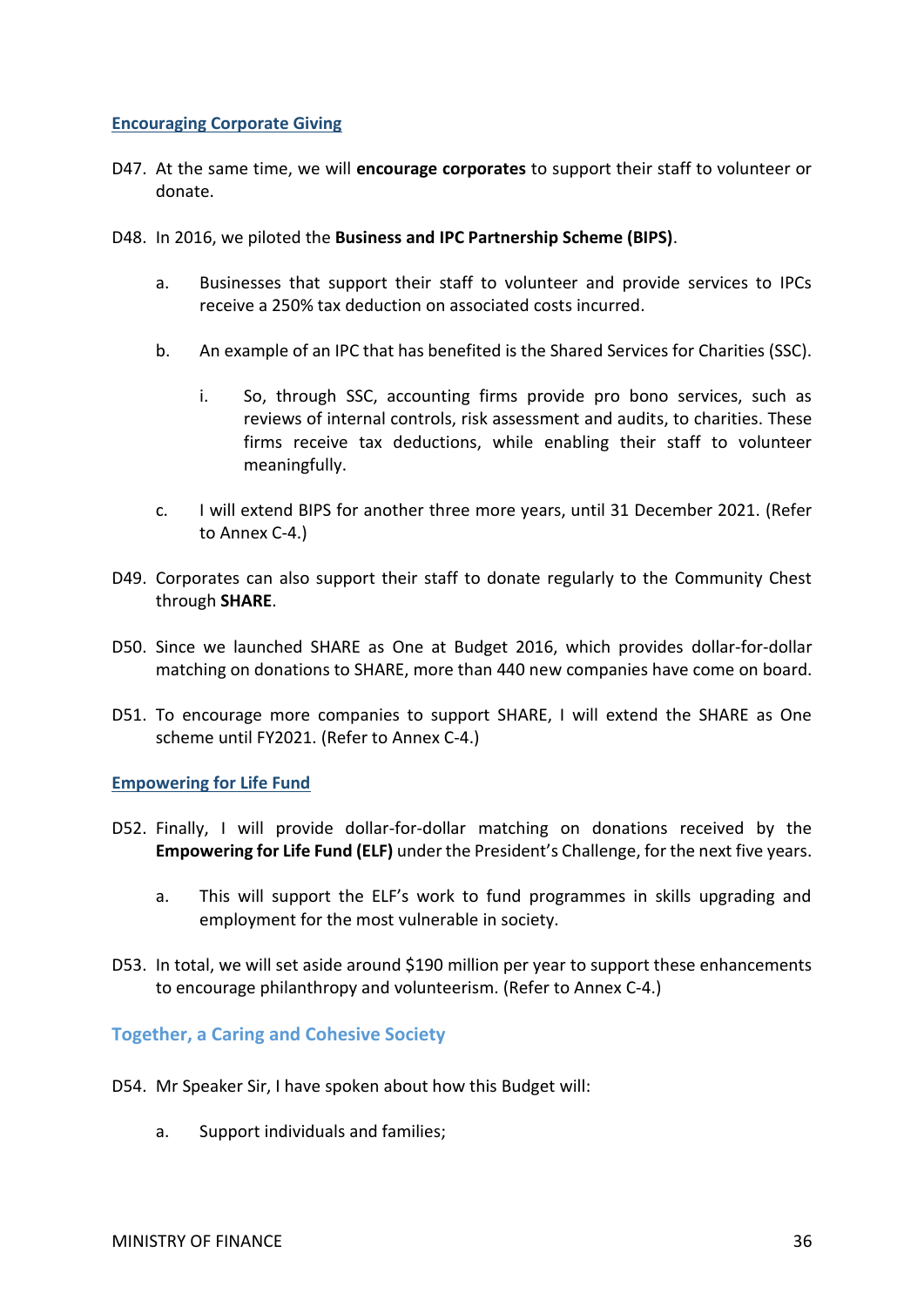- b. Strengthen the partnership between the Government and the community to support our seniors and those in need; and
- c. Encourage a spirit of giving in our people.
- D55. It is this shared responsibility with individuals, families, community, and the Government all playing their part and supporting one another – that has made our society what it is today, and that will keep our society thriving in the years ahead.
- D56. This Budget will support all of us to stay true to this SG Cares spirit and to work together to build a **caring and cohesive society**.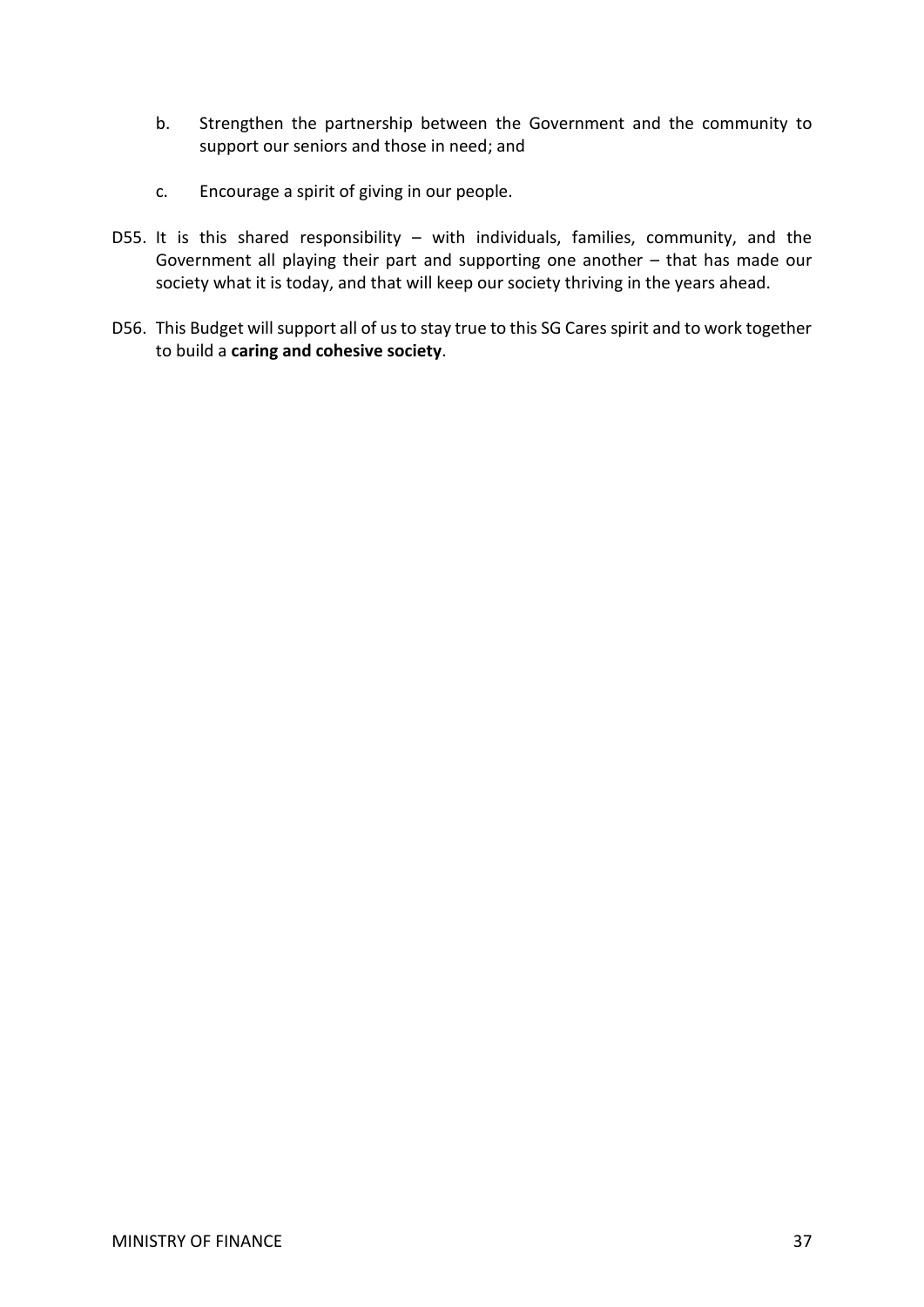# <span id="page-37-0"></span>**E. A FISCALLY SUSTAINABLE AND SECURE FUTURE**

- E1. Mr Speaker Sir, to secure a better Singapore for Singaporeans, we must ensure that we have the revenues and resources to do so.
	- a. That is why I stated at the outset that our Budget is a strategic and integrated plan, taking a longer-term view, and setting out our strategic challenges clearly and plainly.
	- b. This way, we can ensure a **fiscally sustainable and secure future** for Singapore.

## <span id="page-37-1"></span>**Starting from a Position of Strength**

- E2. For this decade, from 2011 to 2020, we are on a **sound fiscal footing**. That is because we planned ahead early, and made the necessary moves well before the decade began.
	- a. We raised GST from 5% to 7% as early as 2007, and introduced the Net Investment Returns (NIR) framework in 2008.
		- i. These changes allowed us to enhance our healthcare, transport and social support systems, in the first half of the decade, from 2011 to 2015.
		- ii. During this period, we introduced MediShield Life and the Pioneer Generation Package, and enhanced Workfare.
	- b. In 2015, we made further revenue moves to include Temasek in the NIR framework, and raise personal income tax rates for the top income brackets. These changes enabled us to sustain our spending for the second half of the decade, from 2016 to 2020.
	- c. All in all, we were able to fund a significant increase in overall Government expenditures from \$55.0 billion in FY2011 to an estimated \$89.1 billion in FY2018.
		- i. As the Government has stated before, we have ensured that we have sufficient resources to meet our spending needs till 2020. This is a result of careful and prudent planning.

## <span id="page-37-2"></span>**Preparing for our Future Expenditure**

- E3. But in the next decade, between 2021 to 2030, if we do not take measures early, we will **not have enough revenues** to meet our growing needs.
- E4. We expect our spending needs to continue growing across all sectors, with some rising faster and more than others. Let me highlight a few:
	- a. One of the key areas of expenditure growth will be **healthcare**.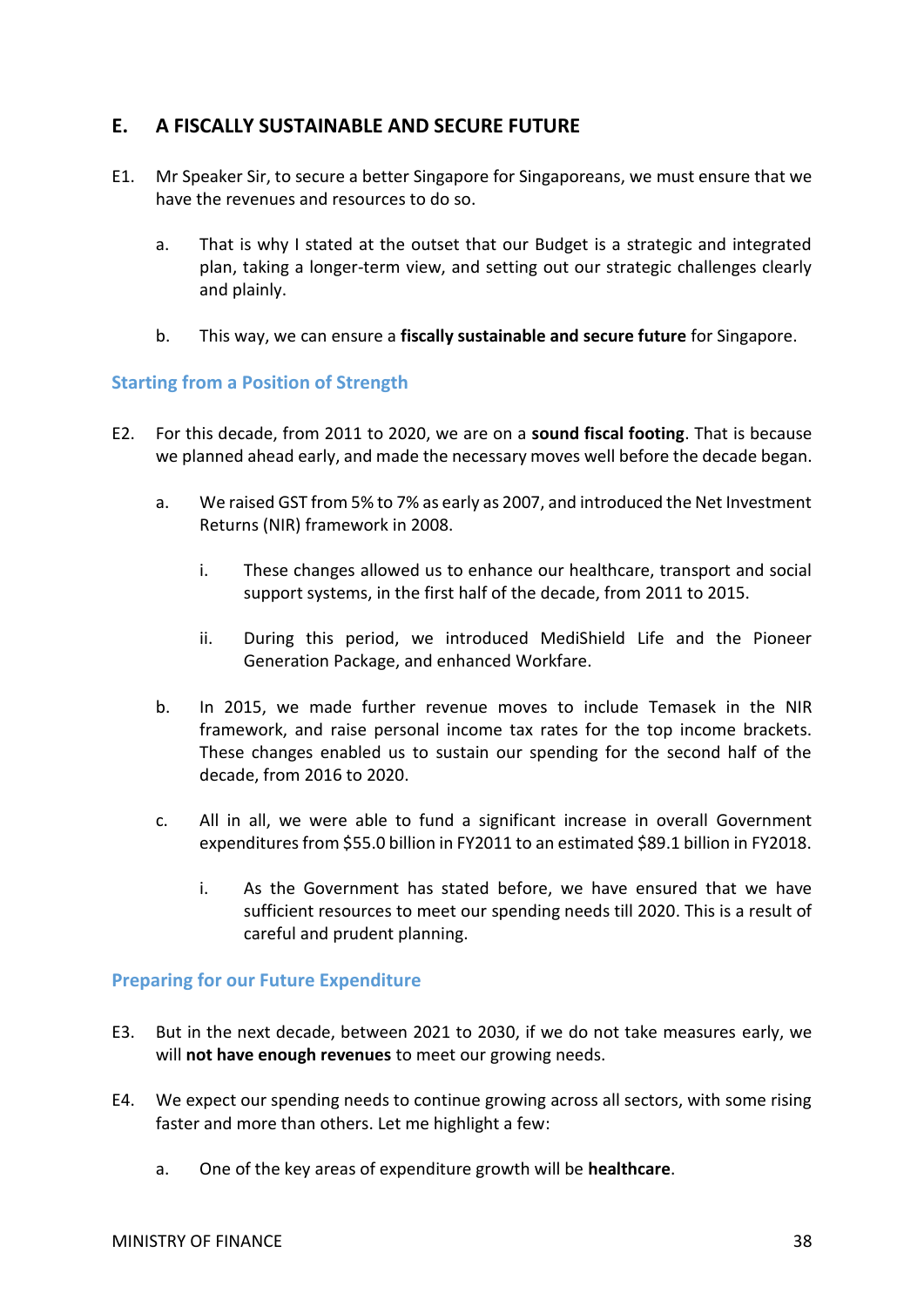- i. Since the start of this decade, we have more than doubled our healthcare spending, from \$3.9 billion in FY2011 to an estimated \$10.2 billion in FY2018. This increase went into building and operating more hospitals and other healthcare facilities, and enhancing healthcare subsidies.
- ii. In the coming decade, with an ageing population and an increasing chronic disease burden, the demands on families and Government will rise. We will need to spend even more on healthcare.
	- 1. Today, the average annual Government healthcare subsidies received by an elderly person is more than six times that of a younger person, or about \$4,500 more.
	- 2. By 2030, the total number of elderly will increase by about 450,000, to 900,000.
- iii. We will have to build new healthcare capacity to meet the rising demand, and also invest in new medical technologies to improve care quality.
	- 1. Within the next five years, we will build six more general and community hospitals, four new polyclinics, and more nursing homes and eldercare centres around the island.
- iv. All in all, we expect our average annual healthcare spending to rise from 2.2% of GDP today to almost 3% of GDP over the next decade. This is an increase of nearly 0.8 percentage point of GDP, or about \$3.6 billion in today's dollars. Within the next decade, healthcare spending is expected to overtake education.
- v. The Government will do its part to spend wisely and ensure greater valuefor-money in our healthcare spending. Everyone has a role to play too, by taking care of our health, and saving up for our own and our families' healthcare needs.
- b. Another key area of expenditure increase will be **infrastructure**.
	- i. We have increased our infrastructure spending<sup>8</sup> from \$8.5 billion in FY2011 to an estimated \$20.0 billion in FY2018.
		- 1. We are building and upgrading flats, expanding and maintaining our rail and bus networks, and keeping public transport fares low for Singaporeans.

-

<sup>8</sup> Expenditures of the Ministry of Transport, the Ministry of National Development, and the Ministry of the Environment and Water Resources.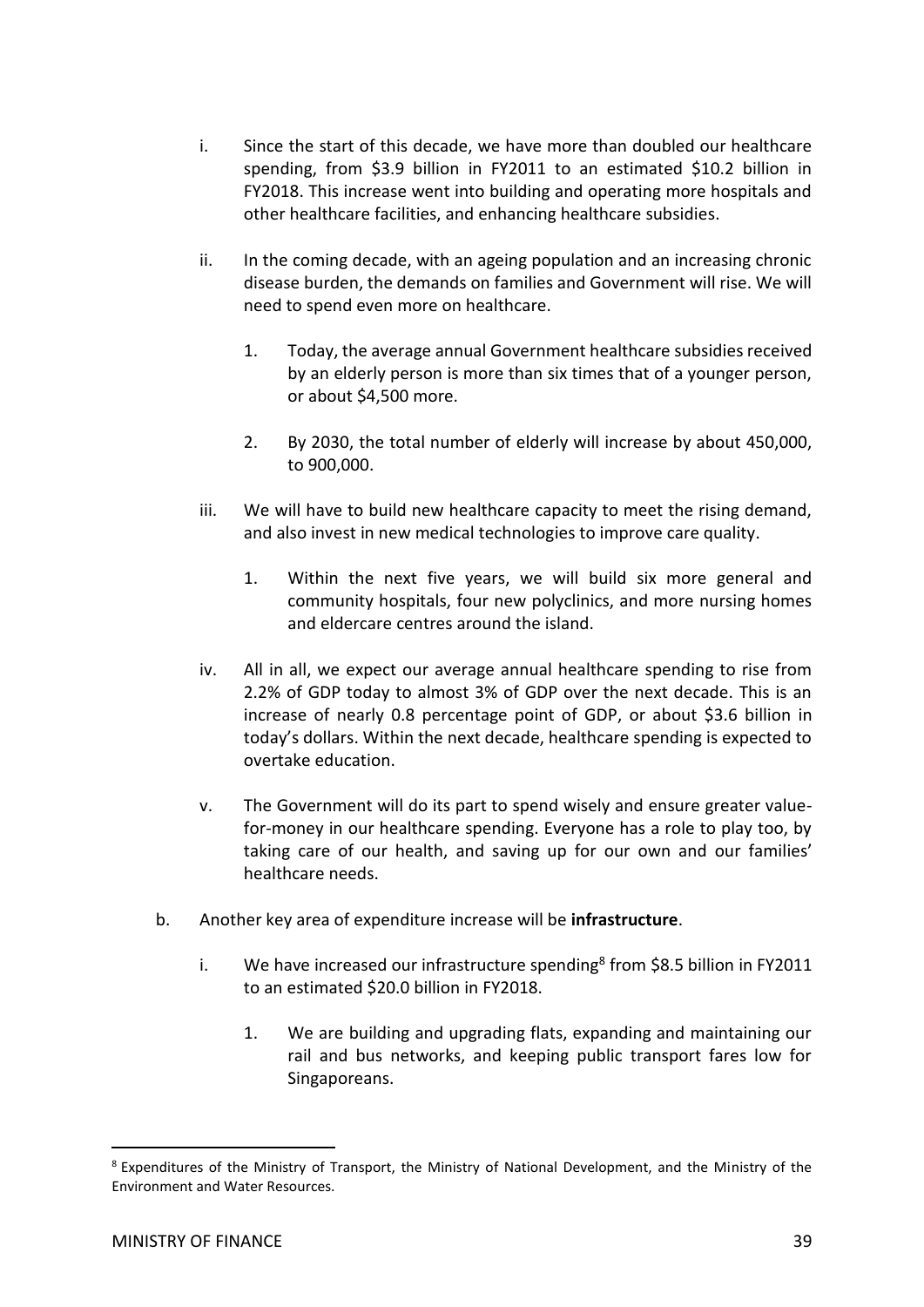- 2. Over the next five years, the annual subsidies for keeping our buses and trains running will be comparable to the amount we spend on preemployment training in polytechnics and ITE. And this does not even include the cost of building public transport infrastructure.
- ii. Over the next decade, we will need to spend more to develop new infrastructure:
	- 1. We will expand our rail network by over 100km;
	- 2. Redevelop different parts of Singapore Jurong Lake District, Punggol Digital District and Woodlands North Coast; and
	- 3. Rejuvenate our ageing infrastructure such as water pipes, and HDB flats and lifts.
	- 4. We will also build Changi Airport Terminal 5 (Changi T5), Tuas Port and the KL-Singapore High Speed Rail so as to ready ourselves for longterm economic trends.
- iii. These are massive investments to anchor Singapore as the centre for economic activity in the region, create jobs, enhance liveability, and serve as a foundation for future growth.
- iv. As my colleague, the Minister for National Development has said, "we are not done building Singapore yet."
- c. Third, we will also have to invest more in **security** to keep Singapore safe:
	- i. The terrorism threat to Singapore is at its highest in recent years. The range of threats we face is also wider, from major cyber-attacks, to online selfradicalisation.
	- ii. To counter these threats, we will need to:
		- 1. Enhance the operational readiness of our officers;
		- 2. Leverage technologies to enhance our response; and
		- 3. Partner the community, so that we are all well-equipped to respond in emergencies.
- d. Besides healthcare, infrastructure and security, we will also have to sustain our investments in **education** to give our young a good start.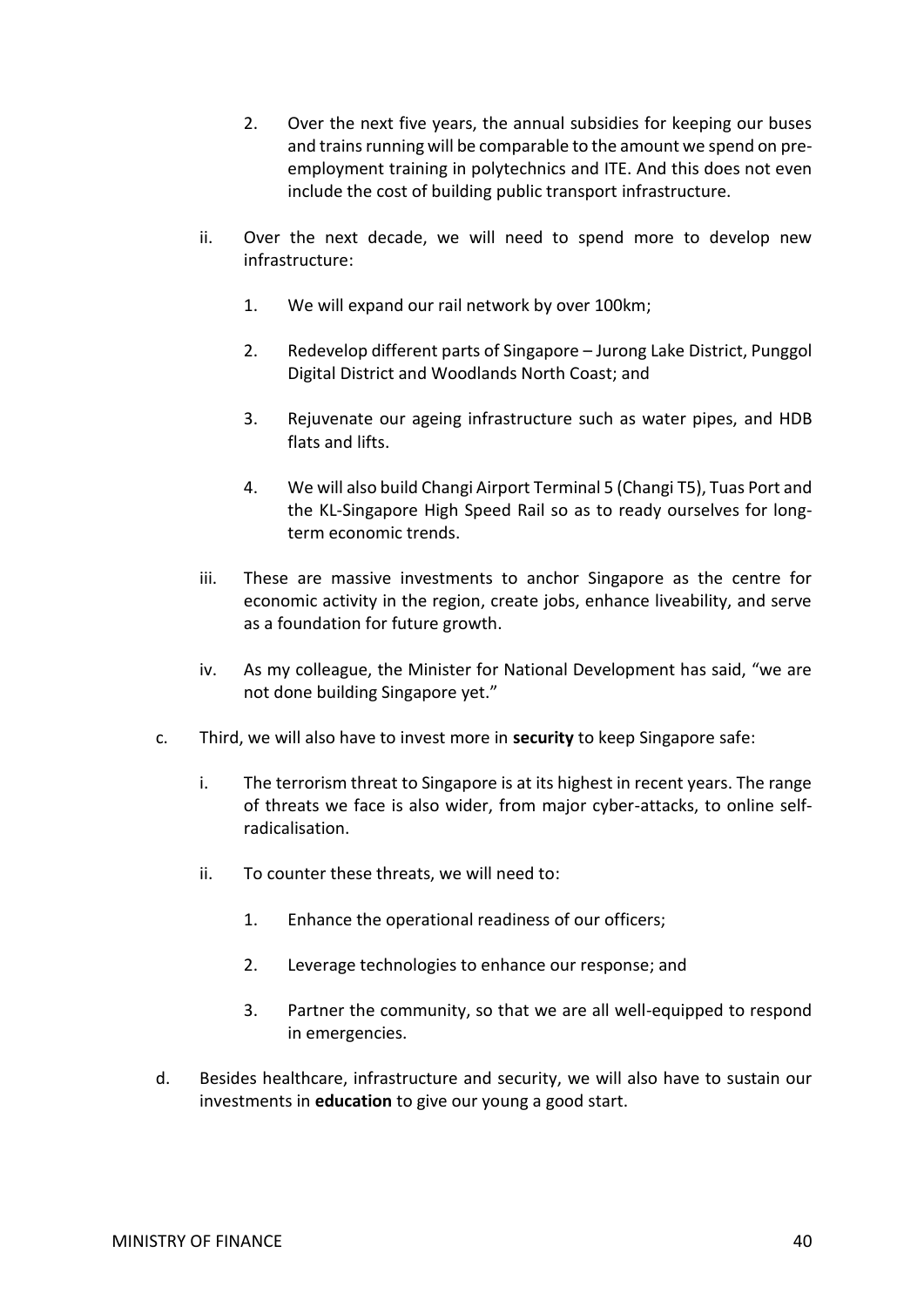- i. Even though our student cohorts are falling, we are spending more per child, and dedicating more resources to help everyone reach his or her potential. In FY2018, our education spending<sup>9</sup> is estimated at \$12.8 billion.
- ii. We are investing more in pre-school education, to give every child a good foundation, from a younger age. As PM announced last year, we will spend \$1.7 billion per year on the pre-school sector by 2022 – double of our annual spending now.
- iii. We will continue to invest in lifelong learning, to help Singaporeans reskill and upskill so that they can access good jobs and thrive in the new economy.
- E5. Hence, there is a need to **strengthen our fiscal footing** to meet these growing expenditure needs and to prepare for any unforeseen ones.
	- a. I have already spoken about this at last year's Budget, and said that we would study various options.
	- b. PM also mentioned this in November last year.

## <span id="page-40-0"></span>**Fostering Prudent Spending**

- E6. Our fundamental strategy is to grow our economy. With a strong economy, we will have more resources with which we can meet the needs and aspirations of our people. The work of the FEC and the strategies I laid out earlier are therefore critical.
- E7. At the same time, we must **continue to manage our expenditure growth carefully and get the best value for every dollar we spend**.
	- a. At 19.0% of GDP, our estimated overall Government expenditure<sup>10</sup> in FY2018 is leaner than most developed economies.
		- i. And we have been able to get good value for our money, delivering good outcomes in areas like healthcare and education, which are highly ranked internationally.
	- b. Even so, to emphasise the need to be more prudent, I announced a permanent 2% downward adjustment to the budget caps of Ministries and Organs of State last year.
	- c. This year, I will further **moderate the pace of Ministries' budget growth**.

 $\overline{a}$ 

<sup>9</sup> Estimated FY2018 Expenditures of the Ministry of Education.

<sup>&</sup>lt;sup>10</sup> Comprising Total Ministry Expenditures and Special Transfers including Top-ups to Endowment and Trust Funds.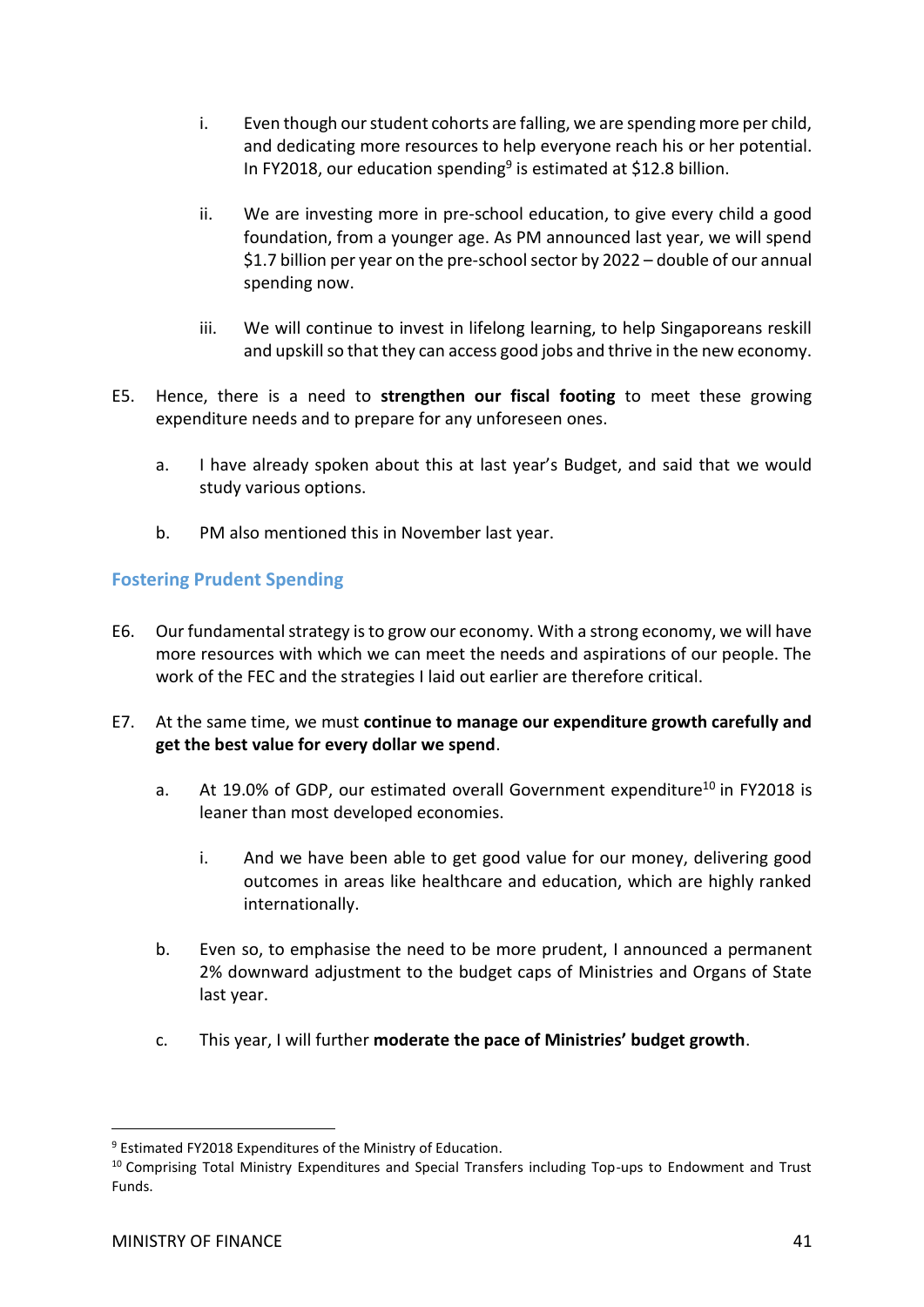- i. Currently, Ministries' block budgets are allowed to grow at 0.4 times of GDP growth. I will reduce this rate to 0.3 times from FY2019.
- d. Our agencies are also on the **lookout for ways to be more efficient and effective**.
	- i. My earlier announcement to merge PGO with AIC and make AIC the central implementation agency for seniors is one example.
	- ii. Another is the Land Transport Authority (LTA), which has designed a 4-in-1 facility, integrating one bus and three rail depots in a single development. This achieved significant cost savings and freed up about 44 hectares of land. And this is larger than our Singapore Zoo and River Safari put together!
	- iii. Other agencies are tapping on emerging technologies to improve productivity. JTC Corporation, for instance, has co-developed a robot with the Nanyang Technological University (NTU) to facilitate building inspection works, reducing manpower and time required by 50%.

## <span id="page-41-0"></span>**Infrastructure Investments – Save and Borrow**

- E8. For our infrastructure investments, the key challenge is that certain expenditures can be very lumpy, with hefty upfront investments. Yet, the benefits are enjoyed many years down the road.
- E9. To address this challenge, we will do two things.
- E10. First, where possible, we will **save ahead in preparation for these lumpy investments**. This will help reduce the burden in future years.
	- a. In 2015, we set up the Changi Airport Development Fund to start saving for Changi T5. We now have \$4 billion in the fund.
	- b. This year, we will set up a new **Rail Infrastructure Fund** to save up for major rail lines ahead.
		- i. We will start with an injection of \$5 billion in FY2018.
		- ii. This can be topped up in future years when our fiscal position allows.
- E11. Second, we are looking at **borrowing by Statutory Boards and Government-owned companies which build infrastructure. This will help spread the cost of certain large investments over more years**. These infrastructure projects, once completed, will generate economic returns over many years. The borrowing arrangements for these projects will hence help distribute the share of funding more equitably across generations.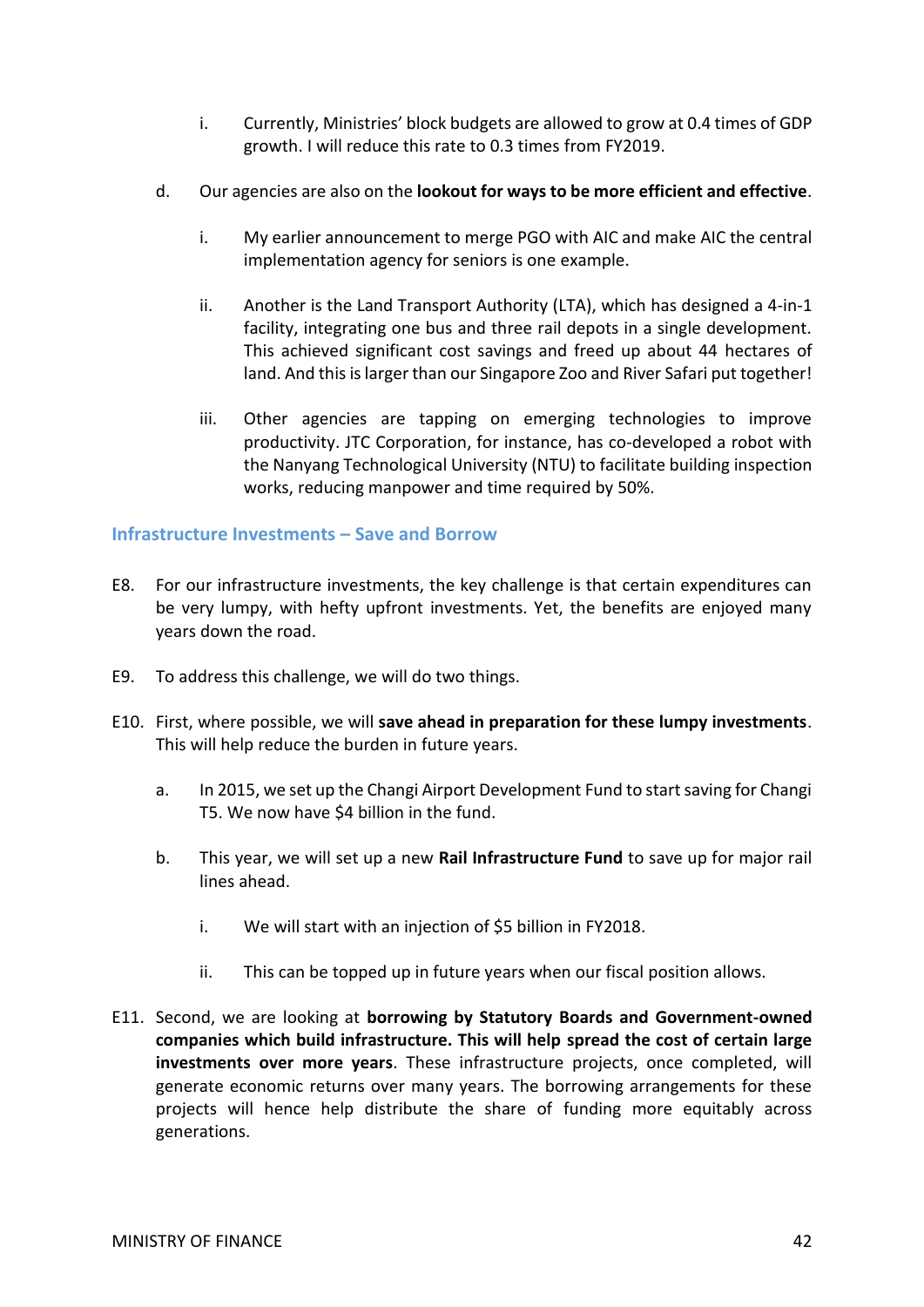- a. For example, the National Environment Agency will look at borrowing to finance the upcoming Integrated Waste Management Facility. LTA will also look at borrowing for upcoming projects such as the KL-Singapore High Speed Rail and the JB-Singapore Rapid Transit System Link. The Changi Airport Group, too, will look at borrowing for Changi T5.
- b. Besides spreading out the costs to better match when the benefits of the investments accrue, such long-term borrowings will also help to develop our bond market.
- E12. To help lower the financing cost, the Government will consider **providing guarantees for some of these long-term borrowings for critical national infrastructure**.
	- a. A Government guarantee will enhance the confidence of creditors.
	- b. This is another way to use the strength of our reserves to back our infrastructure projects, without directly drawing on the reserves. The reserves can then remain invested to generate returns.
	- c. We are studying this carefully and discussing it with the President and the Council of Presidential Advisers.
- E13. Through both saving ahead and borrowing, we expect to smooth out and be able to meet our major infrastructure needs.

## <span id="page-42-0"></span>**Future Needs – Strengthen our Revenues**

- E14. For healthcare, security and other social spending, the increases will be recurrent, will benefit Singaporeans broadly, and will directly benefit current generations. The responsible way to pay for them is through taxation so that every generation pays its share.
	- a. We should not borrow for recurrent spending, because that will put the burden of recurrent spending on future generations.
- E15. Therefore, to support these recurrent needs, the Government plans to **raise GST by two percentage points, from 7% to 9%, sometime in the period from 2021 to 2025**. The exact timing will depend on the state of the economy, how much our expenditures grow, and how buoyant our existing taxes are. But I expect that we will need to do so earlier rather than later in the period.
	- a. This GST increase is necessary because even after exploring various options to manage our future expenditures through prudent spending, saving and borrowing for infrastructure, there is still a gap.
	- b. Increasing GST by two percentage points will provide us with revenue of almost 0.7% of GDP per year.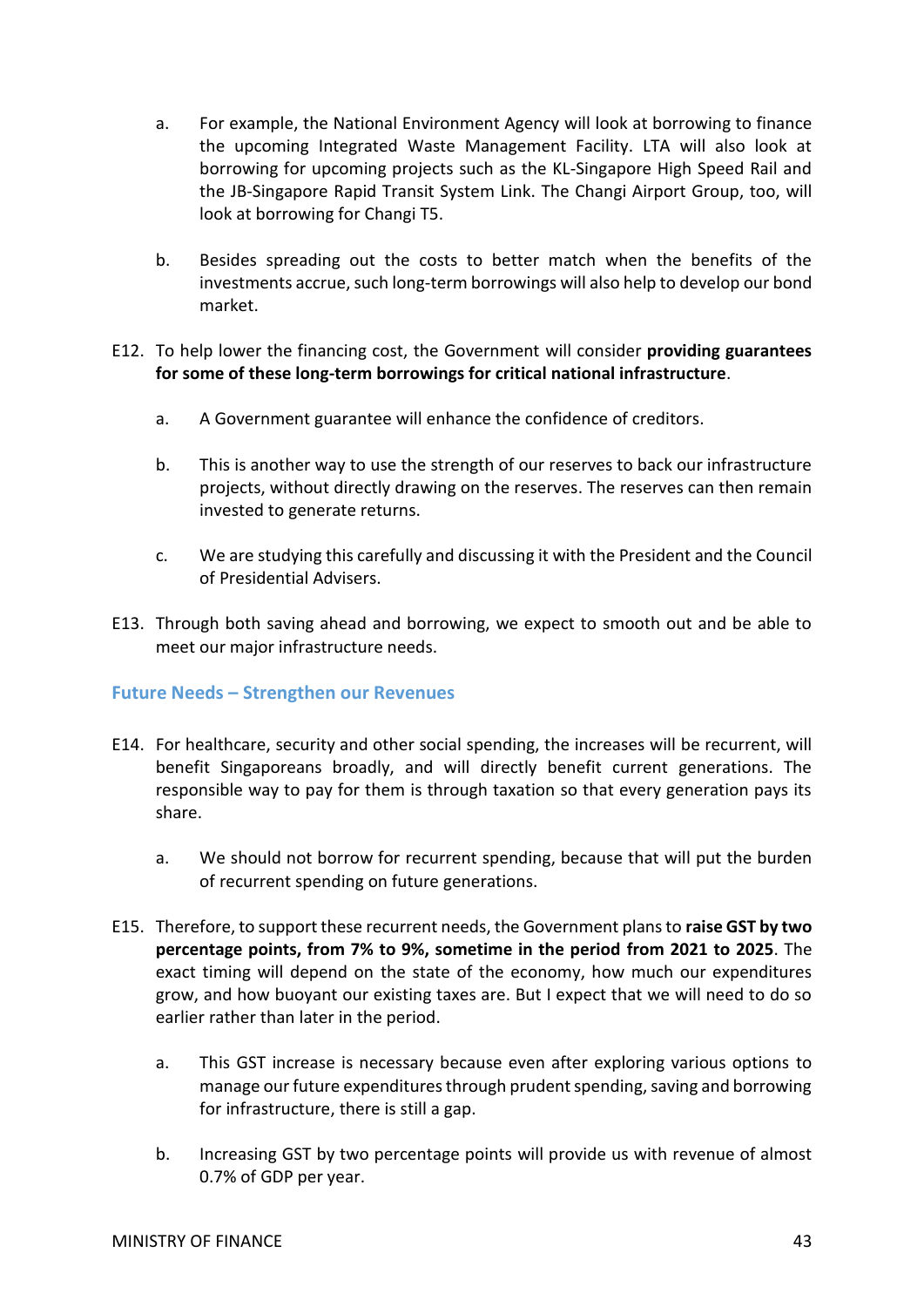- c. This boost in revenue will be vital in closing this gap. We will continue to manage our expenditures and the need for other future revenue measures carefully, and plan ahead early for our overall revenue and expenditure needs.
- E16. We will implement the GST increase in a progressive manner, as we have always done in the past.
	- a. First, we will continue to **absorb GST** on publicly-subsidised education and healthcare.
	- b. Second, we will enhance the **permanent GST Voucher (GSTV)** scheme when the GST is increased, so as to provide more help to lower-income households and seniors. Today, we already disburse about \$800 million per year from the GSTV Fund. This year, we will make a \$2 billion top-up to the GSTV Fund to support these payments.
	- c. Third, we will also implement an **offset package** for a period to help Singaporeans adjust to the GST increase. Lower- and middle-income households will receive more support.
- E17. We will provide more details once we have determined the timing of the GST increase.

## <span id="page-43-0"></span>**Reserves – Ensure Sustainable Use**

- E18. When we mention the need to raise taxes, a natural question is: Why don't we tap more on our reserves instead?
	- a. Indeed, we have been doing so over the last decade.
		- i. I mentioned earlier that we introduced the NIR framework in 2008. This started out with the reserves managed by GIC and Monetary Authority of Singapore (MAS). Temasek was then included in the framework in 2015.
		- ii. Through this framework, we now spend on the basis of total returns on our reserves, including both realised and unrealised capital gains.
- E19. Over the last 10 years since the implementation of the NIR framework, **the NIR contribution (NIRC) has more than doubled** from \$7.0 billion in FY2009 to an estimated \$15.9 billion in FY2018.
	- a. The NIRC is now the **largest contributor to our revenues**, larger than any single tax, including GST, and corporate and personal income taxes.
- E20. We are able to supplement our revenues with the NIRC today because our predecessors judiciously set aside the savings from the strong growth during Singapore's earlier stage of economic development.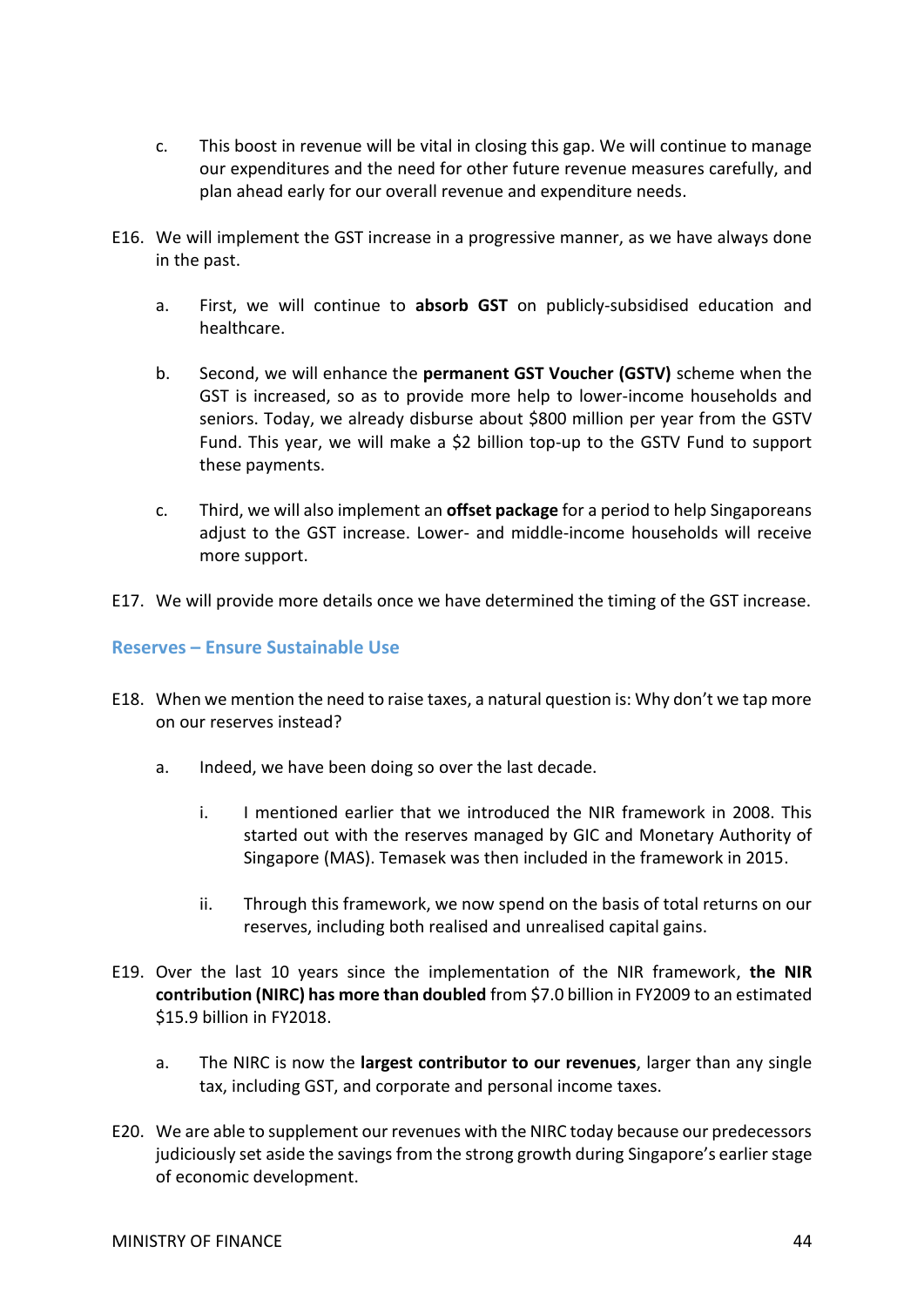- E21. Now that our economy is maturing, and our population is ageing, we must husband this resource carefully, prudently and responsibly.
	- a. Currently, we spend up to 50% of expected net investment returns, and keep the remainder in our reserves. This allows our reserves to grow with our economy.
	- b. If instead, we used 100% of the returns, the principal sum of the reserves will stagnate over time, and the NIRC as a share of GDP will consequently fall as our economy grows. The impact of this will not be trivial given that our budget now relies on the NIRC as our largest source of revenue.
	- c. In a more extreme scenario, if we spent more than our investment returns, we will eat into our nest egg. Doing so would mean that our reserves will shrink over time, generating a progressively smaller stream of income in the years that follow, till eventually our reserves are exhausted.
	- d. Mr Speaker Sir, this is not the Singapore way.
- E22. We must also never forget that as an island nation with no hinterland and no natural resources, our reserves lend long-term stability to our economy and afford us the means to weather crises.
	- a. During the 1997 Asian Financial Crisis, our reserves and strong economic fundamentals kept the Singapore dollar stable even as currency speculators were attacking other regional currencies.
	- b. During the 2008 Global Financial Crisis, our reserves anchored our economy against the storm by backing a \$150 billion guarantee for all bank deposits in Singapore.
	- c. And during the recession in 2009, our reserves funded a total of \$4 billion for the Jobs Credit Scheme and Special Risk-Sharing Initiative to help employers and employees tide over the difficult period.
- E23. As a small and open economy, we will always be vulnerable to fluctuations in the global economy and financial markets. We can never predict where or when the next crisis will come. But we know, when the next crisis hits, we will be able to weather the storm because we have our reserves.

#### <span id="page-44-0"></span>**Enhancing Progressivity, Fairness and Resilience of our Tax System**

E24. I will now introduce other changes to make our tax system more progressive, fair and resilient.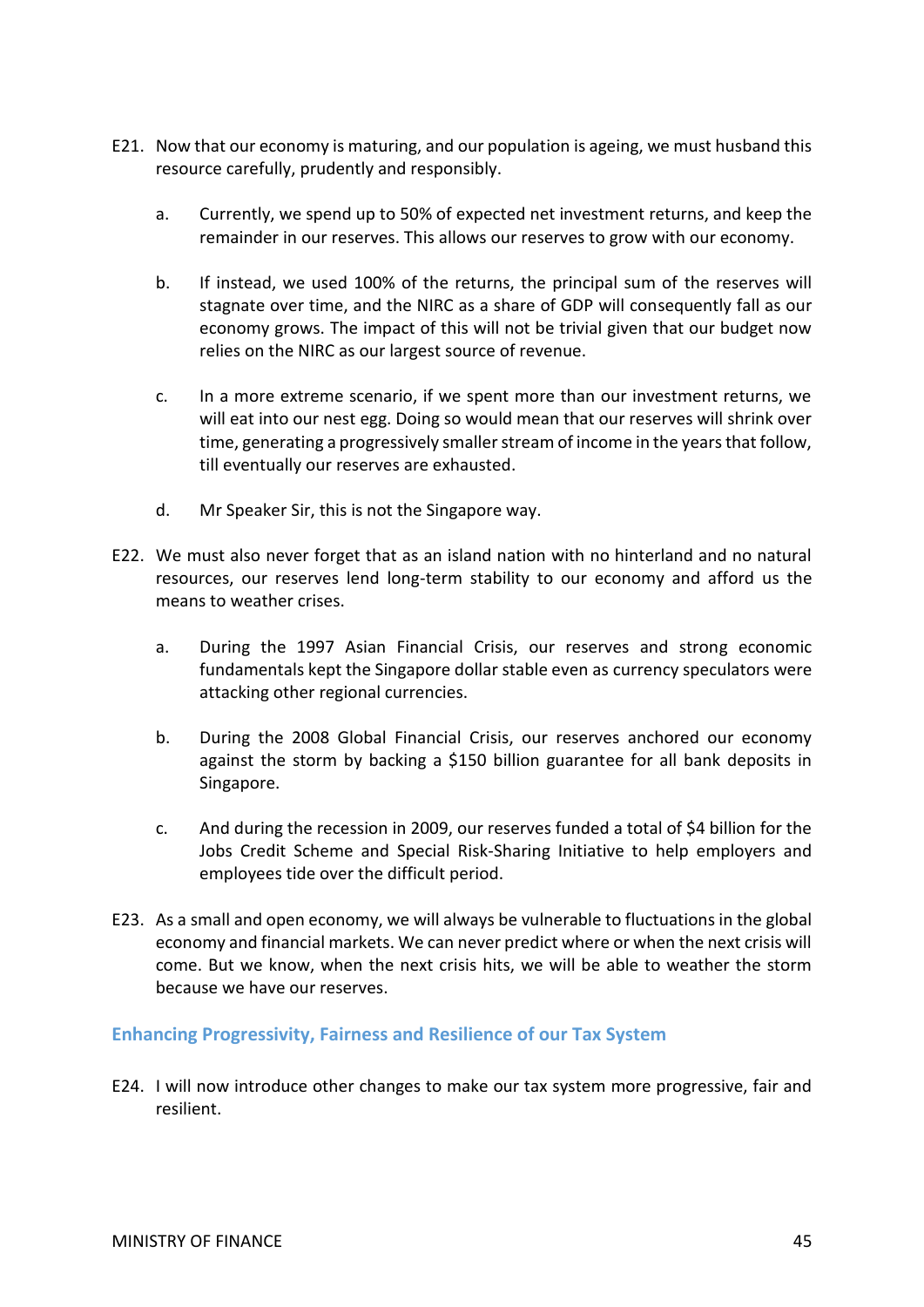## <span id="page-45-0"></span>**Enhancing Progressivity**

- E25. First, I will enhance progressivity. One common suggestion is to tax the rich and higherincome more, or introduce wealth taxes like a capital gains tax.
	- a. This reflects a desire for a progressive system, with those with more contributing back to society.
	- b. This is fair, and is precisely what we have done over the years.
		- i. We increased personal income tax rates for our top income brackets in 2015, and imposed a cap on personal income tax reliefs in 2016.
		- ii. We also introduced a progressive property tax system for residential properties in 2010, and made it more progressive in 2013.
	- c. This year, I will raise the top marginal Buyer's Stamp Duty (BSD) rate for residential properties from 3% to 4%.
		- i. Today, our BSD rates for residential properties range between 1% and 3%, and have remained unchanged since 1996.
		- ii. The new top marginal rate of 4% will apply to the portion of residential property value which is in excess of \$1 million. This change will apply to all residential properties acquired from tomorrow.
		- iii. The BSD rates for non-residential properties remain unchanged at 1% to 3%. (Refer to Annex A-5.)
	- d. Moving forward, we will continue to study options to ensure that our tax system remains progressive.

#### <span id="page-45-1"></span>**Enhancing Fairness and Resilience**

- E26. Next, to make sure that our tax system remains fair and resilient in a digital economy, I will introduce GST on imported services with effect from 1 January 2020.
	- a. Today, services such as consultancy and marketing purchased from overseas suppliers are not subject to GST. Local consumers also do not pay GST when they download apps and music from overseas. This change will ensure that imported and local services are accorded the same treatment. (Refer to Annex A-5.)
	- b. For the import of goods, there are international discussions on how GST can apply. We will review this before deciding on the measure to take.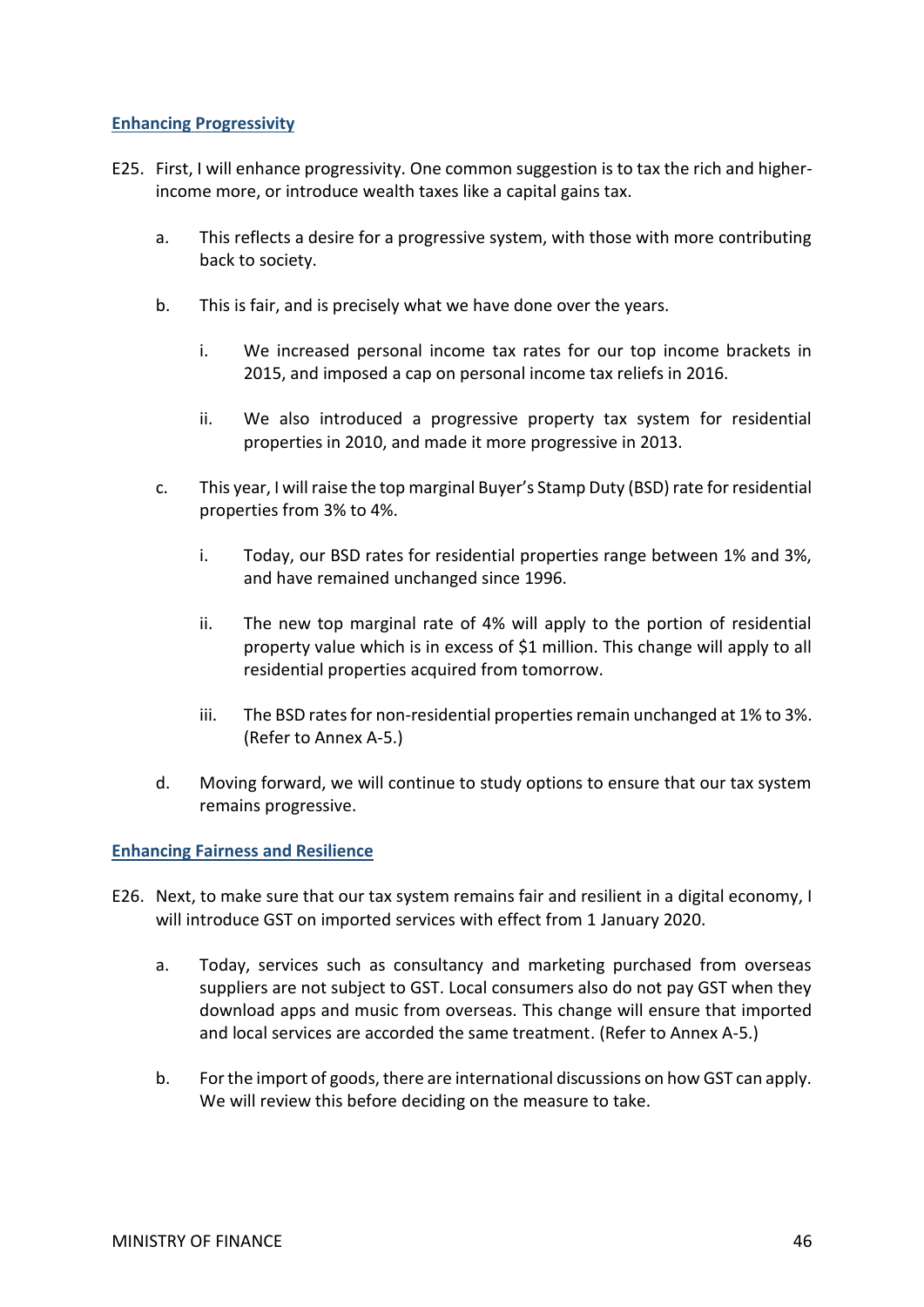## <span id="page-46-0"></span>**Other Tax Changes**

- E27. Finally, to discourage consumption of tobacco products, I will implement a 10% increase in tobacco excise duty across all tobacco products with effect from today. (Refer to Annex A-5.)
- E28. I will also be extending and strengthening other tax incentives to enhance our business competitiveness in this Budget. The details of these changes are in the Annex. (Refer to Annex A-5.)

## <span id="page-46-1"></span>**Together, a Fiscally Sustainable and Secure Future**

- E29. Mr Speaker Sir, I have just laid out the plans for our expenditures and revenues in the coming decade.
	- a. Expenditure in many areas will rise, especially in healthcare, infrastructure and security.
	- b. To meet these needs, we must plan ahead and prepare early. We need to remain prudent in our spending, save up where possible, and raise revenues, but in a fair and progressive way.
	- c. This way, we can ensure a **fiscally sustainable and secure future** for ourselves and our children.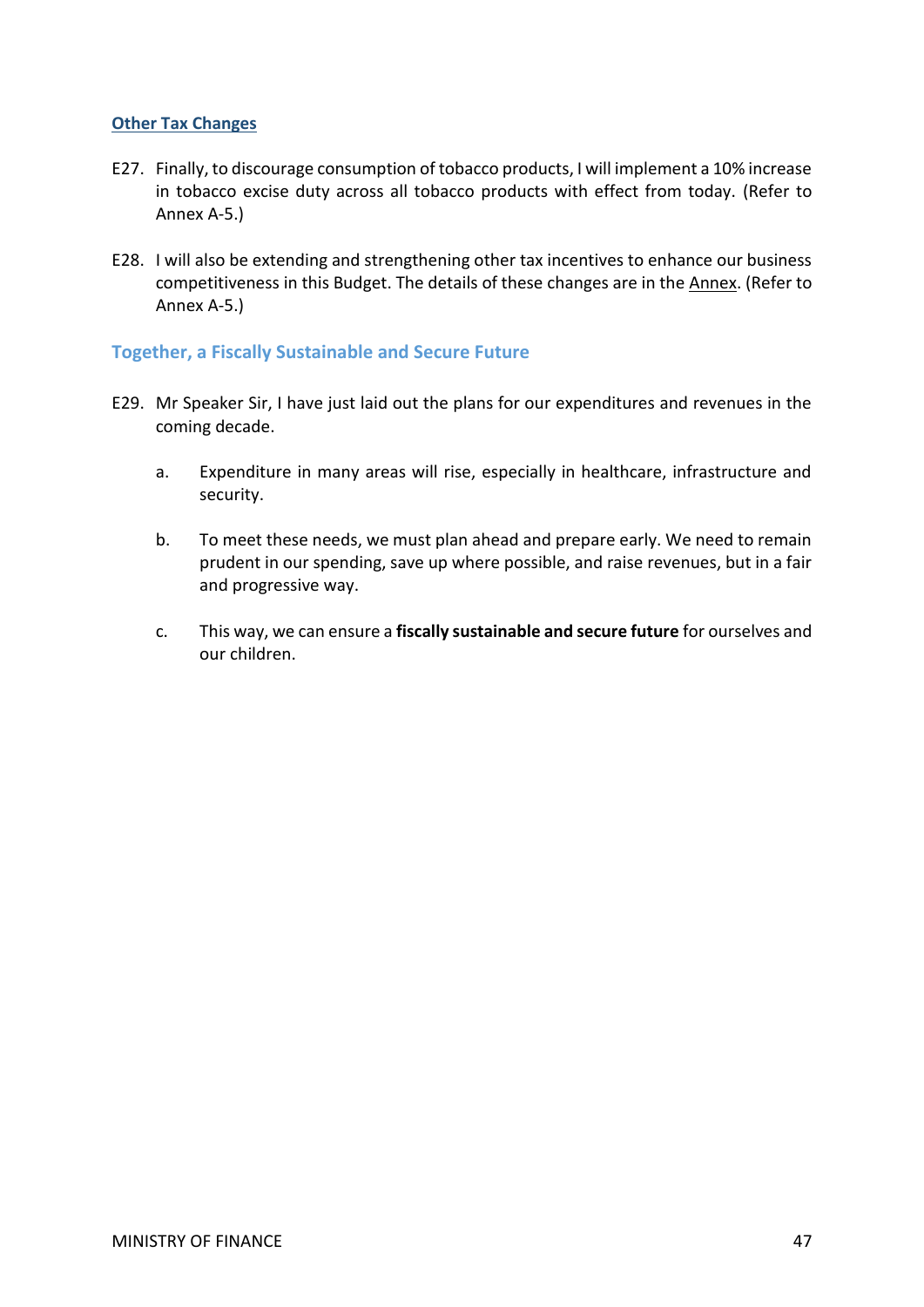# <span id="page-47-0"></span>**F. CONCLUSION**

## <span id="page-47-1"></span>**Summary of Budget Position (FY2017 and FY2018)**

- F1. Having laid out our plans to prepare for the next decade, let me now cover our overall budget position for the near term.
- F2. For FY2017, we expect an overall budget surplus of \$9.6 billion or 2.1% of GDP.
	- a. This is higher than the \$1.9 billion or 0.4% of GDP forecasted a year ago. This increase of \$7.7 billion is mainly due to exceptional Statutory Board contributions of \$4.6 billion, primarily from MAS, and increased stamp duty collections of \$2.0 billion due to the recent property market pick-up.
	- b. We do not expect either to occur every year. It is not a structural surplus.
	- c. We cannot base our long-term fiscal planning on the basis of exceptional factors being positive, year after year.
- F3. I will therefore **use some of this year's exceptional surplus to save ahead for future spending**.
	- a. First, I will set aside \$5 billion in the **Rail Infrastructure Fund** that I spoke about earlier. This will help to pay for the new rail lines that we are building.
	- b. Next, I will set aside \$2 billion for premium subsidies and other forms of support for Singaporeans when the **ElderShield** review is complete.
	- c. Finally, I will share some of this year's surplus with Singaporeans. I will declare a **one-off SG Bonus**.
		- i. All Singaporeans aged 21 and above in 2018 will enjoy a "hongbao" of \$300, \$200 or \$100, depending on their income. The SG Bonus will cost the Government \$700 million. (Refer to Annex C-2.)
		- ii. It reflects the Government's long-standing commitment to share the fruits of Singapore's development with Singaporeans.

| Singaporeans aged 21 years and above in 2018<br>Assessable Income* for YA2017 |                       |                 |  |  |  |
|-------------------------------------------------------------------------------|-----------------------|-----------------|--|--|--|
| Up to \$28,000                                                                | \$28,001 to \$100,000 | Above \$100,000 |  |  |  |
| \$300                                                                         | \$200                 | \$100           |  |  |  |

#### Table 2: SG Bonus for FY2018

**\* Adult Singaporeans who own more than one property are eligible for SG Bonus of \$100.**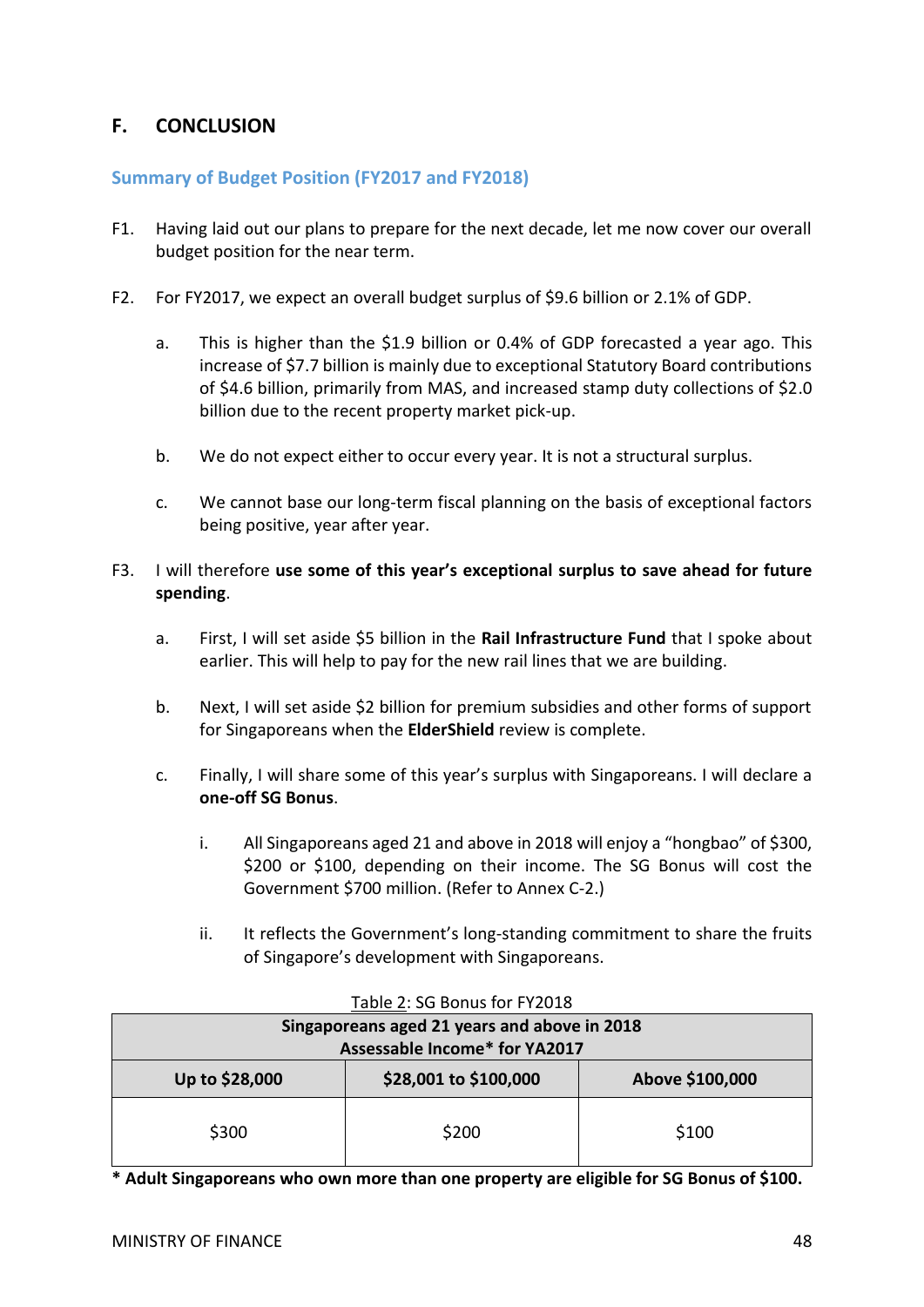- F4. Notwithstanding the overall budget surplus, FY2017 budget remains expansionary for the domestic economy. When we exclude NIRC and top-ups to funds, we expect a basic deficit of \$1.0 billion, or 0.2% of GDP.
- F5. In FY2018, our budget position will remain expansionary. Ministries' total expenditures are expected to be \$80.0 billion, or 8.3% higher than in FY2017. On the whole, we expect a slight overall budget deficit of \$0.6 billion, or 0.1% of GDP. (Refer to Annex D.)

## <span id="page-48-0"></span>**Together, a Better Future**

- F6. Mr Speaker Sir, I will now conclude.
	- a. To prepare for this Budget, I spoke to many businesses, organisations, community partners, and Singaporeans. They gave me useful feedback, which helped refine our policies, and set our priorities for the years ahead.
	- b. I would like to thank them for their contributions, and also thank the students from Nanyang Polytechnic for helping to draw the beautiful sketches that you see in my slides today.
- F7. Budget 2018 is about **laying the foundation for our nation's development** in the next decade.
	- a. It seeks to support our transformation into a **vibrant and innovative economy**, by fostering pervasive innovation, building deep capabilities, and forging strong partnerships.
	- b. It seeks to build a **smart, green and liveable city**, so that Singaporeans can enjoy a high quality living environment.
	- c. It also seeks to further our collective efforts to foster a **caring and cohesive society**, by harnessing the sense of community and the spirit of giving in our people.
	- d. And finally, it lays out plans for our expenditures and revenues in the next decade, to ensure a **fiscally sustainable and secure future** for Singapore.
- F8. At its heart, the Budget is a strategic and integrated financial plan to position Singapore for the future. It is a means for us to achieve the aspirations of our people, a roadmap for us to achieve our vision for Singapore.
- F9. Our path ahead will not be easy, especially in the light of the major shifts happening around us – a changing global economic landscape, the emergence of new technologies, and our own demographic transition.